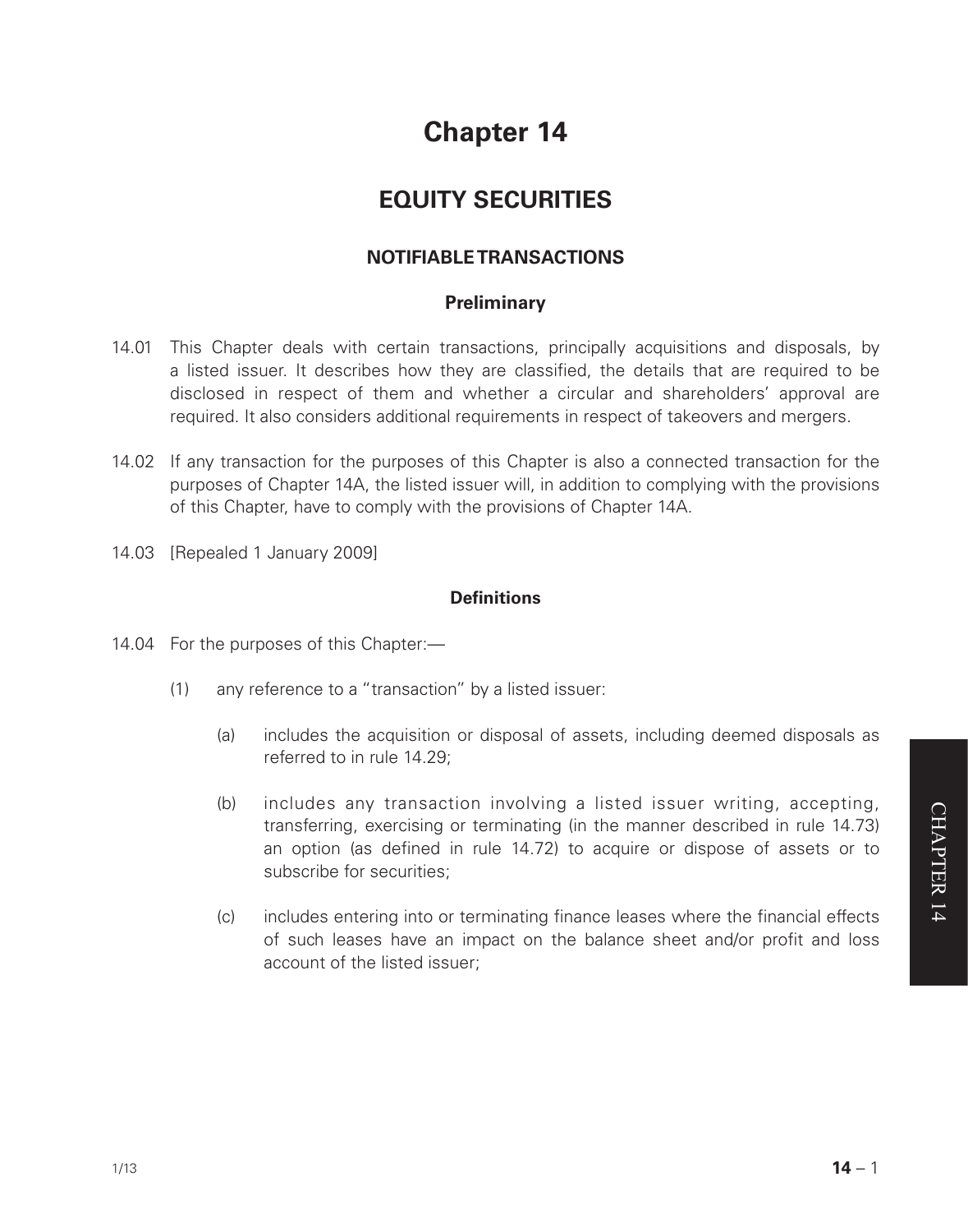- (d) includes entering into or terminating operating leases which, by virtue of their size, nature or number, have a significant impact on the operations of the listed issuer. The Exchange will normally consider an operating lease or a transaction involving multiple operating leases to have a "significant impact" if such lease(s), by virtue of its/their total monetary value or the number of leases involved, represent(s) a 200% or more increase in the scale of the listed issuer's existing operations conducted through lease arrangements of such kind;
- (e) includes granting an indemnity or a guarantee or providing financial assistance by a listed issuer, other than by a listed issuer which:
	- (i) is a banking company (as defined in rule 14A.06(3)) and provides the financial assistance (as defined in rule 14A.06(17)) in its ordinary and usual course of business (as referred to in rule 14.04(8));
	- (ii) grants an indemnity or a guarantee, or provides financial assistance to its subsidiaries; or
	- (iii) is a securities house and provides the financial assistance (as defined in rule 14A.06(17)) in its ordinary and usual course of business (as referred to in rule 14.04(8)) and upon normal commercial terms, either:
		- (A) by way of securities margin financing (which means providing a financial accommodation in order to facilitate:
			- (aa) the acquisition of securities listed on any stock market, whether a recognized stock market (as defined in Schedule 1 to the Securities and Futures Ordinance) or any other stock market outside Hong Kong; and
			- (bb) (where applicable) the continued holding of those securities,

whether or not those or other securities are pledged as security for the accommodation); or

- (B) for the purpose of a proposed acquisition of securities in accordance with the terms of a prospectus which is registered in Hong Kong and issued in respect of an initial public offering of equity securities to be listed in Hong Kong.
- *Note: Such a transaction may nevertheless in some cases constitute a connected transaction under Chapter 14A. In such cases, the listed issuer will have to comply with the provisions of Chapter 14A.*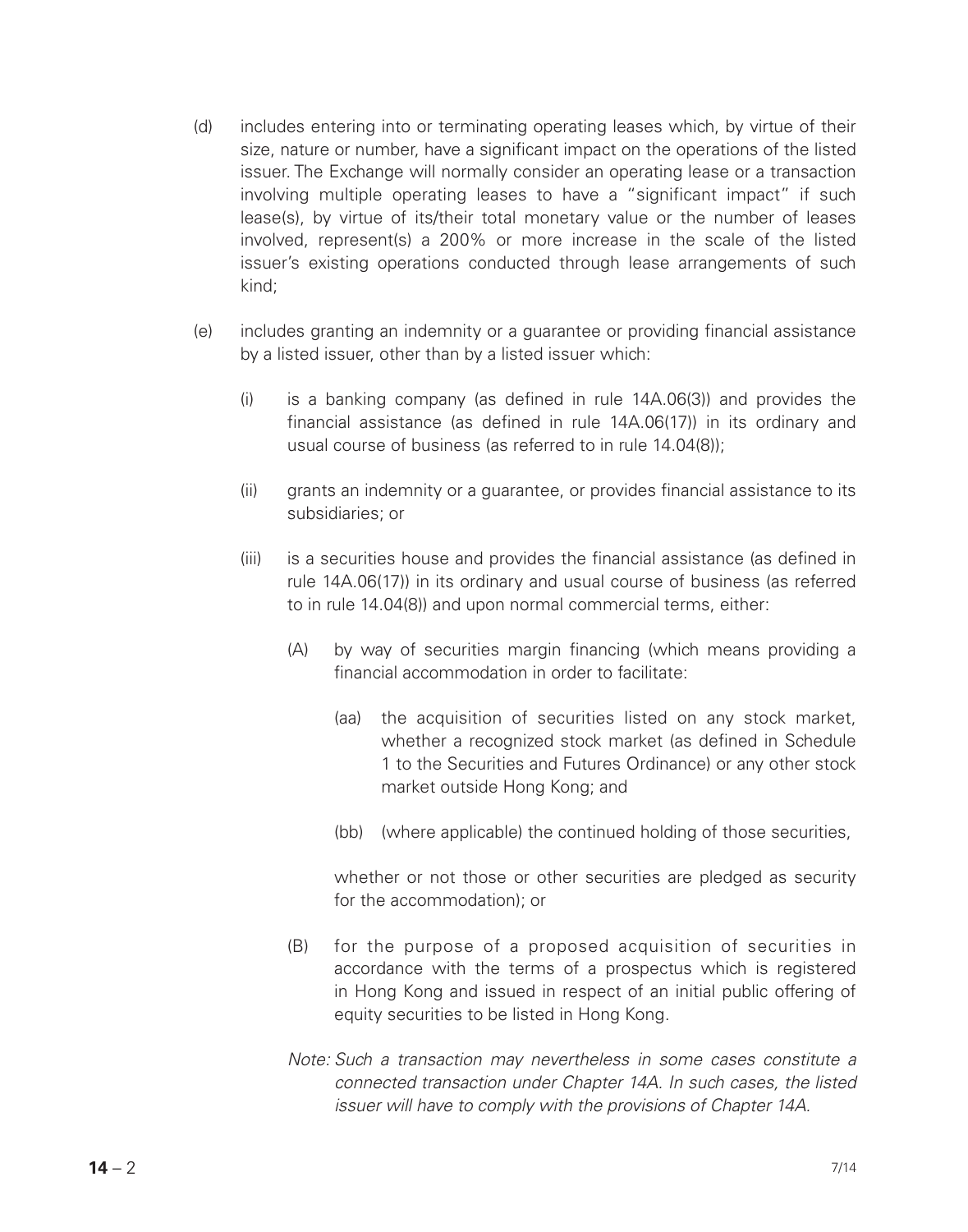- (f) includes entering into any arrangement or agreement involving the formation of a joint venture entity in any form, such as a partnership or a company, or any other form of joint arrangement, other than a joint venture where:
	- (i) the joint venture is engaging in a single purpose project/transaction which is of a revenue nature in the ordinary and usual course of business of the issuer (see rule 14.04(1)(g));
	- (ii) the joint venture arrangement is on an arm's length basis and on normal commercial terms; and
	- (iii) the joint venture agreement contains clause(s) to the effect that the joint venture may not, without its partners' unanimous consent:
		- (A) change the nature or scope of its business; or
		- (B) enter into any transactions which are not on an arm's length basis; and
- (g) to the extent not expressly provided in rules  $14.04(1)(a)$  to (f), excludes any transaction of a revenue nature in the ordinary and usual course of business (as referred to in rule 14.04(8)) of the listed issuer;
	- *Notes: 1 To the extent not expressly provided in rules 14.04(1)(a) to (f), any transaction of a revenue nature in the ordinary and usual course of business of a listed issuer will be exempt from the requirements of this Chapter.*
		- *2 Any transaction involving the acquisition and disposal of properties will generally not be considered to be of a revenue nature unless such transactions are carried out as one of the principal activities and in the ordinary and usual course of business of the listed issuer.*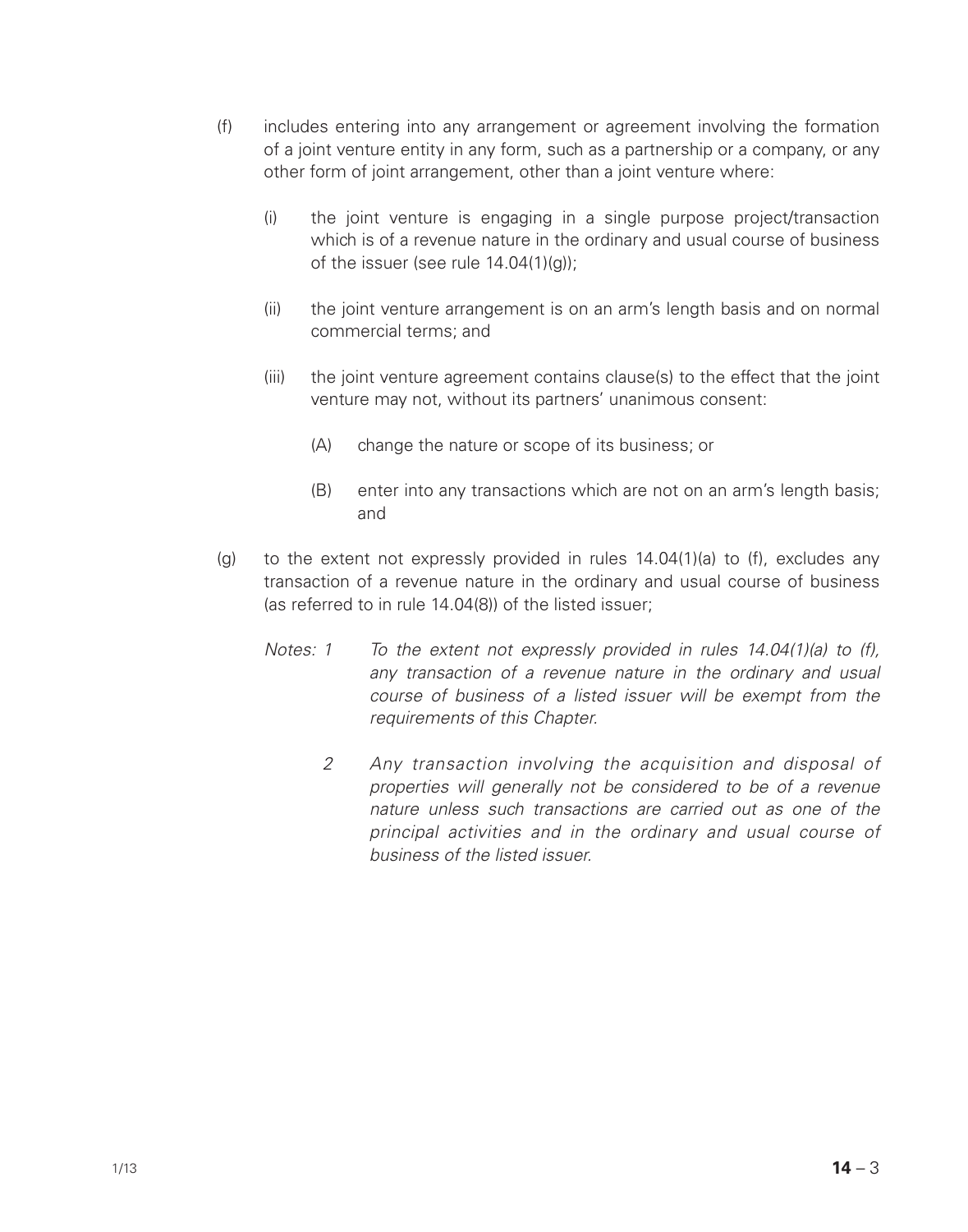- *3 Where a listed issuer, for the financial reporting purpose, has transferred an asset from the fixed asset account to the current asset account, a subsequent disposal of the asset by the listed issuer will not be exempt under rule 14.04(1)(g).*
- *4 In considering whether or not a transaction is of a revenue nature, a listed issuer must take into account the following factors:*
	- *(a) whether previous transactions or recurring transactions that were of the same nature were treated as notifiable transactions;*
	- *(b) the historical accounting treatment of its previous transactions that were of the same nature;*
	- *(c) whether the accounting treatment is in accordance with generally acceptable accounting standards; and*
	- *(d) whether the transaction is a revenue or capital transaction for tax purposes.*

*These factors are included for guidance only and are not intended to be exhaustive. The Exchange may take into account other*  factors relevant to a particular transaction in assessing whether *or not it is of a revenue nature. In cases of doubt, the listed issuer must consult the Exchange at an early stage.* 

- (2) "accounts" means:—
	- (a) in respect of a listed issuer, and for the purpose of determining its total assets, profits or revenue figures pursuant to rule 14.07, the listed issuer's latest published audited accounts or, where consolidated accounts have been prepared, the listed issuer's latest published audited consolidated accounts; and
	- (b) in the case of any other company, legal person, partnership, trust or business unit, its latest audited accounts or, where consolidated accounts have been prepared, its latest audited consolidated accounts or, where no audited accounts have been prepared, such other accounts as may be permitted by the Exchange in its discretion;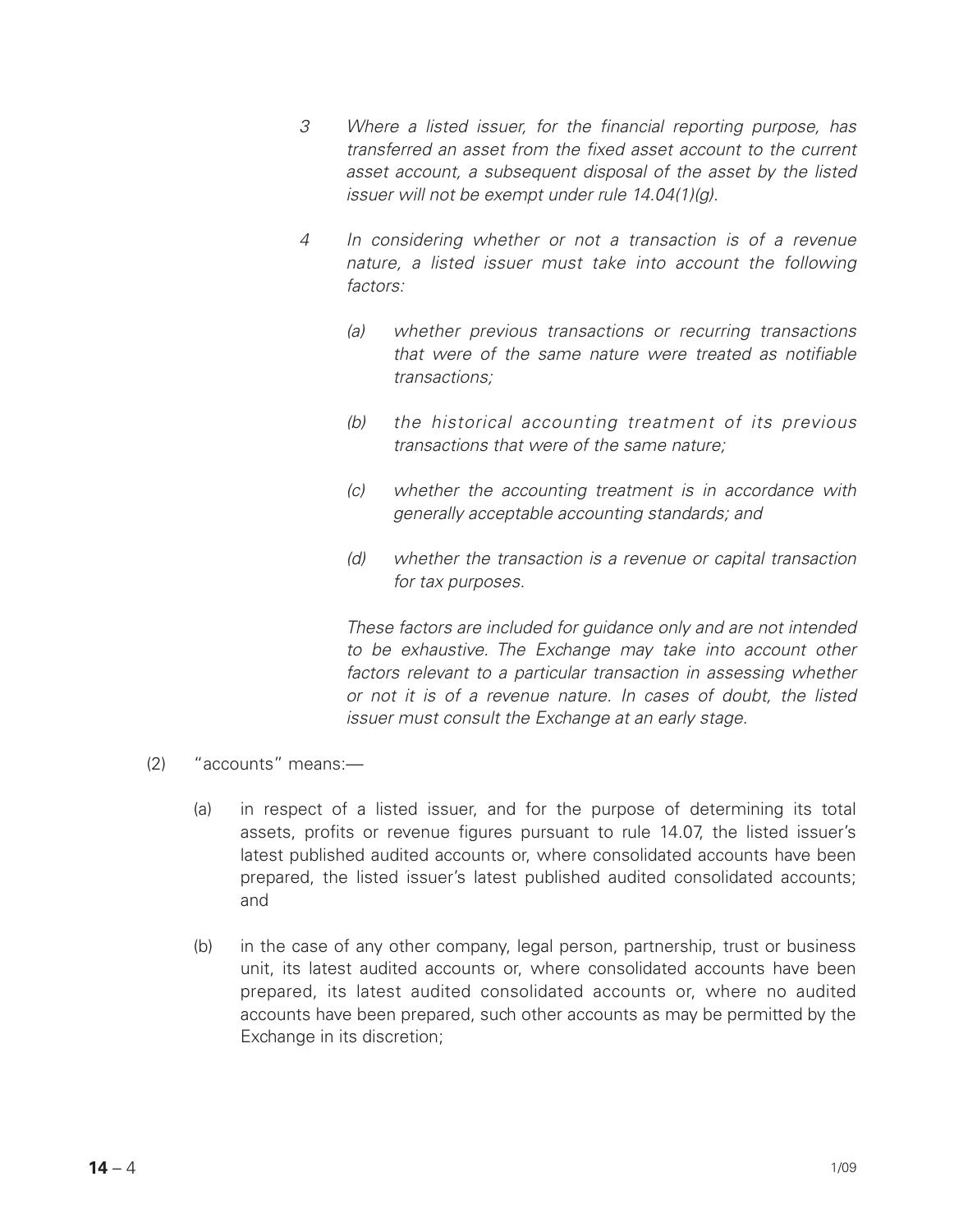- (3) an "aircraft company" means a company or other entity whose non-cash assets consist solely or mainly of aircraft or interests in aircraft or interests in companies or entities whose non-cash assets consist solely or mainly of aircraft and whose income is mainly derived from those aircraft:
- (4) "assets" means both tangible and intangible assets and includes businesses, companies and securities, whether listed or not (unless otherwise stated);
- (5) "de minimis ratio" means the ratio determined in accordance with rules 14A.76, 14A.87(2) and 14A.87(3) (as the case may be);
- (6) a "listed issuer" means a company or other legal person whose securities are already listed on the Main Board , including a company whose shares are represented by listed depositary receipts, and unless the context otherwise requires, includes its subsidiaries;
- (7) a "notifiable transaction" means a transaction classified as a share transaction, discloseable transaction, major transaction, very substantial disposal, very substantial acquisition or reverse takeover under rule 14.06;
- (8) "ordinary and usual course of business" of an entity means the existing principal activities of the entity or an activity wholly necessary for the principal activities of the entity. In the context of financial assistance provided in the ordinary and usual course of business, this means financial assistance provided by a banking company only or by a securities house pursuant to rule 14.04(1)(e)(iii) only and, in the context of financial assistance not provided in the ordinary and usual course of business, it means financial assistance not provided by a banking company or by a securities house under rule 14.04(1)(e)(iii);
- (9) "percentage ratios" means the percentage ratios set out in rule 14.07, and "assets ratio", "profits ratio", "revenue ratio", "consideration ratio" and "equity capital ratio" shall bear the respective meanings set out in rule 14.07;
- (10) a "property company" means a company or other entity whose non-cash assets consist solely or mainly of properties or interests in properties or interests in companies or entities whose non-cash assets consist solely or mainly of properties and whose income is mainly derived from those properties;
- (10A) [Repealed 1 February 2011]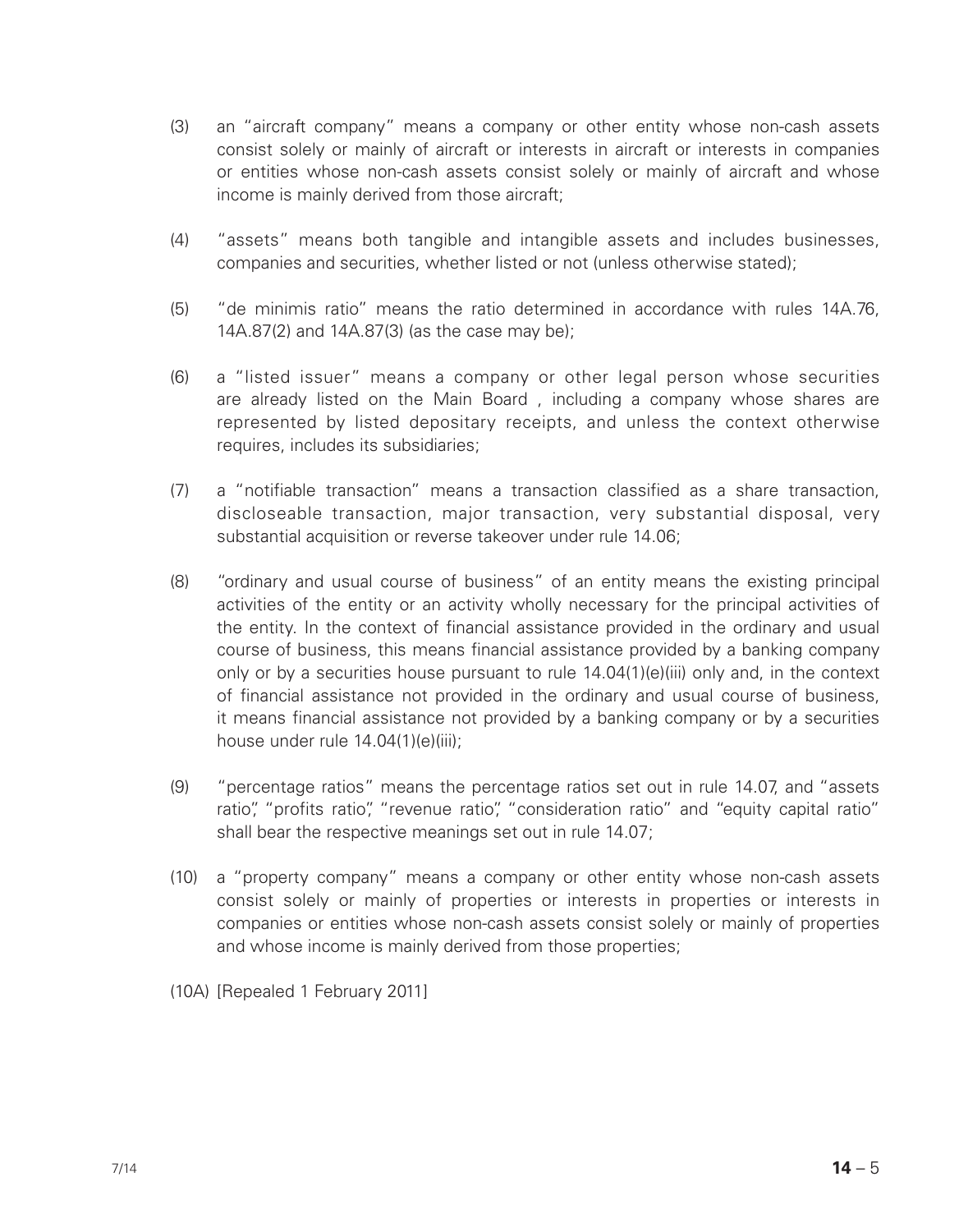- (10B) "Qualified Issuer" means an issuer actively engaged in property development as a principal business activity. For determining whether property development is a principal activity of an issuer, consideration will be given to the following factors:
	- (a) clear disclosure of property development activity as a current and continuing principal business activity in the Directors' Report of its latest published annual financial statements;
	- (b) property development activity is reported as a separate and continuing segment (if not the only segment) in its latest published financial statements; and
	- (c) its format for reporting segmental information and its latest published annual financial statements have fully complied with the requirements of relevant accounting standards adopted for the preparation of its annual financial statements on reporting of segment revenue and segment expense.
- (10C) "Qualified Property Acquisition" means an acquisition of land or property development project in Hong Kong from Government or Government-controlled entities through a public auction or tender; or an acquisition of governmental land in the Mainland from a PRC Governmental Body (as defined in rule 19A.04) through a tender (招標), auction (拍賣), or listing-for-sale (掛牌) governed by the PRC law (as defined in rule 19A.04);
	- *Note: The Exchange may relax this requirement to accept land acquired in other jurisdictions from governmental bodies through public auctions or tenders. Factors which the Exchange will consider include:*
		- *(i) whether the government land is acquired through a competitive bidding process regulated by legislation and/or requirements in the relevant jurisdiction;*
		- *(ii) whether the bidding process is fairly structured and established, and bidders have no discretion to change pre-established terms;*
		- *(iii) whether acquiring government land through a bidding process is a common practice in that jurisdiction; and*
		- *(iv) the problems faced by the issuer in complying with the notifiable transaction Rules for the land acquisition.*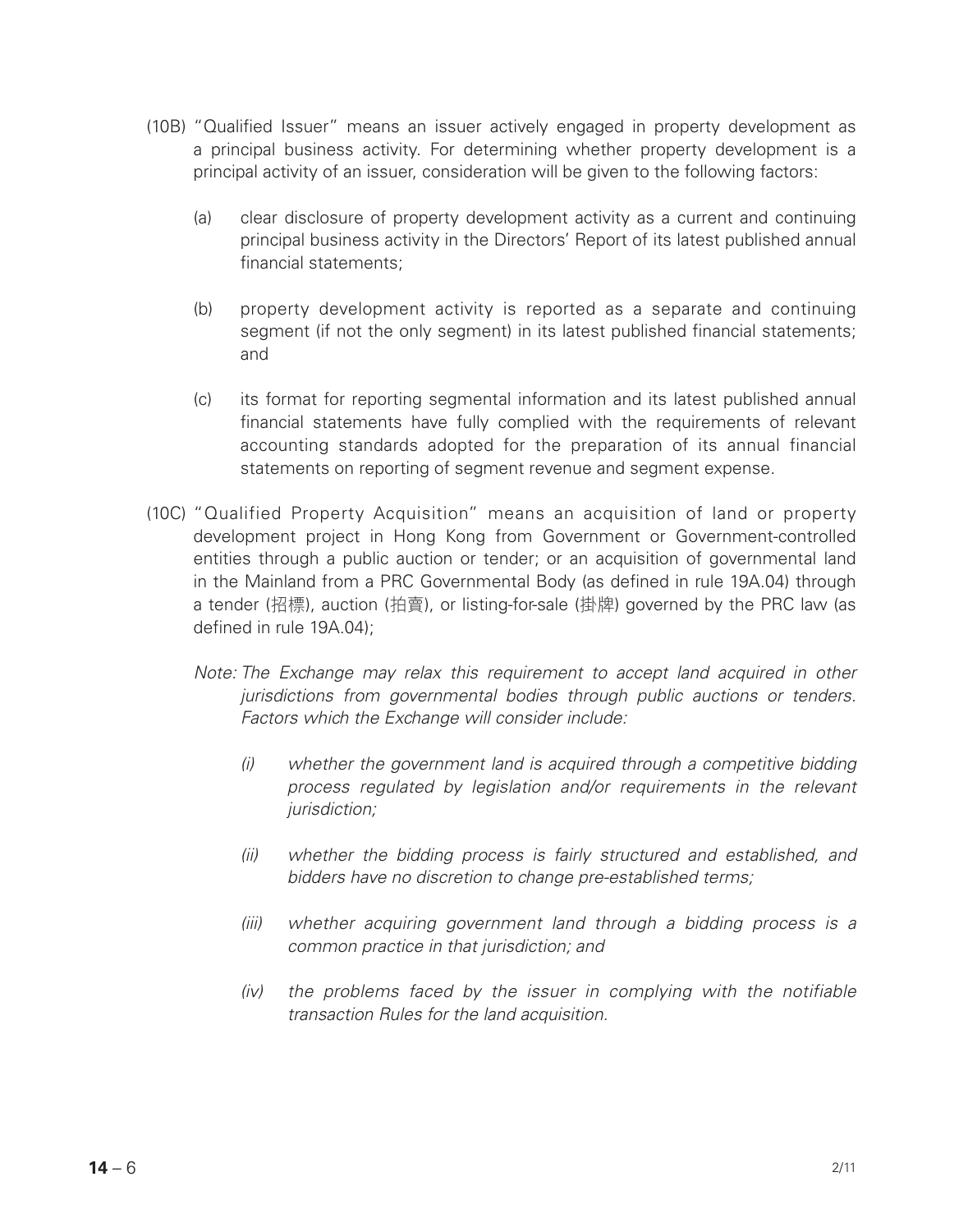- (10D) "Qualified Aircraft Leasing Activity" means:
	- (a) an acquisition of aircraft;
	- (b) a finance lease in respect of the leasing of aircraft to an aircraft operator (i.e. an entity which carries on a business of operating aircraft as an owner or charterer for providing services for the carriage by air of passengers, cargo or mail), including financing arrangements in a sale and leaseback transaction;
	- (c) an operating lease in respect of leasing of aircraft to an aircraft operator; or
	- (d) a disposal of aircraft.

For the purpose of this rule and rule 14.04(10E), "aircraft leasing with an aircraft operator" include leases of aircraft to the aircraft operator directly or indirectly through an intermediate lessor related to the aircraft operator.

- (10E) "Qualified Aircraft Lessor" means a listed issuer actively engaged in aircraft leasing with aircraft operators (as defined in rule 14.04(10D)) as a principal business in its ordinary and usual course of business. In making this determination, consideration will also be given to the following factors:
	- (a) there is clear disclosure of aircraft leasing as a current and continuing principal business activity in the issuer's latest published annual report and financial statements (or in the case of a newly listed issuer, its listing document);
	- (b) aircraft leasing is reported as a separate and continuing segment (if not the only segment) in the issuer's latest published financial statements. The format for reporting segmental information and its latest published annual financial statements have fully complied with the relevant accounting standards adopted for the preparation of its annual financial statements; and
	- (c) the lessor's directors and senior management, taken together, have sufficient experience relevant to the aircraft leasing industry. Individuals relied on must have a minimum of five years' relevant industry experience.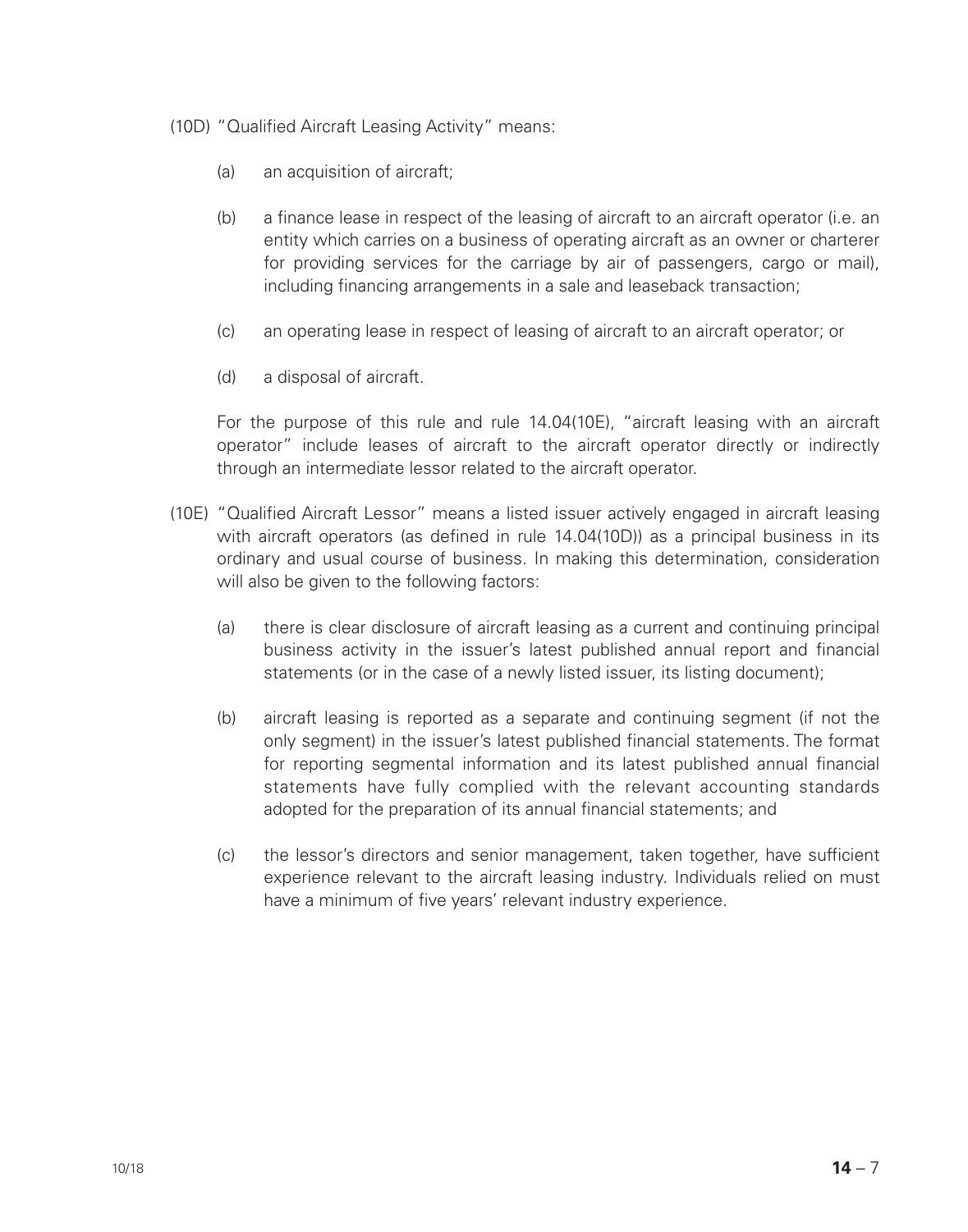- (11) a "securities house" means a corporation which is licensed or registered under the Securities and Futures Ordinance for Type 1 (dealing in securities) or Type 8 (securities margin financing) regulated activity;
- (11A) a "shipping company" means a company or other entity whose non-cash assets consist solely or mainly of vessels or interests in vessels or interests in companies or entities whose non-cash assets consist solely or mainly of vessels and whose income is mainly derived from those vessels; and
- (12) "total assets" means:—
	- (a) in respect of a listed issuer, the total fixed assets, including intangible assets, plus the total current and non-current assets, as shown in its accounts or latest published interim report (whichever is more recent), subject to any adjustments or modifications arising by virtue of the provisions of rules 14.16, 14.18 and 14.19; and
	- (b) in the case of any other company, legal person, partnership, trust or business unit, the total fixed assets, including intangible assets, plus the total current and non-current assets, as shown in its accounts, subject to any adjustments or modifications arising from any significant changes to its assets subsequent to the date of the balance sheet in the accounts.
		- *Note: Listed issuers must demonstrate to the satisfaction of the Exchange that any such adjustments or modifications to the accounts of the relevant company, legal person, partnership, trust or business unit are necessary and appropriate in order to reflect its latest financial position.*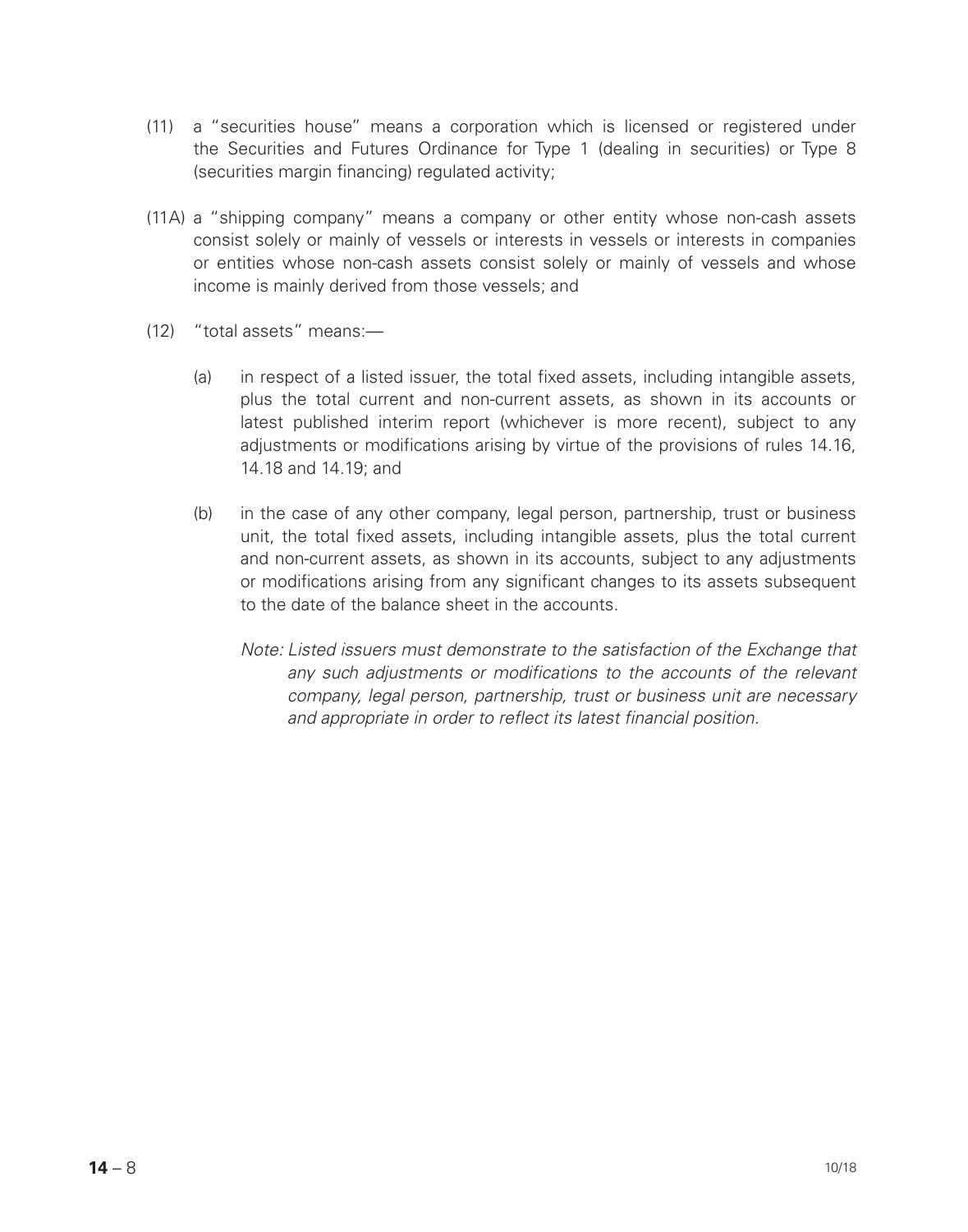## **Classification and explanation of terms**

- 14.05 A listed issuer considering a transaction must, at an early stage, consider whether the transaction falls into one of the classifications set out in rule 14.06. In this regard, the listed issuer must determine whether or not to consult its financial, legal or other professional advisers. Listed issuers or advisers which are in any doubt as to the application of the requirements in this Chapter should consult the Exchange at an early stage.
- 14.06 The transaction classification is made by using the percentage ratios set out in rule 14.07. The classifications are:—
	- (1) share transaction an acquisition of assets (excluding cash) by a listed issuer where the consideration includes securities for which listing will be sought and where all percentage ratios are less than 5%;
	- $(2)$  discloseable transaction  $-$  a transaction or a series of transactions (aggregated under rules 14.22 and 14.23) by a listed issuer where any percentage ratio is 5% or more, but less than 25%;
	- (3) major transaction a transaction or a series of transactions (aggregated under rules 14.22 and 14.23) by a listed issuer where any percentage ratio is 25% or more, but less than 100% for an acquisition or 75% for a disposal;
	- (4) very substantial disposal a disposal or a series of disposals (aggregated under rules 14.22 and 14.23) of assets (including deemed disposals referred to in rule 14.29) by a listed issuer where any percentage ratio is 75% or more;
	- (5) very substantial acquisition an acquisition or a series of acquisitions (aggregated under rules 14.22 and 14.23) of assets by a listed issuer where any percentage ratio is 100% or more; and
	- (6) reverse takeover an acquisition or a series of acquisitions of assets by a listed issuer which, in the opinion of the Exchange, constitutes, or is part of a transaction or arrangement or series of transactions or arrangements which constitute, an attempt to achieve a listing of the assets to be acquired and a means to circumvent the requirements for new applicants set out in Chapter 8 of the Exchange Listing Rules. A "reverse takeover" normally refers to:
		- (a) an acquisition or a series of acquisitions (aggregated under rules 14.22 and 14.23) of assets constituting a very substantial acquisition where there is or which will result in a change in control (as defined in the Takeovers Code) of the listed issuer (other than at the level of its subsidiaries); or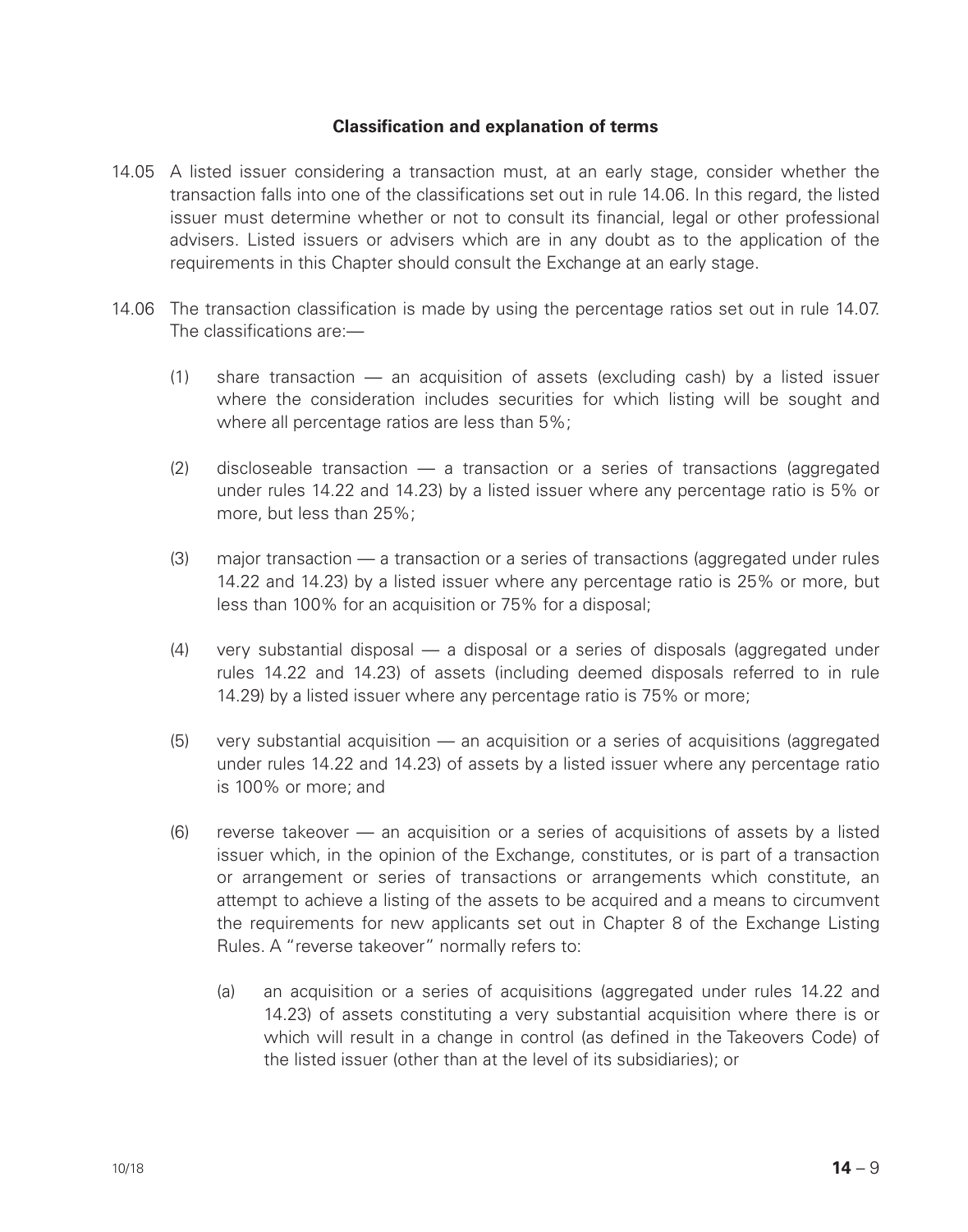- (b) acquisition(s) of assets from a person or a group of persons or any of his/their associates pursuant to an agreement, arrangement or understanding entered into by the listed issuer within 24 months of such person or group of persons gaining control (as defined in the Takeovers Code) of the listed issuer (other than at the level of its subsidiaries), where such gaining of control had not been regarded as a reverse takeover, which individually or together constitute(s) a very substantial acquisition. For the purpose of determining whether the acquisition(s) constitute(s) a very substantial acquisition, the lower of:
	- (A) the latest published figures of the asset value, revenue and profits as shown in the listed issuer's accounts and the market value of the listed issuer at the time of the change in control, which must be adjusted in the manner set out in rules 14.16, 14.17, 14.18 and 14.19, as applicable, up to the time of the change in control; and
	- (B) the latest published figures of the asset value, revenue and profits as shown in the listed issuer's accounts and the market value of the listed issuer at the time of the acquisition(s), which must be adjusted in the manner set out in rules 14.16, 14.17, 14.18 and 14.19, as applicable,

is to be used as the denominator of the percentage ratios.

*Note: Rule 14.06(6) will apply irrespective of whether any general offer obligations under the Takeovers Code have been waived.*

#### *Percentage ratios*

- 14.07 The percentage ratios are the figures, expressed as percentages resulting from each of the following calculations:—
	- (1) Assets ratio the total assets which are the subject of the transaction divided by the total assets of the listed issuer (see in particular rules 14.09 to 14.12, 14.16, 14.18 and 14.19);
	- (2) Profits ratio the profits attributable to the assets which are the subject of the transaction divided by the profits of the listed issuer (see in particular rules 14.13 and 14.17);
	- (3) Revenue ratio the revenue attributable to the assets which are the subject of the transaction divided by the revenue of the listed issuer (see in particular rules 14.14 and 14.17);
	- (4) Consideration ratio the consideration divided by the total market capitalisation of the listed issuer. The total market capitalisation is the average closing price of the listed issuer's securities as stated in the Exchange's daily quotations sheets for the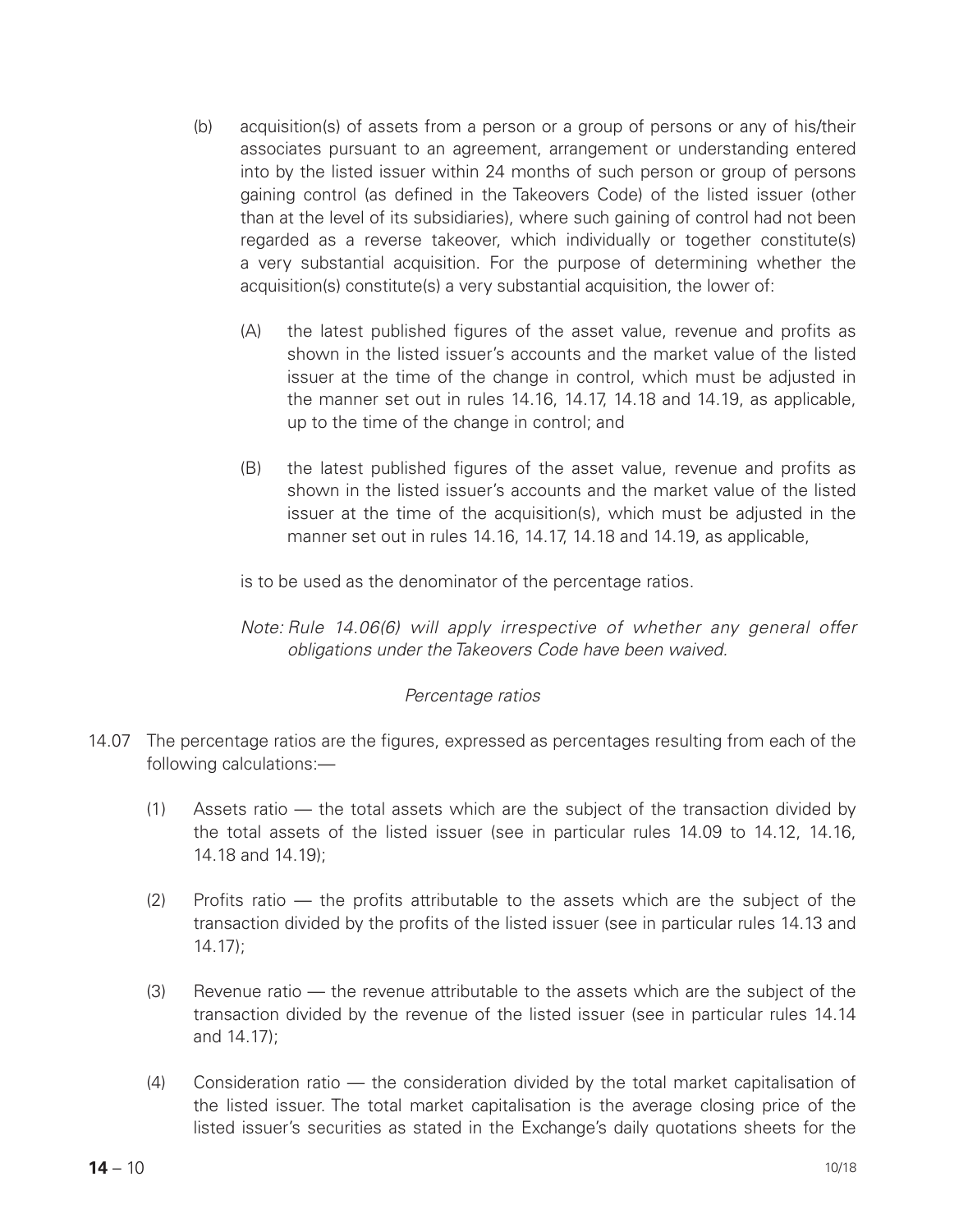five business days immediately preceding the date of the transaction (see in particular rule 14.15); and

- (5) Equity capital ratio the number of shares to be issued by the listed issuer as consideration divided by the total number of the listed issuer's issued shares immediately before the transaction.
	- *Notes: 1. The numerator includes shares that may be issued upon conversion or exercise of any convertible securities or subscription rights to be issued or granted by the listed issuer as consideration.*
		- *2. The listed issuer's debt capital (if any), including any preference shares, shall not be included in the calculation of the equity capital ratio.*

Listed issuers must consider all the percentage ratios to the extent applicable for classifying a transaction. In the case of an acquisition where the target entity uses accounting standards different from those of the listed issuer, the listed issuer must, where applicable, perform an appropriate and meaningful reconciliation of the relevant figures for the purpose of calculating the percentage ratios.

14.08 The table below summarises the classification and percentage ratios resulting from the calculations set out in rule 14.07. However, listed issuers should refer to the relevant rules for the specific requirements.

| <b>Transaction</b><br>type         | <b>Assets</b><br>ratio               | <b>Consideration</b><br>ratio        | <b>Profits</b><br>ratio              | Revenue<br>ratio                     | Equity<br>capital ratio              |
|------------------------------------|--------------------------------------|--------------------------------------|--------------------------------------|--------------------------------------|--------------------------------------|
| Share transaction                  | less than 5%                         | less than 5%                         | less than 5%                         | Less than 5%                         | less than 5%                         |
| Discloseable<br>transaction        | 5% or more<br>but less than<br>25%   | 5% or more<br>but less than<br>25%   | 5% or more<br>but less than<br>25%   | 5% or more<br>but less than<br>25%   | 5% or more<br>but less than<br>25%   |
| Major transaction<br>– disposal    | 25% or more<br>but less than<br>75%  | 25% or more<br>but less than<br>75%  | 25% or more<br>but less than<br>75%  | 25% or more<br>but less than<br>75%  | Not applicable                       |
| Major transaction<br>- acquisition | 25% or more<br>but less than<br>100% | 25% or more<br>but less than<br>100% | 25% or more<br>but less than<br>100% | 25% or more<br>but less than<br>100% | 25% or more<br>but less than<br>100% |
| Very substantial<br>disposal       | 75% or more                          | 75% or more                          | 75% or more                          | 75% or more                          | Not applicable                       |
| Very substantial<br>acquisition    | 100% or more                         | 100% or more                         | 100% or more                         | 100% or more                         | 100% or more                         |

*Note: The equity capital ratio relates only to an acquisition (and not a disposal) by a listed issuer issuing new equity capital.*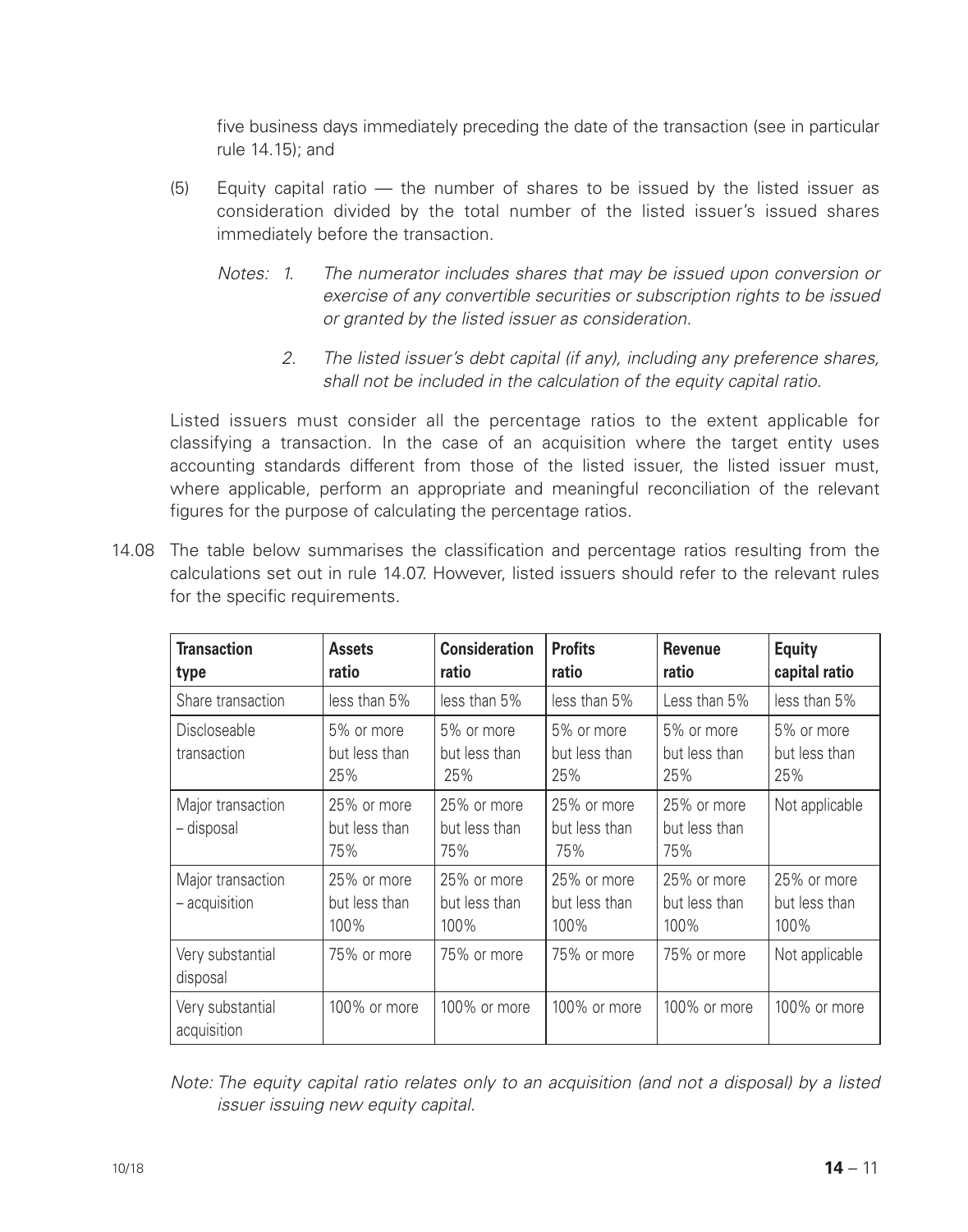#### *Assets*

- 14.09 Where the asset being acquired or disposed of constitutes equity capital, the listed issuer must take into account the matters referred to in rules 14.25 to 14.32 when calculating the amount of total assets which are the subject of the transaction.
- 14.10 Where the equity capital to be acquired or disposed of by the listed issuer is listed on the Main Board or GEM, the total assets which are the subject of the transaction must be adjusted in the manner set out in rules 14.16, 14.18 and 14.19.
- 14.11 Where a listed issuer which is a property company, shipping company or aircraft company acquires or disposes of properties, vessels or aircraft respectively, the aggregate value (on an unencumbered basis) of the properties, vessels or aircraft (as the case may be) being acquired or realised will be compared with the total assets of the listed issuer which must be adjusted in the manner set out in rules 14.16, 14.18 and 14.19 or the latest published valuation (on an unencumbered basis) of the properties, vessels or aircraft (as the case may be) if such valuation is published after the issue of accounts of the listed issuer, where appropriate.
- 14.12 Where the transaction involves granting an indemnity or guarantee or providing financial assistance by a listed issuer, the assets ratio will be modified such that the total value of the indemnity, guarantee or financial assistance plus in each case any monetary advantage accruing to the entity benefiting from the transaction shall form the numerator of the assets ratio. The "monetary advantage" includes the difference between the actual value of consideration paid by the entity benefiting from the transaction and the fair value of consideration that would be paid by the entity if the indemnity, guarantee or financial assistance were provided by entities other than the listed issuer.

## *Profits*

14.13 Profits mean net profits after deducting all charges except taxation and before noncontrolling interests (See also rule 14.17). In the case of an acquisition or disposal of assets (other than equity capital) through a non wholly-owned subsidiary, the profits attributable to the assets acquired or disposed of (and not the listed issuer's proportionate interest in such profits) will form the numerator for the purpose of the profits ratio.

#### *Revenue*

14.14 "Revenue" normally means revenue arising from the principal activities of a company and does not include those items of revenue and gains that arise incidentally. In the case of any acquisition or disposal of assets (other than equity capital) through a non whollyowned subsidiary, the revenue attributable to the assets being acquired or realised (and not the listed issuer's proportionate interest in such revenue) will form the numerator for the purpose of the revenue ratio (See also rule 14.17).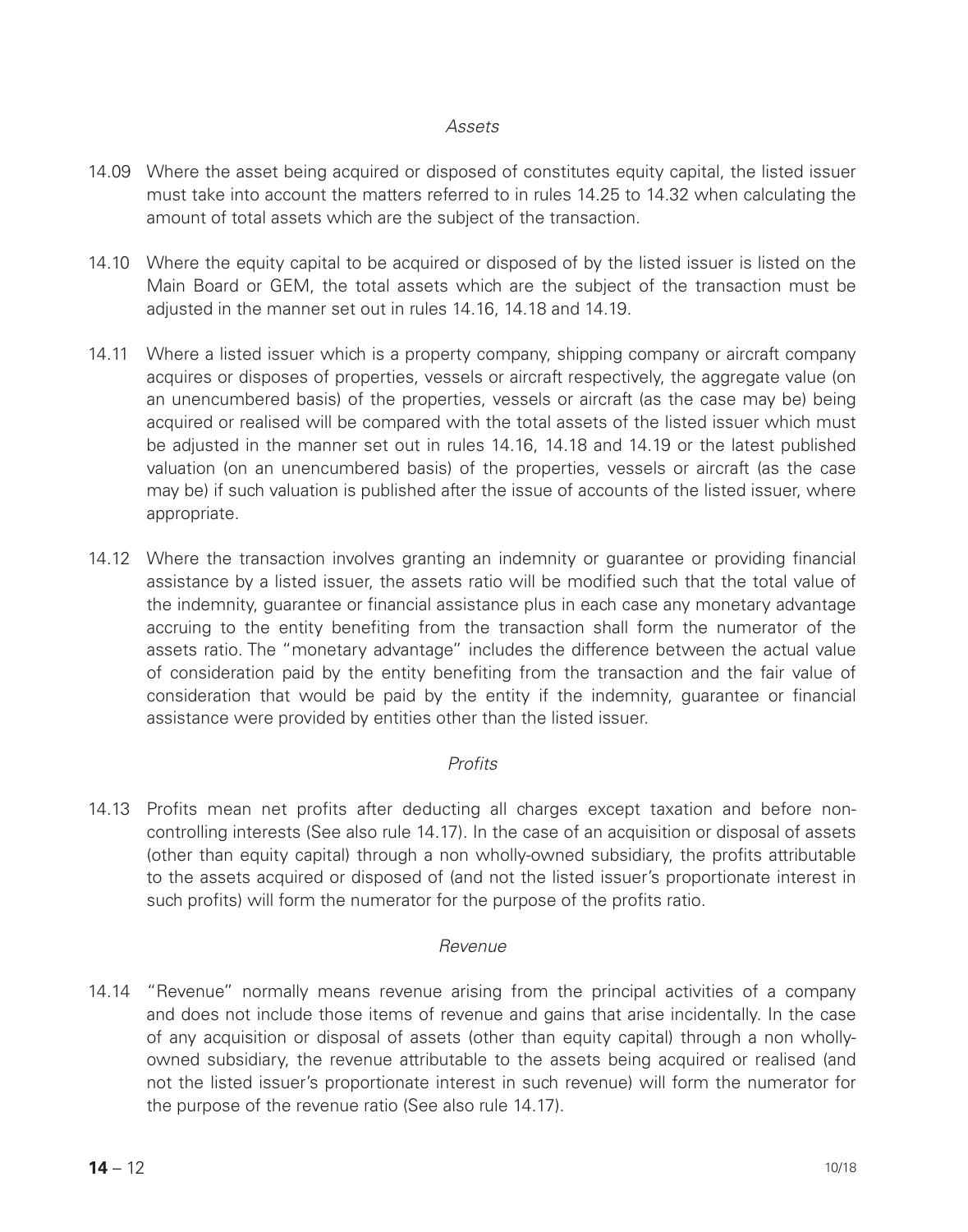## *Consideration*

#### 14.15 When calculating the consideration ratio:—

- (1) the value of the consideration shall be the fair value of the consideration determined at the date of the agreement of the transaction in accordance with applicable accounting standards adopted for the preparation of the listed issuer's annual financial statements. Normally, the fair value of the consideration should be the same as the fair value of the asset which is the subject of the transaction. Where there is a significant disparity between the fair value of the consideration and the fair value of the asset, the listed issuer must use the higher of the fair value of the consideration and the fair value of the asset as the numerator of the consideration ratio;
- (2) where a transaction involves establishing a joint venture entity or other form of joint arrangement, the Exchange will aggregate:—
	- (a) the listed issuer's total capital commitment (whether equity, loan or otherwise), including any contractual commitment to subscribe for capital; and
	- (b) any guarantee or indemnity provided in connection with its establishment;
		- *Note: Where a joint venture entity or other form of joint arrangement is established for a future purpose, for example to develop a property, and the total capital commitment cannot be calculated at the outset, the Exchange will require the listed issuer to recalculate the relevant percentage ratios at the time when that purpose is carried out. The Exchange will look at the purpose of setting up the arrangement in terms of the initial transaction only. For example, the purpose could be the development of the property for which the arrangement was established. The Exchange will not look at subsequent transactions entered into under the arrangement for the purpose of calculating the total capital commitment in relation to the establishment of the arrangement.*
- (3) a listed issuer shall add any liabilities of the vendors, whether actual or contingent, to be discharged or assumed by the purchaser under the terms of the transactions, to the consideration. The Exchange may require that further amounts be included as it considers appropriate;
- (4) if the listed issuer may pay or receive consideration in the future, the consideration is the maximum total consideration payable or receivable under the agreement; and
- (5) in the case of any acquisition or disposal through a non wholly-owned subsidiary, the consideration (and not, for the avoidance of doubt, the listed issuer's proportionate interest in such consideration) will form the numerator for the purpose of the consideration ratio.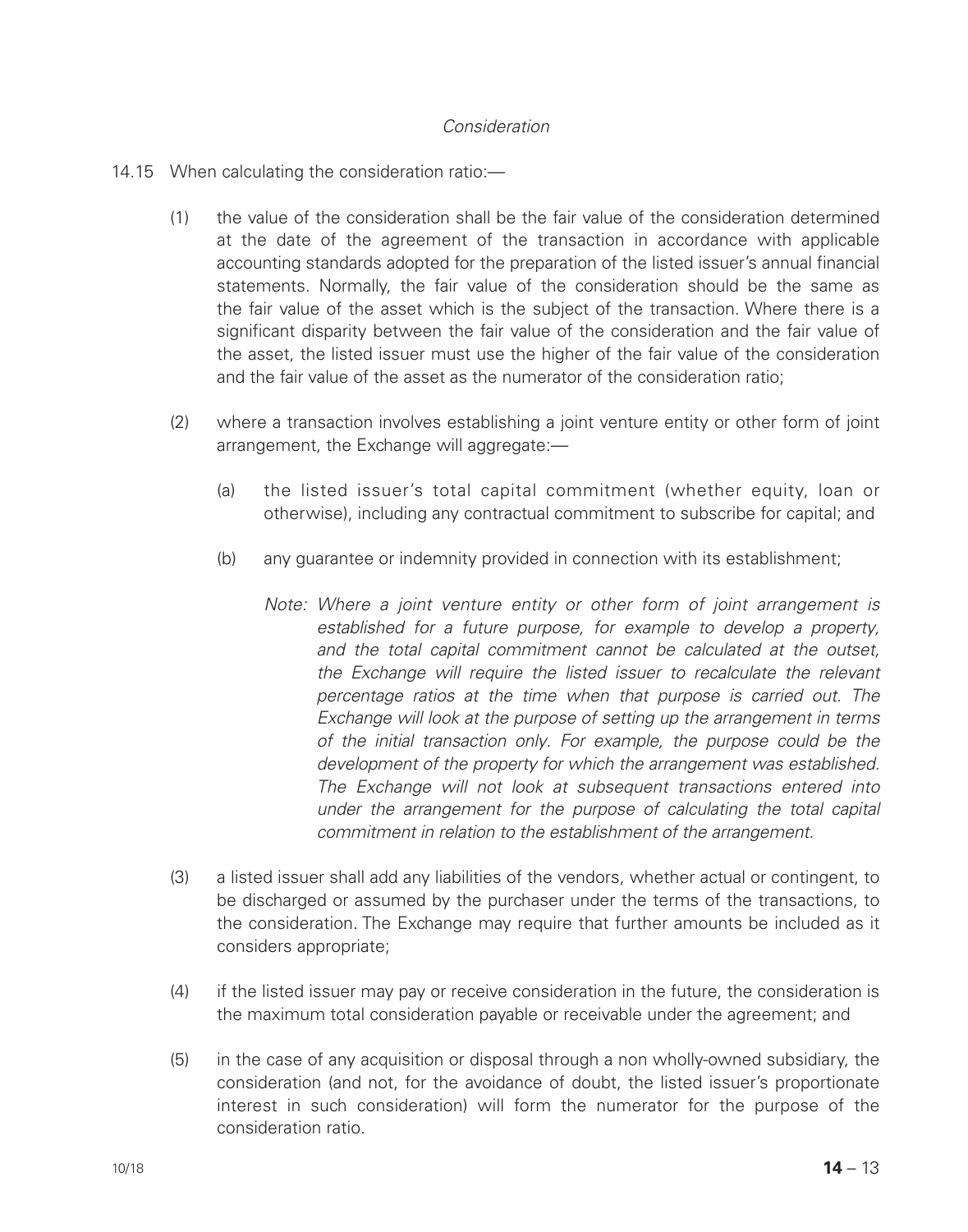#### *Figures used in total assets, profits and revenue calculations*

- 14.16 A listed issuer must refer to the total assets shown in its accounts or latest published interim report (whichever is more recent) and adjust the figures by:
	- (1) the amount of any dividend proposed by the listed issuer in such accounts and any dividend declared by the listed issuer since the publication of such accounts or interim report; and
	- (2) where appropriate, the latest published valuation of assets (excluding businesses and intangible assets) of the listed issuer if such valuation is published after the issue of such accounts.

*Note: Rule 14.16(2) will normally apply to a valuation of assets such as properties, vessels and aircraft.*

- 14.17 The profits (see rule 14.13) and revenue (see rule 14.14) figures to be used by a listed issuer for the basis of the profits ratio and revenue ratio must be the figures shown in its accounts. Where a listed issuer has discontinued one or more of its operating activities during the previous financial year and has separately disclosed the profits and revenue from the discontinued operations in its accounts in accordance with applicable accounting standards adopted for the preparation of the listed issuer's annual financial statements, the Exchange may be prepared to accept the exclusion of such profits and revenue for the purpose of the profits ratio and revenue ratio respectively.
- 14.18 The value of transactions or issues of securities by the listed issuer in respect of which adequate information has already been published and made available to shareholders in accordance with the Exchange Listing Rules and which have been completed must be included in the total assets of the listed issuer.
- 14.19 In calculating total assets, the Exchange may require the inclusion of further amounts where contingent assets are involved.
	- *Note: Contingent assets normally refer to assets that will have to be acquired by a listed issuer pursuant to an agreement upon occurrence or non-occurrence of certain event(s) after the listed issuer has entered into the agreement. Such event(s) is/are normally beyond the control of the listed issuer and the parties to the transaction. Contingent assets must be determined in accordance with applicable accounting standards adopted for the preparation of the listed issuer's annual financial statements.*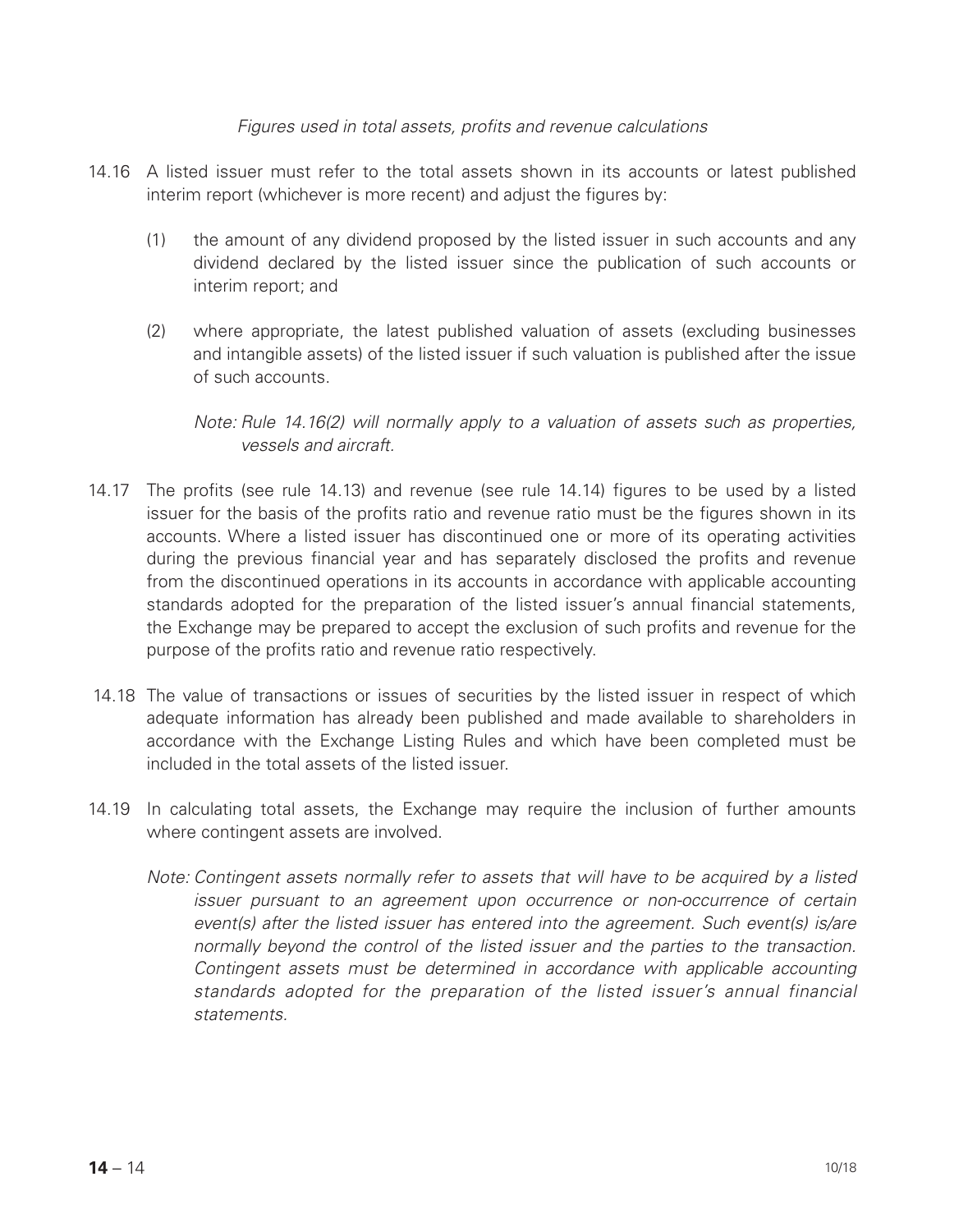## *Exceptions to the classification rules*

14.20 The Exchange may, where any of the calculations of the percentage ratios produces an anomalous result or is inappropriate to the sphere of activity of the listed issuer, disregard the calculation and substitute other relevant indicators of size, including industry specific tests. The listed issuer must provide alternative tests which it considers appropriate to the Exchange for consideration.

## *Change in percentage ratios*

14.21 If any of the percentage ratios changes to the extent that the classification of the transaction is altered between the time that any transaction is first discussed with the Exchange (if applicable) and the time of its announcement, the listed issuer must inform the Exchange. The listed issuer must comply with the relevant requirements applicable to the transaction at the time of its announcement.

## *Aggregation of transactions*

- 14.22 In addition to the aggregation of acquisitions under rule 14.06(6)(b), the Exchange may require listed issuers to aggregate a series of transactions and treat them as if they were one transaction if they are all completed within a 12 month period or are otherwise related. In such cases, the listed issuer must comply with the requirements for the relevant classification of the transaction when aggregated and the figures to be used for determining the percentage ratios are those as shown in its accounts or latest published interim report (whichever is more recent), subject to any adjustments or modifications arising by virtue of the provisions of rules 14.16, 14.18 and 14.19.
- 14.23 Factors which the Exchange will take into account in determining whether transactions will be aggregated include whether the transactions:-
	- (1) are entered into by the listed issuer with the same party or with parties connected or otherwise associated with one another;
	- (2) involve the acquisition or disposal of securities or an interest in one particular company or group of companies;
	- (3) involve the acquisition or disposal of parts of one asset; or
	- (4) together lead to substantial involvement by the listed issuer in a business activity which did not previously form part of the listed issuer's principal business activities.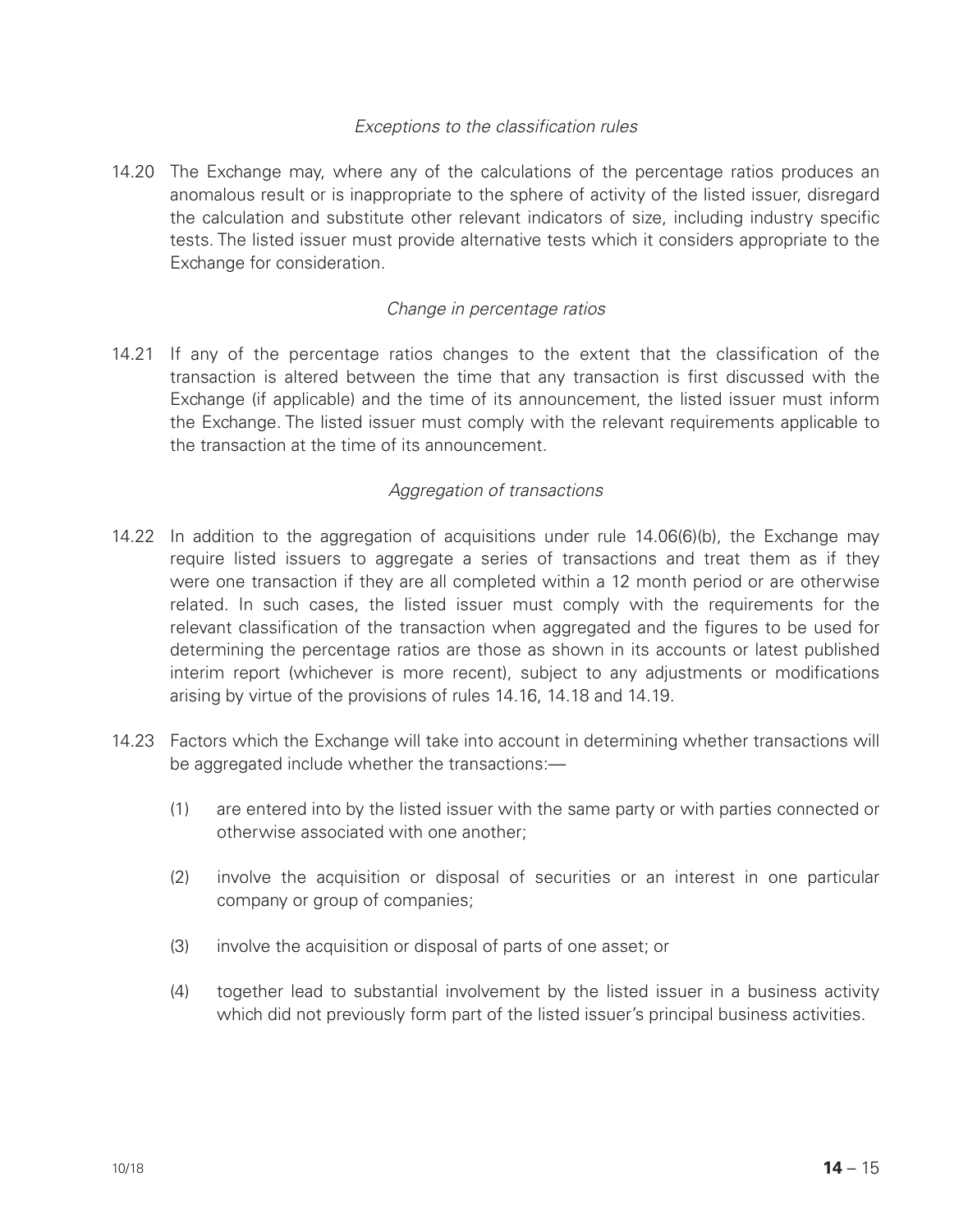- 14.23A Where an asset is being constructed, developed or refurbished by or on behalf of a listed issuer for its own use in its ordinary and usual course of business (as referred to in rule 14.04(8)), the Exchange will not normally aggregate a series of transactions carried out by the listed issuer in the course of the construction, development or refurbishment of such asset as if they were one transaction where the sole basis for aggregation is rule 14.23(3). In cases of doubt, the listed issuer should consult the Exchange at an early stage.
- 14.23B For the purposes of aggregating transactions under rule 14.06(6)(b) and/or rule 14.22, a listed issuer must consult the Exchange before it enters into any proposed transaction(s) if
	- (1) any circumstances described in rule 14.23 exist in respect of such proposed transaction(s) and any other transaction(s) entered into by the listed issuer in the preceding 12-month period (except for the situation described in rule 14.23A); or
	- (2) the proposed transaction(s) and any other transaction(s) entered into by the listed issuer involve acquisitions of assets from a person or group of persons or any of his/ their associates within 24 months of such person or group of persons gaining control (as defined in the Takeovers Code) of the listed issuer (other than at the level of its subsidiaries).

 The listed issuer must provide details of the transactions to the Exchange to enable it to determine whether the transactions will be aggregated.

*Note: This rule serves to set out certain specific circumstances where the listed issuer must seek guidance from the Exchange before it enters into any proposed transaction(s). The Exchange may nevertheless aggregate transactions pursuant to rule 14.22 and/or rule 14.06(6)(b) where no prior consultation was made by the listed issuer under rule 14.23B.*

#### *Transaction involving an acquisition and a disposal*

14.24 In the case of a transaction involving both an acquisition and a disposal, the Exchange will apply the percentage ratios to both the acquisition and the disposal. The transaction will be classified by reference to the larger of the acquisition or disposal, and subject to the reporting, disclosure and/or shareholder approval requirements applicable to that classification. Where a circular is required, each of the acquisition and the disposal will be subject to the content requirements applicable to their respective transaction classification.

> *Interpretation of the classification rules in circumstances where the listed issuer or a subsidiary acquires or realises equity capital*

- 14.25 In circumstances where acquisitions or disposals of equity capital are made by a listed issuer, the provisions set out in rules 14.26 to 14.28 shall be applied in determining the classification of the transaction for the purposes of rule 14.06.
- 14.26 In an acquisition or disposal of equity capital, the numerators for the purposes of the (a) assets ratio, (b) profits ratio and (c) revenue ratio are to be calculated by reference to the value of the total assets, the profits attributable to such capital and the revenue attributable to such capital respectively.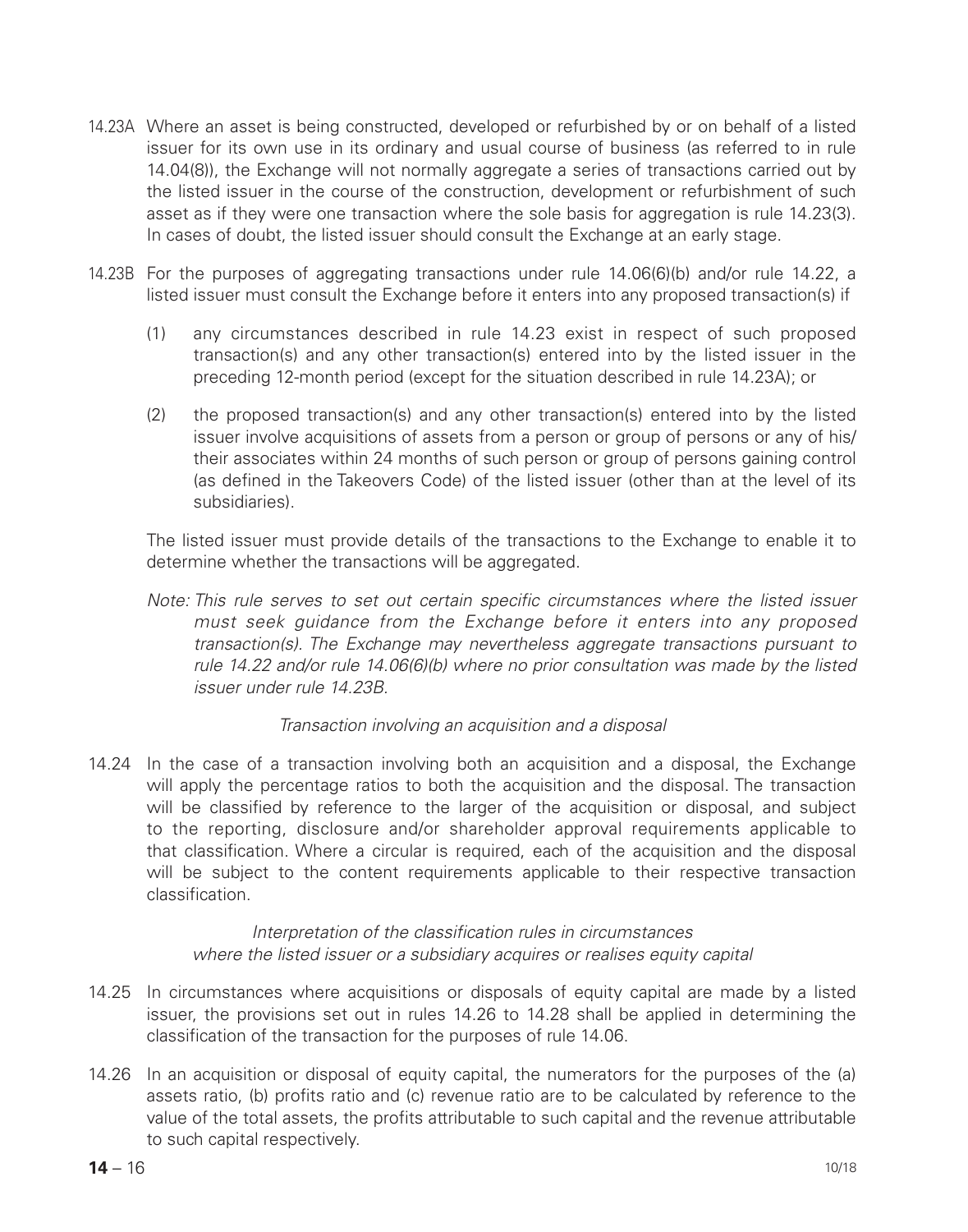- 14.27 For the purpose of rule 14.26:
	- (1) the value of an entity's total assets is the higher of:
		- (a) the book value of the entity's total assets attributable to the entity's capital as disclosed in its accounts; and
		- (b) the book value referred to in rule 14.27(1)(a) adjusted for the latest published valuation of the entity's assets if such valuation is published after the issue of its accounts; and

*Note: This will normally apply to a valuation of assets such as properties, vessels and aircraft.*

- (2) the value of an entity's profits and revenue is the profits and revenue attributable to the entity's capital as disclosed in its accounts.
- 14.28 The value of the entity's total assets, profits and revenue, calculated in accordance with rule 14.27, is to be multiplied by the percentage of the equity interest being acquired or disposed of by the listed issuer. However, 100% of the entity's total assets, profits and revenue will be taken as the value of the total assets, profits and revenue, irrespective of the size of the interest being acquired or disposed of, if:
	- (1) the acquisition will result in consolidation of the assets of the entity in the accounts of the listed issuer; or
	- (2) the disposal will result in the assets of the entity no longer being consolidated in the accounts of the listed issuer.

*Note: For example:—*

- *if a listed issuer (or subsidiary, whether wholly-owned or not) acquires 10% of the equity capital of an entity and has no prior holding in that entity, the relevant numerator will be 10%;*
- *if a listed issuer (or subsidiary, whether wholly-owned or not) acquires a further 10% interest in a subsidiary which is already consolidated in the listed issuer's accounts, the relevant numerator will be 10%; and*
- *if a listed issuer (or subsidiary, whether wholly-owned or not) acquires a 10% interest in an entity which will result in that entity being consolidated in the accounts of the listed issuer, the relevant numerator will be 100%.*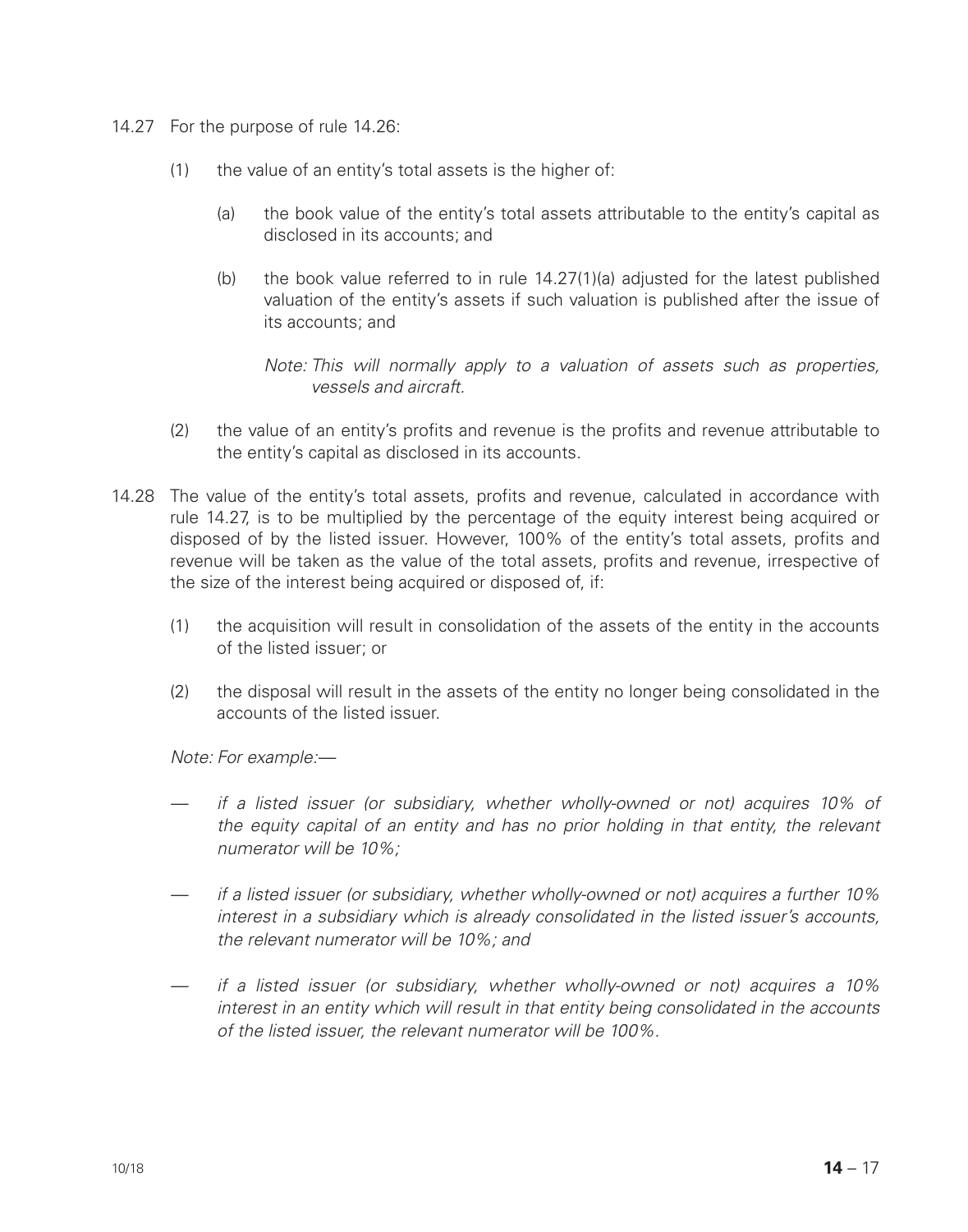## *Deemed disposals*

- 14.29 Allotments of share capital by a subsidiary of a listed issuer, whether or not such subsidiary is consolidated in the accounts of the listed issuer, may result in a reduction of the percentage equity interest of the listed issuer in such subsidiary. Such allotments give rise to deemed disposals. Profits or losses may be recorded on such transactions and such transactions may also fall to be treated as very substantial disposals, major or discloseable or connected transactions. Rules 14.30 to 14.32 set out how the percentage ratios are applied to such transactions.
- 14.30 Where a subsidiary of the listed issuer (whether or not consolidated in the accounts of the listed issuer, whether or not wholly-owned and whether held directly or indirectly):
	- (1) allots shares; and
	- (2) after the allotment, the subsidiary will continue to be a subsidiary,

the percentage by which the interest is reduced will be multiplied by the subsidiary's total assets, profit and revenue as disclosed in the accounts of the subsidiary allotting shares and that shall be taken as the respective numerators for the purpose of the assets ratio, profits ratio, revenue ratio and de minimis ratio.

- *Note: For example, if the interest is reduced from 90% to 80%, then 10% of the subsidiary's total assets, profits and revenue will form the respective numerators for the assets ratio, profits ratio, revenue ratio and de minimis ratio.*
- 14.31 Where a subsidiary of the listed issuer (whether or not consolidated in the accounts of the listed issuer, whether or not wholly-owned and whether held directly or indirectly) allots shares such that, after the allotment, the subsidiary will cease to be a subsidiary, 100% of the subsidiary's total assets, profits and revenue will form the respective numerators for the assets ratio, profits ratio, revenue ratio and de minimis ratio.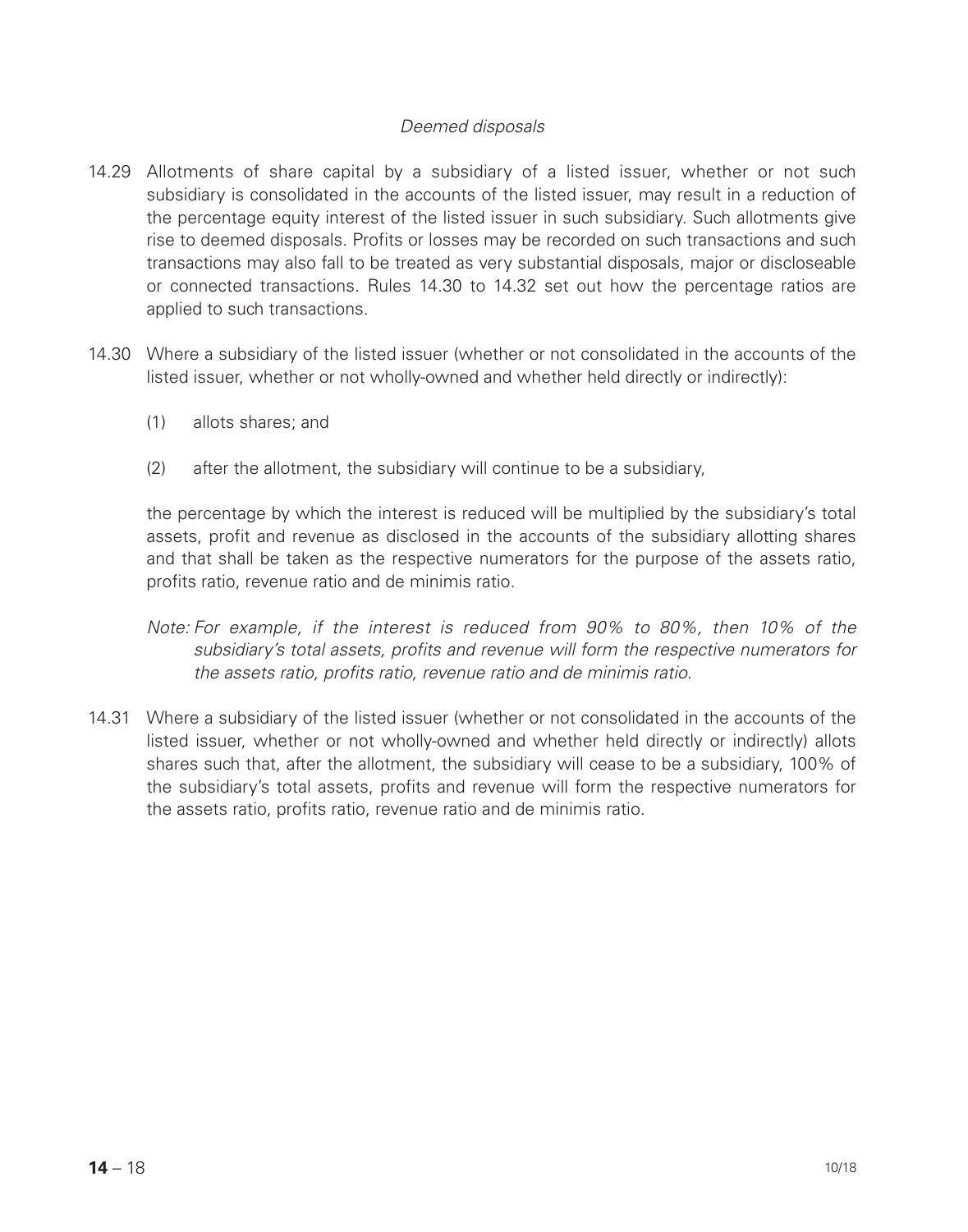- *Note: For example, if the interest is reduced from 60% to 40% and the subsidiary ceases to be a subsidiary, then 100% of the entity's total assets, profits and revenue will form the respective numerators for the assets ratio, profits ratio, revenue ratio and de minimis ratio.*
- 14.32 Where a subsidiary of the listed issuer (whether or not consolidated in the accounts of the listed issuer, whether or not wholly-owned and whether held directly or indirectly) allots shares, it is necessary to calculate a value for the purpose of the consideration ratio. This is taken as the value of the shares issued to allottees (that are not part of the listed group) and is restricted to only those shares issued which are in excess of those necessary to maintain the allottees' relative percentage interest in the subsidiary.

## **Notification, publication and shareholders' approval requirements**

14.33 The table below summarises the notification, publication and shareholders' approval requirements which will generally apply to each category of notifiable transaction. However, listed issuers should refer to the relevant rules for the specific requirements.

|                                 | <b>Notification</b><br>to Exchange | <b>Publication</b><br>of an<br>announcement<br>in accordance<br>with rule 2.07C | <b>Circular to</b><br>shareholders | Shareholders'<br>approval | Accountants'<br>report |
|---------------------------------|------------------------------------|---------------------------------------------------------------------------------|------------------------------------|---------------------------|------------------------|
| Share<br>transaction            | <b>Yes</b>                         | Yes                                                                             | No                                 | No <sup>1</sup>           | No                     |
| Discloseable<br>transaction     | Yes                                | <b>Yes</b>                                                                      | No                                 | No                        | No                     |
| Major<br>transaction            | Yes                                | <b>Yes</b>                                                                      | Yes                                | Yes <sup>2</sup>          | Yes <sup>3</sup>       |
| Very substantial<br>disposal    | Yes                                | <b>Yes</b>                                                                      | Yes                                | Yes <sup>2</sup>          | No <sup>5</sup>        |
| Very substantial<br>acquisition | Yes                                | <b>Yes</b>                                                                      | Yes                                | Yes <sup>2</sup>          | Yes <sup>4</sup>       |
| Reverse takeover                | <b>Yes</b>                         | Yes                                                                             | Yes                                | Yes <sup>2, 6</sup>       | Yes <sup>4</sup>       |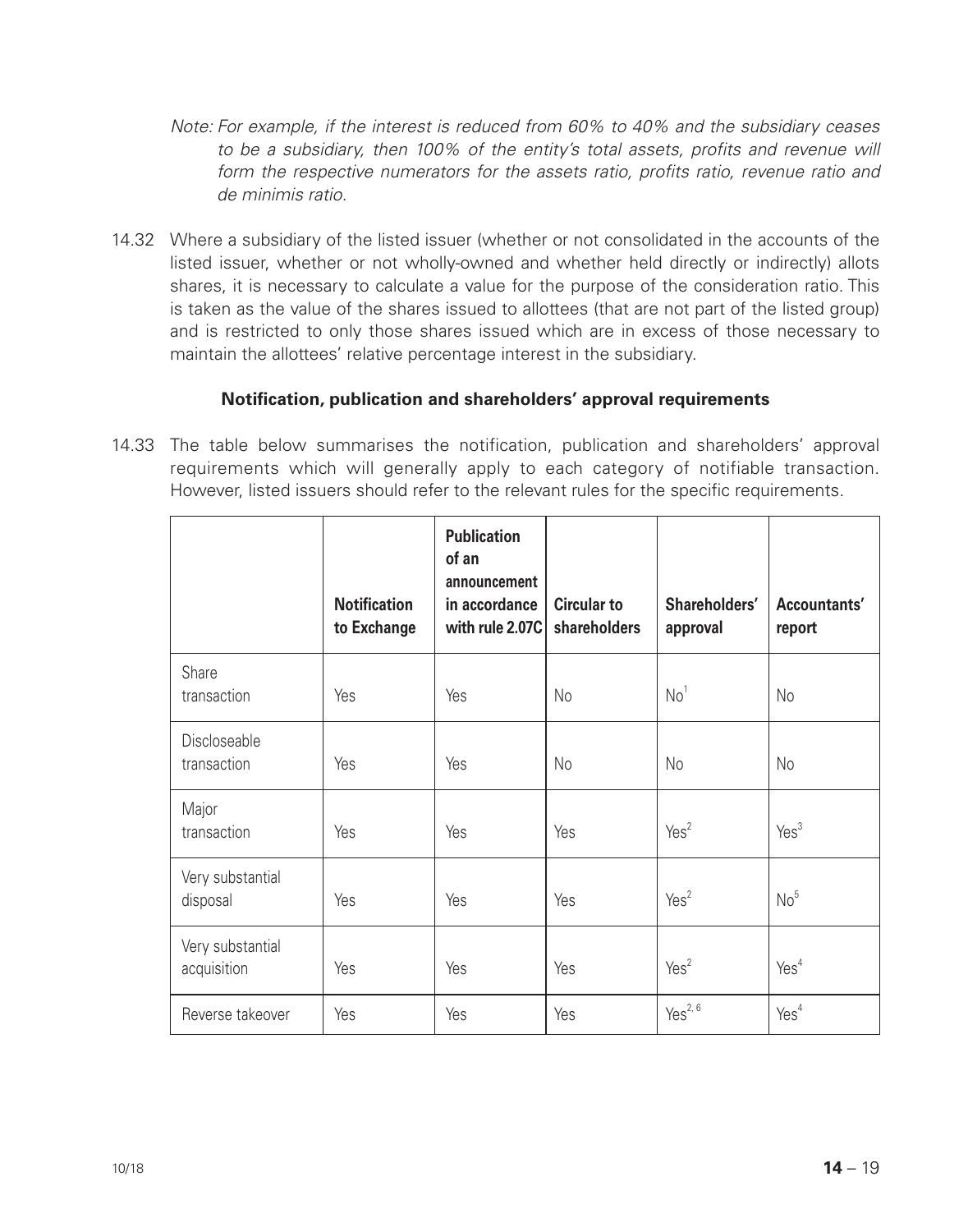- *Notes: 1 No shareholder approval is necessary if the consideration shares are issued under a general mandate. However, if the shares are not issued under a general mandate, the listed issuer is required, pursuant to rule 13.36(2)(b) or rule 19A.38, to obtain shareholders' approval in general meeting prior to the issue of the consideration shares.*
	- *2 Any shareholder and his close associates must abstain from voting if such shareholder has a material interest in the transaction.*
	- *3 An accountants' report on the business, company or companies being acquired is required (see also rules 4.06 and 14.67(6)).*
	- *4 An accountants' report on any business, company or companies being acquired is required (see also rules 4.06 and 14.69(4)).*
	- *5 A listed issuer may at its option include an accountants' report (see note 1 to rule 14.68(2)(a)(i)).*
	- *6 Approval of the Exchange is necessary.*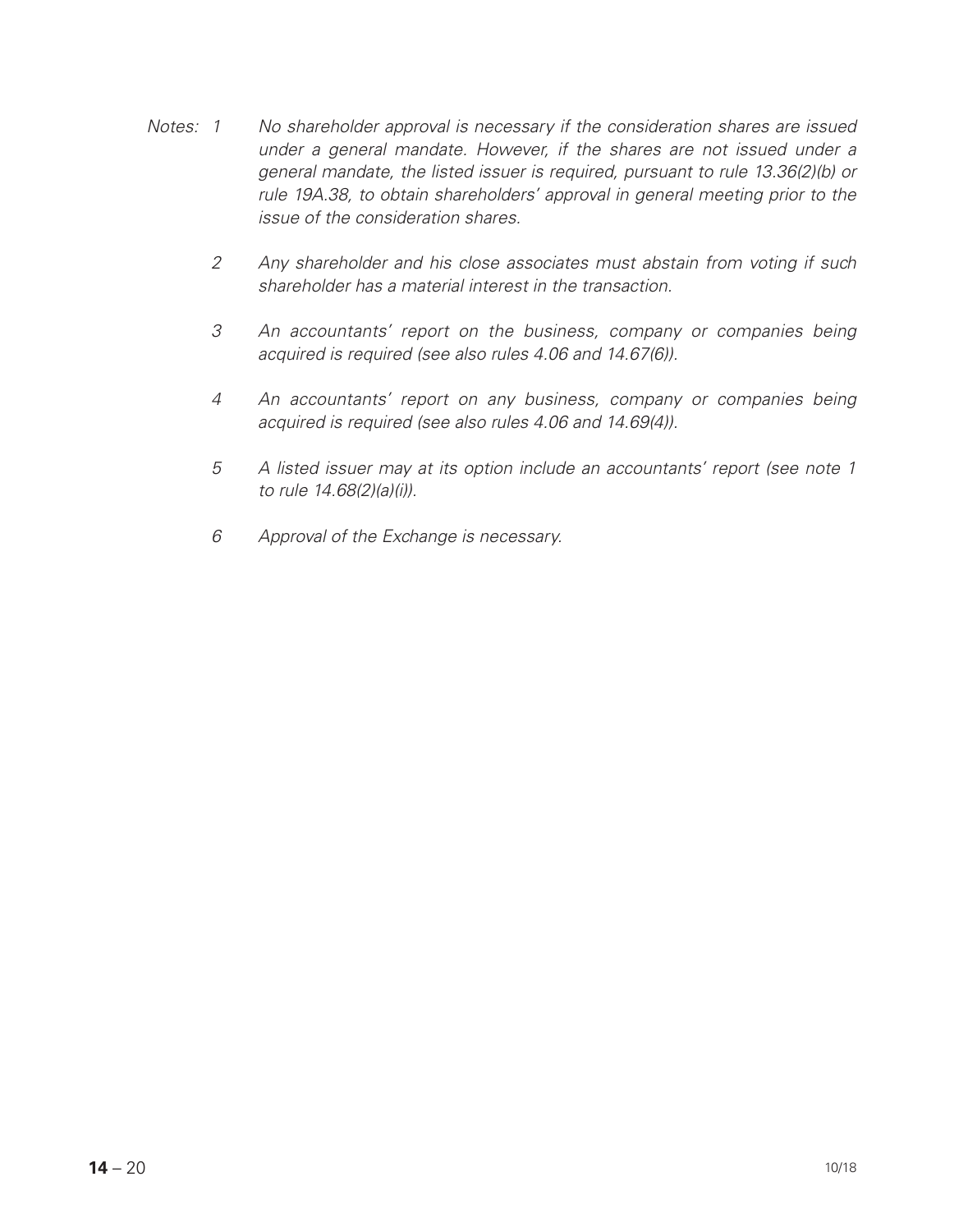## *Exemptions for Qualified Property Acquisitions which constitute major transactions or very substantial acquisitions*

- 14.33A A Qualified Property Acquisition which constitutes a major transaction or very substantial acquisition is exempt from shareholders' approval if:
	- (1) it is undertaken on a sole basis by a Qualified Issuer in its ordinary and usual course of business; or
	- (2) it is undertaken by a Qualified Issuer and other party or parties on a joint basis and:
		- (a) the project will be single purpose, relating to the acquisition and/or development of a specific property and consistent with the purpose specified in the auction or tender document;
		- (b) each joint venture arrangement must be on an arm's length basis and on normal commercial terms;
		- (c) the joint venture agreement contains clause(s) to the effect that the joint venture may not, without its partners' unanimous consent:
			- (i) change the nature or scope of its business, and if there are changes then they must still be consistent with the scope or purpose specified in the auction or tender document; or
			- (ii) enter into any transactions which are not on an arm's length basis; and
		- (d) the Qualified Issuer's board has confirmed that the Qualified Property Acquisition is in the Qualified Issuer's ordinary and usual course of business; and that the Qualified Property Acquisition and the joint venture, including its financing and profit distribution arrangements, are on normal commercial terms, fair and reasonable and in the interests of the Qualified Issuer and its shareholders as a whole.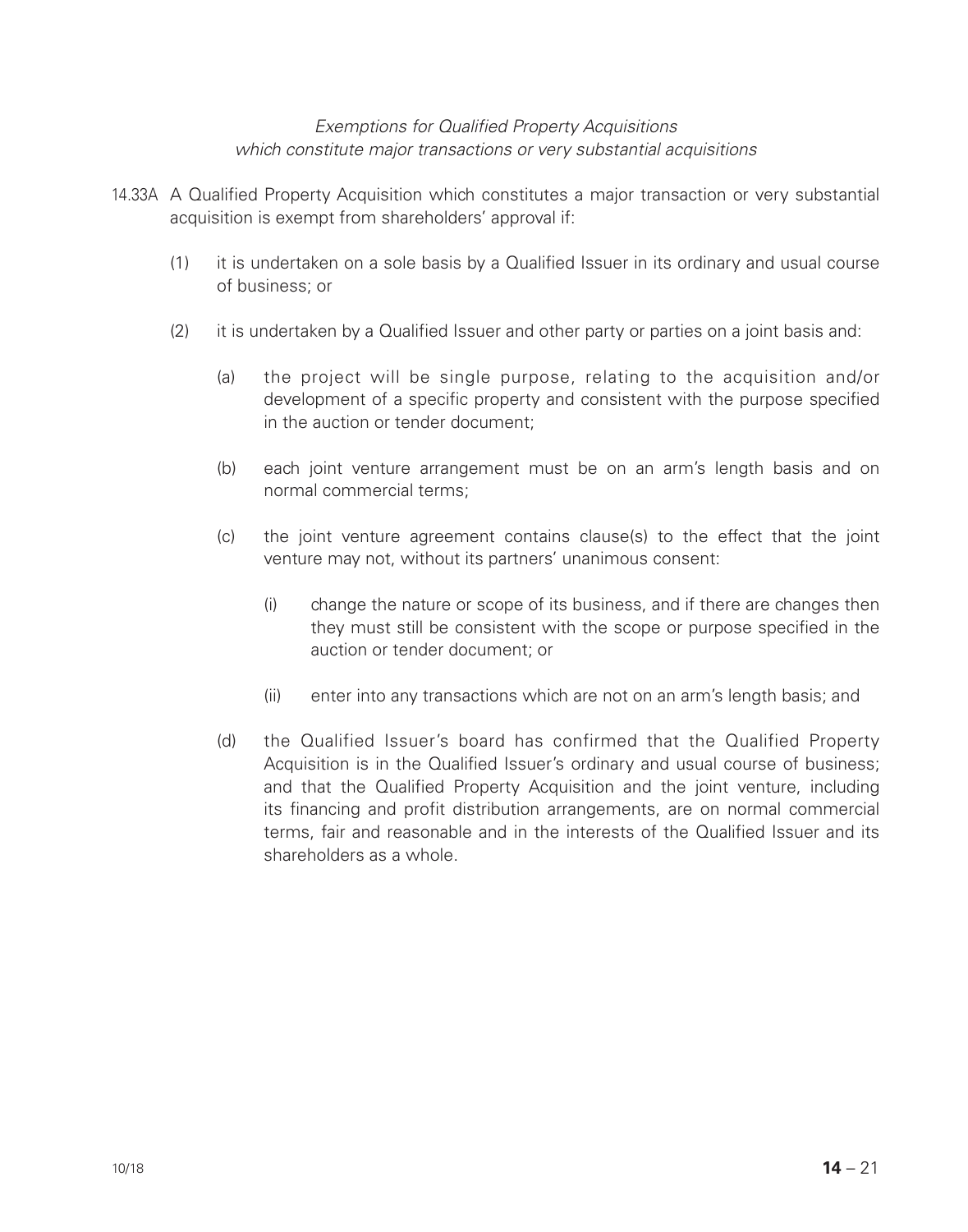- 14.33B (1) The Qualified Issuer must publish an announcement as soon as possible after notification of the success of a bid by it or the joint venture for a Qualified Property Acquisition falling under rule 14.33A and send a circular to its shareholders.
	- (2) The announcement and circular must contain:
		- (a) details of the acquisition;
		- (b) details of the joint venture, if any, including
			- (i) the joint venture's terms and status;
			- (ii) its dividend and distribution policy; and
			- (iii) the joint venture's financial and capital commitment and the Qualified Issuer's share in it; and
		- (c) information to demonstrate that the conditions in rule 14.33A(1) or (2) were met.
		- *Note: If any of these details are not available when the issuer publishes the initial* announcement, it must publish subsequent announcement(s) to disclose the *details as soon as possible after they have been agreed or finalised.*
	- (3) The announcement and circular requirements under chapter 14 apply to the acquisition and the joint venture, if any, according to the transaction classification, except that the information circular need not contain a valuation report on the property under the Qualified Property Acquisition.

## *Exemptions for Qualified Aircraft Leasing Activities which constitute notifiable transactions*

- 14.33C A Qualified Aircraft Leasing Activity is exempt from the announcement, circular and/or shareholders' approval requirements for notifiable transactions provided that:
	- (1) it is undertaken by a Qualified Aircraft Lessor in its ordinary and usual course of business;
	- (2) the Qualified Aircraft Lessor's board has confirmed that:
		- (a) the transaction is entered into by the lessor in its ordinary and usual course of business and on normal commercial terms; and
		- (b) the terms of transaction are fair and reasonable and in the interests of the lessor and its shareholders as a whole; and
	- (3) the Qualified Aircraft Lessor complies with the disclosure requirements under rule 14.33D.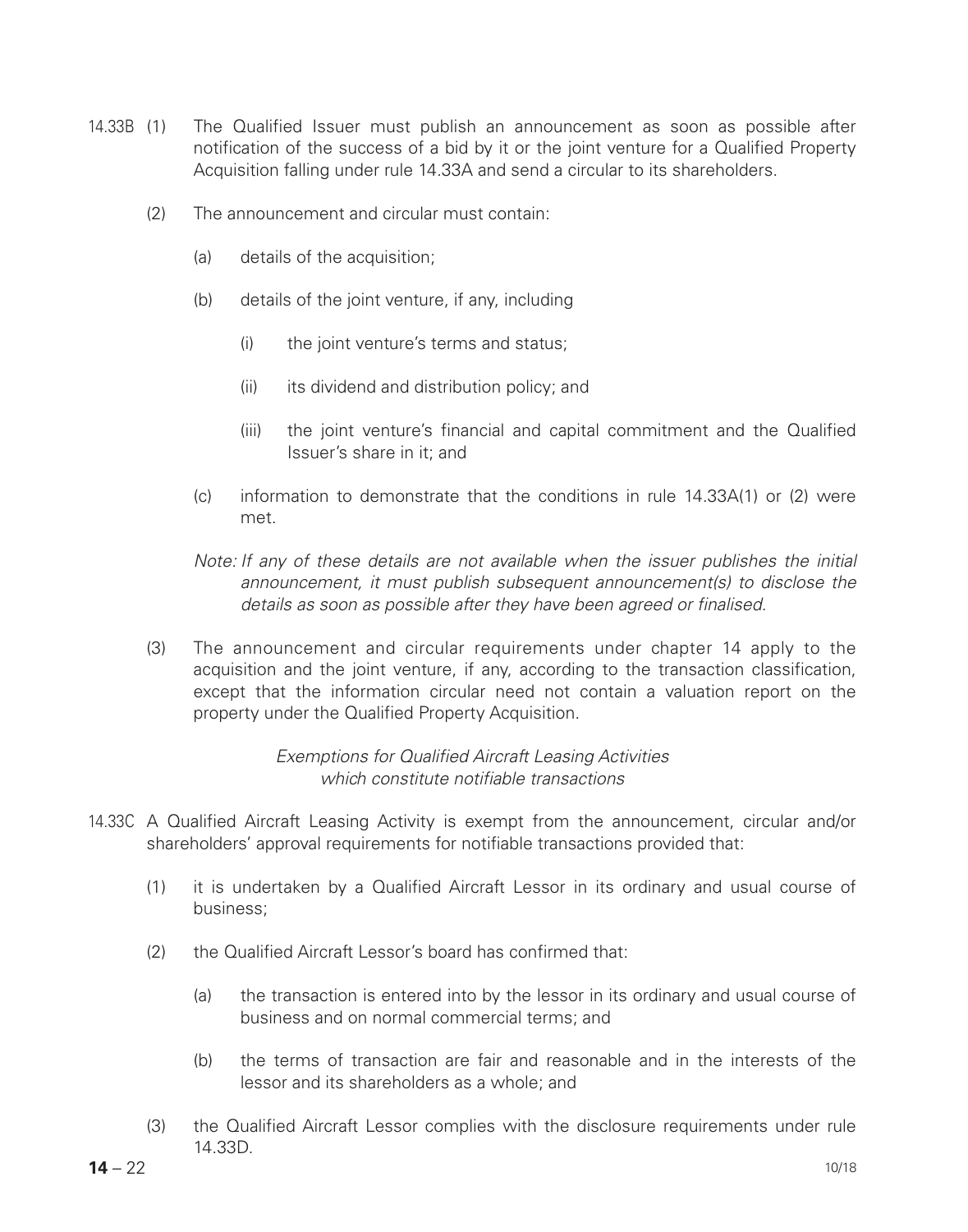- 14.33D Where a Qualified Aircraft Leasing Activity is exempt from the announcement, circular and/ or shareholders' approval requirements for notifiable transactions under rule 14.33C:
	- (1) the Qualified Aircraft Lessor must publish an announcement as soon as possible after the terms of the transaction have been finalised. The announcement must contain:
		- (a) the date of the transaction;
		- (b) the identities and a description of the principal business activities of the parties to the transaction. The lessor must also confirm that the parties to the transaction and their ultimate beneficial owners are third parties independent of the lessor and its connected persons;
		- (c) a description of the transaction and the aircraft which is the subject of the transaction (including the expected year of delivery of the aircraft in the case of an acquisition); and
		- (d) a confirmation by the lessor's board of directors that the lessor has fulfilled (i) the criteria set out in rule  $14.04(10)$  and (ii) the conditions set out in rule 14.33C(2); and
	- (2) the Qualified Aircraft Lessor must also disclose the following information in its next interim report (where applicable) and annual report:
		- (a) the aggregate number of aircraft owned by the lessor as at the end of the reporting period with a breakdown by aircraft model, and the aggregate net book value of the aircraft;
		- (b) the aggregate number of aircraft committed to purchase as at the end of the reporting period with a breakdown by aircraft model, and the commitment amounts for future commitments;
		- (c) the aggregate number of aircraft sold for the reporting period;
		- (d) the aggregate net book value and the aggregate net gain or loss on disposal of aircraft for the reporting period; and
		- (e) the average lease rental yield of each of (i) the operating lease business and (ii) the finance lease business in relation to aircraft leasing for the reporting period.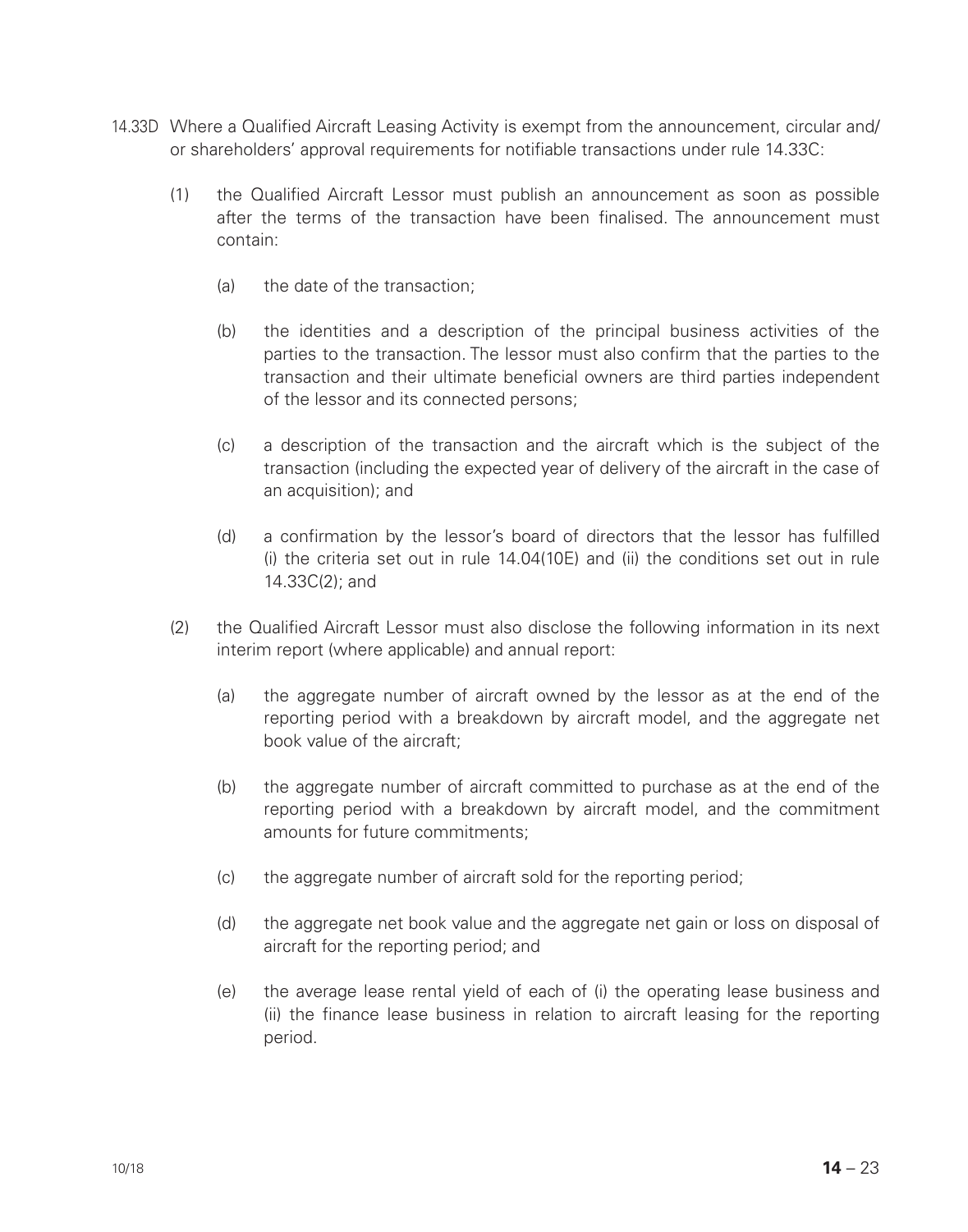## **Requirements for all transactions**

#### *Notification and announcement*

- 14.34 As soon as possible after the terms of a share transaction, discloseable transaction, major transaction, very substantial disposal, very substantial acquisition or reverse takeover have been finalised, the listed issuer must in each case:—
	- (1) inform the Exchange; and
	- (2) publish an announcement as soon as possible. See also rule 14.37.
- 14.35 For a share transaction, the announcement must contain the information set out in rules 14.58 and 14.59. For a discloseable transaction, major transaction, very substantial disposal, very substantial acquisition or reverse takeover, the announcement must contain at least the information set out in rules 14.58 and 14.60. In all cases, listed issuers must also include any additional information requested by the Exchange.
- 14.36 Where a transaction previously announced pursuant to this Chapter is terminated or there is any material variation of its terms or material delay in the completion of the agreement, the listed issuer must as soon as practicable announce this fact by means of an announcement published in accordance with rule 2.07C. This requirement is without prejudice to the generality of any other provisions of the Exchange Listing Rules and the listed issuer must, where applicable, also comply with such provisions.
- 14.36A Where there is expected to be delay in despatch of the circular by the date previously announced under rule 14.60(7) or this rule, the listed issuer must as soon as practicable disclose this fact by way of an announcement stating the reason for the delay and the new expected date of despatch of the circular.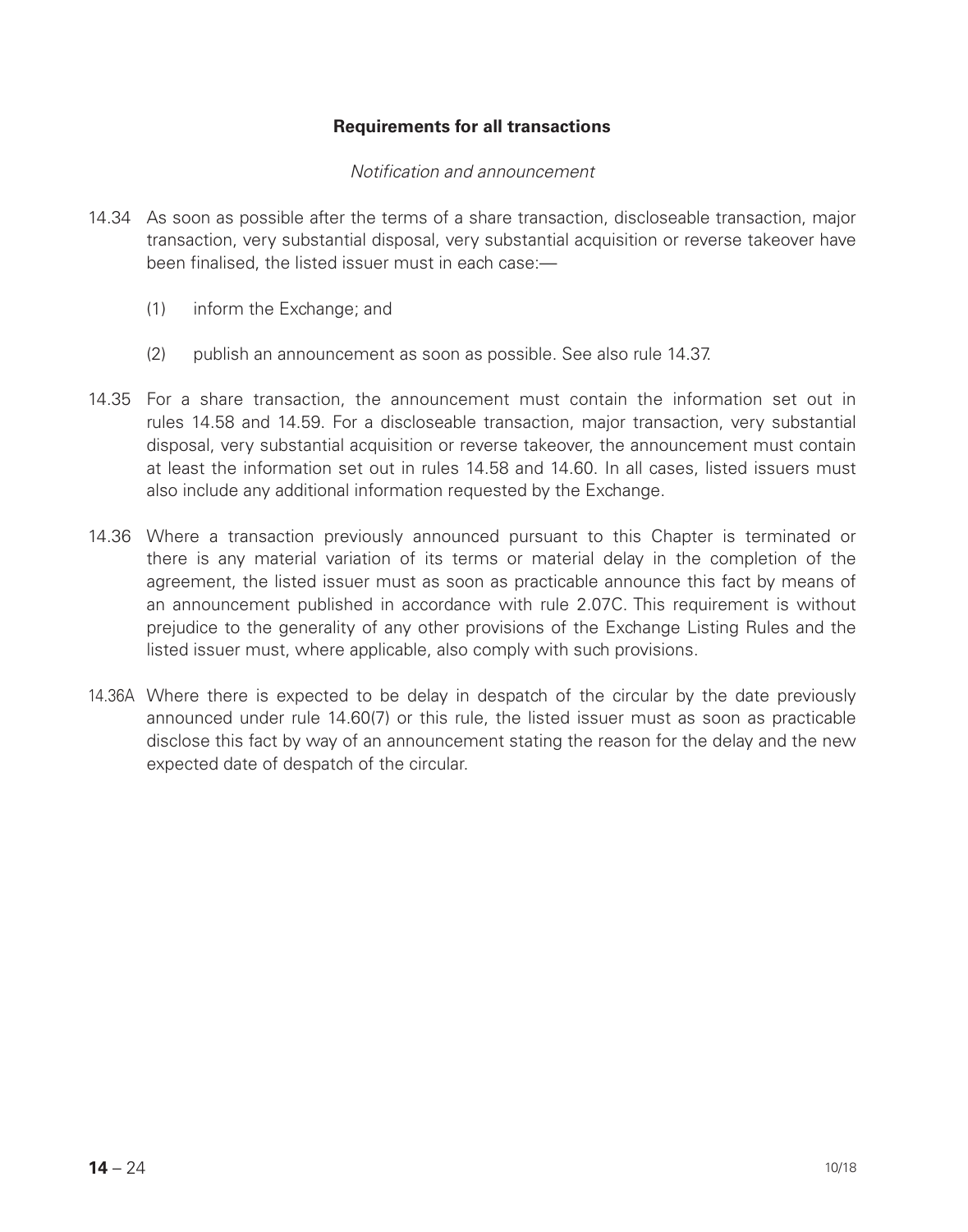#### *Trading halt and suspension of dealings*

- 14.37 (1) [Repealed 1 August 2018]
	- (2) [Repealed 1 August 2018]
	- (3) An issuer that has finalised the major terms of an agreement in respect of a notifiable transaction which it reasonably believes would require disclosure under the Inside Information Provisions must ensure confidentiality of the relevant information until making the required announcement. Where the issuer considers that the necessary degree of security cannot be maintained or that the security may have been breached, it must make an announcement or immediately apply for a trading halt or a trading suspension pending the announcement.
	- (4) Directors of issuers must, under rule 13.06A, maintain confidentiality of information that is likely to be inside information, until it is announced.
	- (5) In the case of a reverse takeover, suspension of dealings in the issuer's securities must continue until the issuer has announced sufficient information. Whether the amount of information disclosed in the announcement is sufficient or not is determined on a case-by-case basis.

14.38 [Repealed 3 June 2010]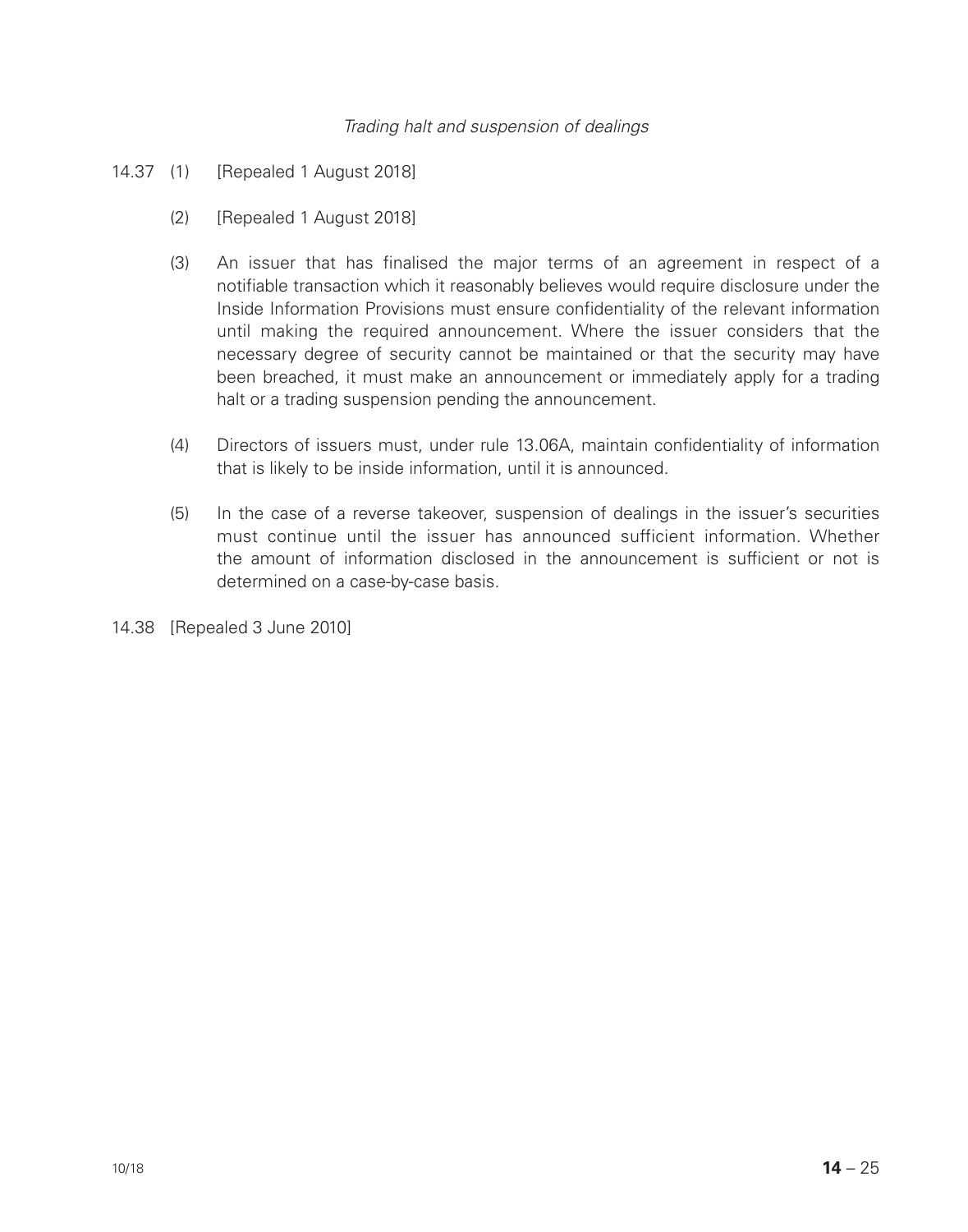## **Additional requirements for major transactions**

#### *Circular*

- 14.38A In addition to the requirements for all transactions set out in rules 14.34 to 14.37, a listed issuer which has entered into a major transaction must send a circular to its shareholders and the Exchange and arrange for its publication in accordance with the provisions of Chapter 2 of the Exchange Listing Rules.
- 14.39 [Repealed 1 January 2009]

#### *Shareholders' approval*

- 14.40 A major transaction must be made conditional on approval by shareholders.
- 14.41 The circular must be despatched to the shareholders of the listed issuer:
	- (a) if the transaction is approved or is to be approved by way of written shareholders' approval from a shareholder or a closely allied group of shareholders under rule 14.44, within 15 business days after publication of the announcement; or
	- (b) if the transaction is to be approved by shareholders at a general meeting, at the same time as or before the listed issuer gives notice of the general meeting to approve the transaction.

 The circular shall contain information required under rules 14.63, 14.66, 14.67 (for an acquisition only) and 14.70 (for a disposal only).

- 14.42 A listed issuer shall despatch to its shareholders any revised or supplementary circular and/ or provide any material information that has come to the attention of the directors after the issue of circular (by way of announcement published in accordance with rule 2.07C) on the transaction to be considered at a general meeting not less than 10 business days before the date of the relevant general meeting.
	- *Note: The listed issuer must assess the scale of revisions or updating required and materiality of the new information, revisions or updating required that has come to its attention after publication of the circular, when deciding whether to issue a revised or supplementary circular or publish an announcement in accordance with rule 2.07C. Where the revisions or updating required are significant, the listed issuer must consider carefully whether it would be better to publish a revised or supplementary circular rather than provide particulars of the changes in an announcement. The listed issuer should not overwhelm or confuse investors with lengthy announcements describing changes to information contained in the original circular.*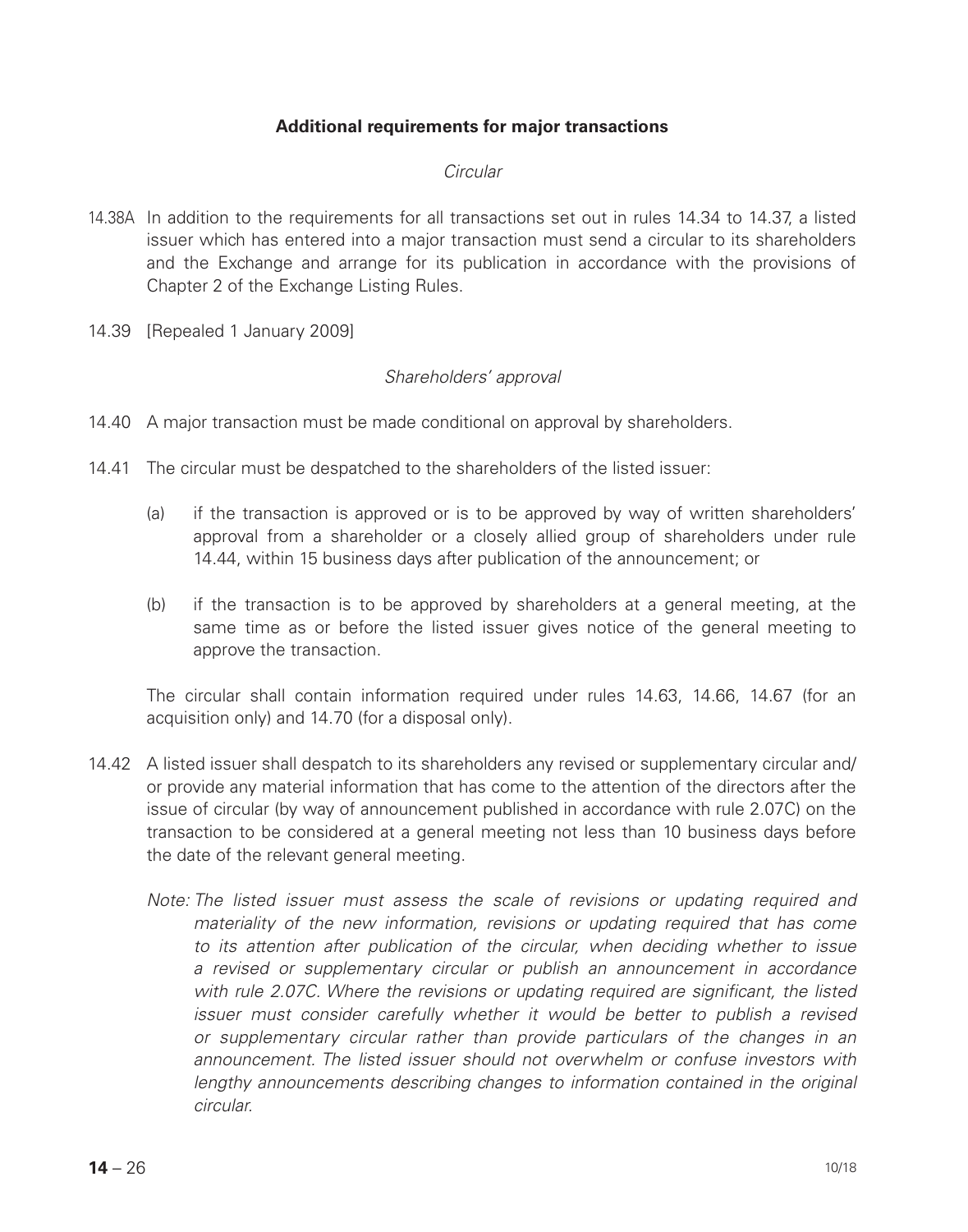14.43 The meeting must be adjourned before considering the relevant resolution to ensure compliance with the 10 business day requirement under rule 14.42 by the chairman or, if that is not permitted by the listed issuer's constitutional documents, by resolution to that effect (see also rule 13.41).

## *Methods of approval*

- 14.44 Shareholders' approval for a major transaction shall be given by a majority vote at a general meeting of the shareholders of the issuer unless all the following conditions are met, in which case written shareholders' approval may, subject to rule 14.86, be accepted in lieu of holding a general meeting:—
	- (1) no shareholder is required to abstain from voting if the issuer were to convene a general meeting for the approval of the transaction; and
	- (2) the written shareholders' approval has been obtained from a shareholder or a closely allied group of shareholders who together hold more than 50% of the voting rights at that general meeting to approve the transaction. Where a listed issuer discloses inside information to any shareholder in confidence to solicit the written shareholders' approval, the listed issuer must be satisfied that such shareholder is aware that he must not deal in the listed issuer's securities before such information has been made available to the public.
- 14.45 To determine whether a group of shareholders constitutes a "closely allied group of shareholders", the Exchange will take into account the following factors:—
	- (1) the number of persons in the group;
	- (2) the nature of their relationship including any past or present business association between two or more of them;
	- (3) the length of time each of them has been a shareholder;
	- (4) whether they would together be regarded as "acting in concert" for the purposes of the Takeovers Code; and
	- (5) the way in which they have voted in the past on shareholders' resolutions other than routine resolutions at an annual general meeting.

It is the listed issuer's responsibility to provide sufficient information to the Exchange to demonstrate that the group of shareholders is a "closely allied group" of shareholders.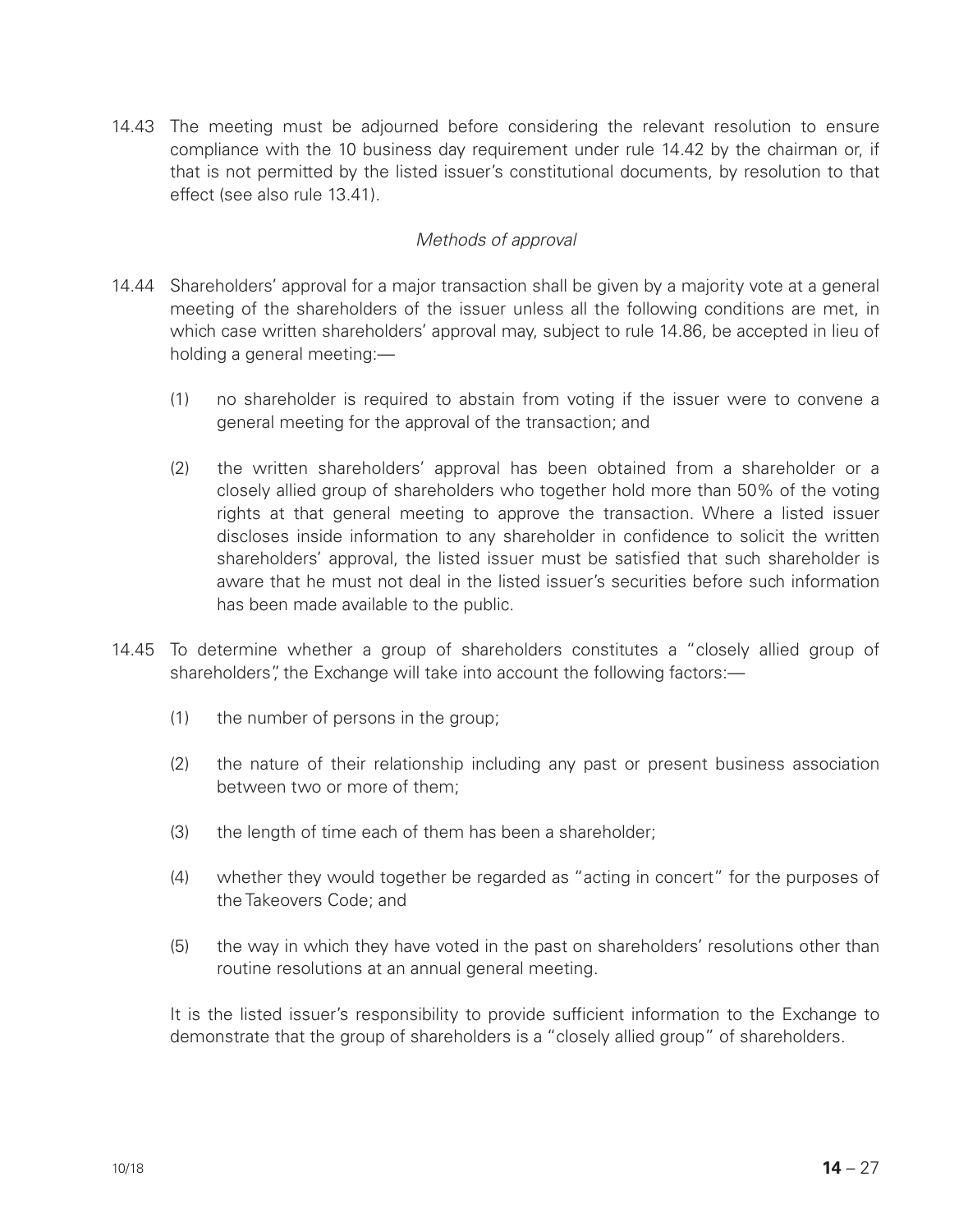- 14.46 The Exchange will require any shareholder and his close associates to abstain from voting at the relevant general meeting on the relevant resolution(s) if such shareholder has a material interest in the transaction and will not accept written approval for the transaction.
- 14.47 [Repealed 1 January 2009]

#### **Additional requirements for very substantial disposals and very substantial acquisitions**

- 14.48 In the case of a very substantial disposal or a very substantial acquisition, the listed issuer must comply with the requirements for all transactions and for major transactions set out in rules 14.34 to 14.37, 14.38A and 14.41.
- 14.49 A very substantial disposal and a very substantial acquisition must be made conditional on approval by shareholders in general meeting. No written shareholders' approval will be accepted in lieu of holding a general meeting. The Exchange will require any shareholder and his close associates to abstain from voting at the relevant general meeting on the relevant resolution(s) if such shareholder has a material interest in the transaction.
- 14.50 [Repealed 1 January 2009]
- 14.51 The circular must be despatched to the shareholders of the listed issuer at the same time as or before the listed issuer gives notice of the general meeting to approve the transaction referred to in the circular. The circular must contain the information required under rules 14.63, 14.68 (for a very substantial disposal) and 14.69 (for a very substantial acquisition).
- 14.52 A listed issuer shall despatch to its shareholders any revised or supplementary circular and/ or provide any material information that has come to the attention of the directors after the issue of the circular (by way of announcement published in accordance with rule 2.07C) on the transaction to be considered at a general meeting not less than 10 business days before the date of the relevant general meeting.
	- *Note: The listed issuer must assess the scale of revisions or updating required and materiality of the new information, revisions or updating required that has come to its attention after publication of the circular, when deciding whether to issue a revised or supplementary circular or publish an announcement in accordance with rule 2.07C. Where the revisions or updating required are significant, the listed issuer must consider carefully whether it would be better to publish a revised or supplementary circular rather than provide particulars of the changes in an announcement. The listed issuer should not overwhelm or confuse investors with lengthy announcements describing changes to information contained in the original circular.*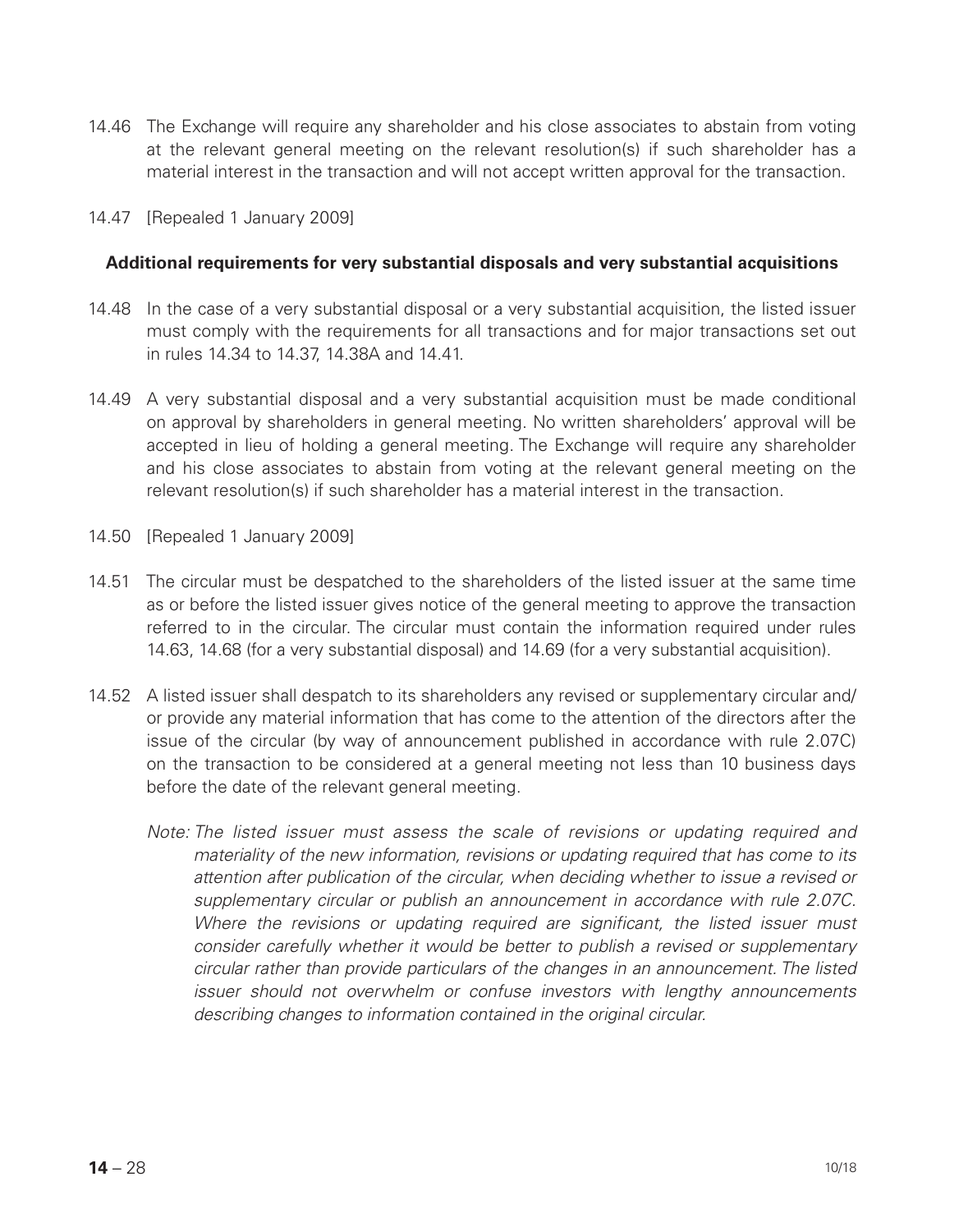14.53 The meeting must be adjourned before considering the relevant resolution to ensure compliance with the 10 business day requirement under rule 14.52 by the chairman or, if that is not permitted by the listed issuer's constitutional documents, by resolution to that effect (see also rule 13.41).

#### **Additional requirements for reverse takeovers**

- 14.54 The Exchange will treat a listed issuer proposing a reverse takeover as if it were a new listing applicant. The enlarged group or the assets to be acquired must be able to meet the requirements of rule 8.05 and the enlarged group must be able to meet all the other basic conditions set out in Chapter 8 of the Exchange Listing Rules. The listed issuer must comply with the requirements for all transactions set out in rules 14.34 to 14.37.
- 14.55 A reverse takeover must be made conditional on approval by shareholders in general meeting. No written shareholders' approval will be accepted in lieu of holding a general meeting. The Exchange will require any shareholder and his close associates to abstain from voting at the relevant general meeting on the relevant resolution(s) if such shareholder has a material interest in the transaction. Furthermore, where there is a change in control of the listed issuer as referred to in rule 14.06(6) and any person or group of persons will cease to be a controlling shareholder (the "outgoing controlling shareholder") by virtue of a disposal of his shares to the person or group of persons gaining control (the "incoming controlling shareholder"), any of the incoming controlling shareholder's close associates or an independent third party, the outgoing controlling shareholder and his close associates may not vote in favour of any resolution approving an injection of assets by the incoming controlling shareholder or his close associates at the time of the change in control.
	- *Note: The prohibition against the outgoing controlling shareholder and his close associates voting in favour of a resolution approving an injection of assets does not apply where the decrease in the outgoing controlling shareholder's shareholding is solely the result of a dilution through the issue of new shares to the incoming controlling shareholder rather than any disposal of shares by the outgoing controlling shareholder.*
- 14.56 [Repealed 1 January 2009]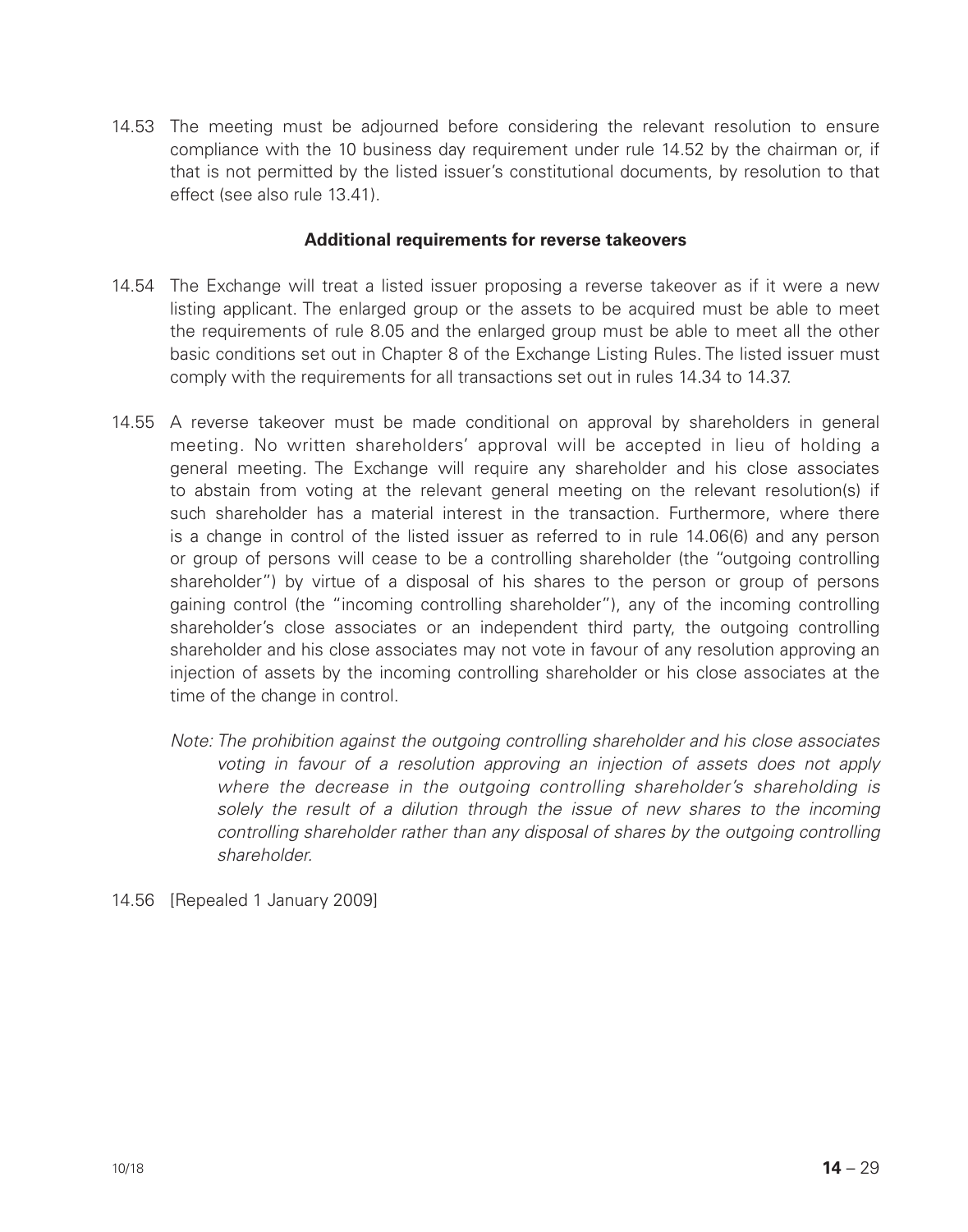14.57 A listed issuer proposing a reverse takeover must comply with the procedures and requirements for new listing applications as set out in Chapter 9 of the Exchange Listing Rules. The listed issuer will be required, among other things, to issue a listing document and pay the non-refundable initial listing fee. A listing document relating to a reverse takeover must contain the information required under rules 14.63 and 14.69. The listing document must be despatched to the shareholders of the listed issuer at the same time as or before the listed issuer gives notice of the general meeting to approve the transaction. The listed issuer must state in the announcement on the reverse takeover when it expects the listing document to be issued.

## **Contents of announcements**

#### *All transactions*

- 14.58 The announcement for a share transaction, discloseable transaction, major transaction, very substantial disposal, very substantial acquisition or reverse takeover must contain at least the following information:—
	- (1) a prominent and legible disclaimer at the top of the announcement in the form set out in rule 14.88;
	- (2) a description of the principal business activities carried on by the listed issuer and a general description of the principal business activities of the counterparty, if the counterparty is a company or entity;
	- (3) the date of the transaction. The listed issuer must also confirm that, to the best of the directors' knowledge, information and belief having made all reasonable enquiry, the counterparty and the ultimate beneficial owner of the counterparty are third parties independent of the listed issuer and connected persons of the listed issuer;
	- (4) the aggregate value of the consideration, how it is being or is to be satisfied and details of the terms of any arrangements for payment on a deferred basis. If the consideration includes securities for which listing will be sought, the listed issuer must also include the amounts and details of the securities being issued;
	- (5) the basis upon which the consideration was determined;
	- (6) the value (book value and valuation, if any) of the assets which are the subject of the transaction;
	- (7) where applicable, the net profits (both before and after taxation) attributable to the assets which are the subject of the transaction for the two financial years immediately preceding the transaction;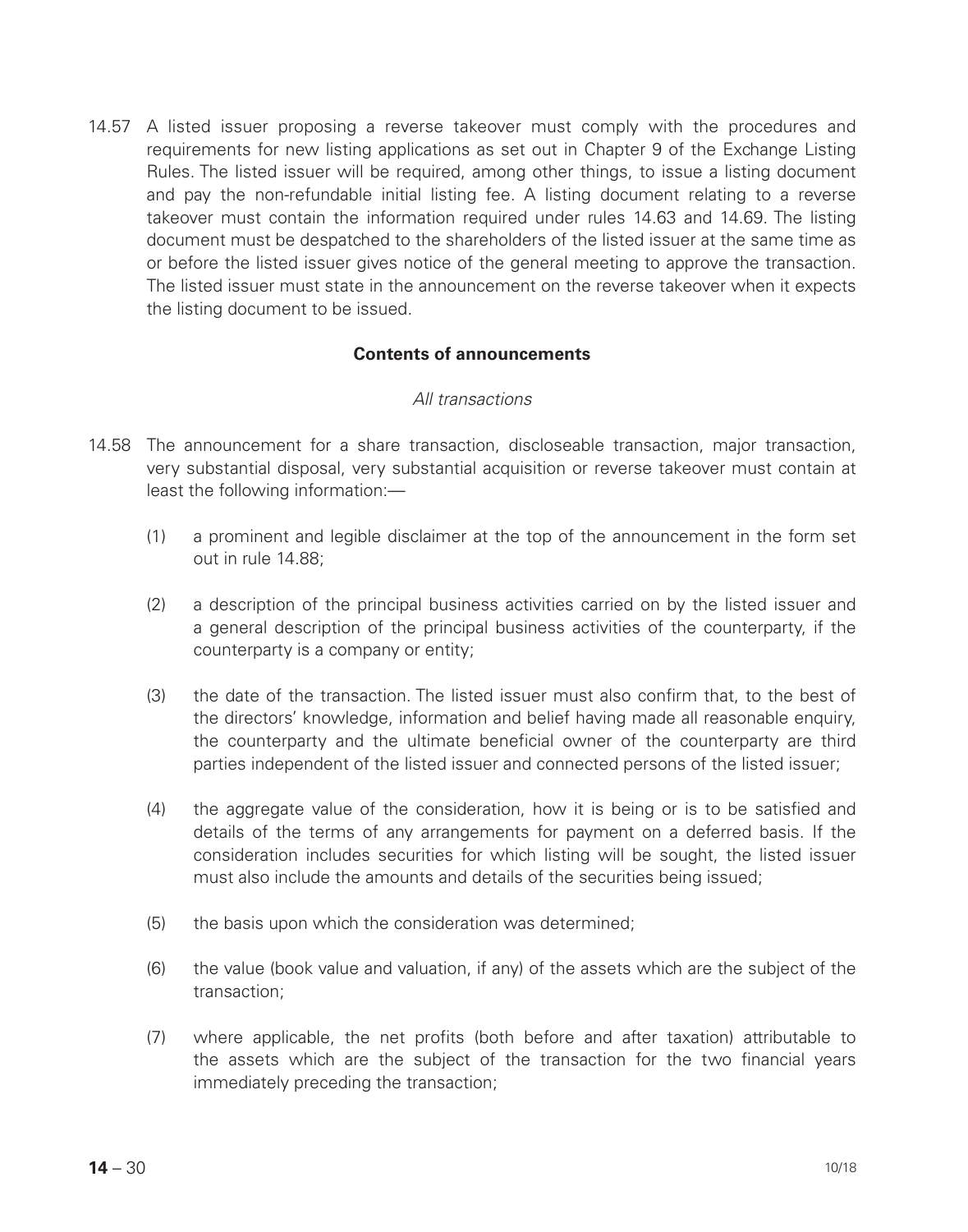- (8) the reasons for entering into the transaction, the benefits which are expected to accrue to the listed issuer as a result of the transaction and a statement that the directors believe that the terms of the transaction are fair and reasonable and in the interests of the shareholders as a whole; and
- (9) where appropriate, details of any guarantee and/or other security given or required as part of or in connection with the transaction.

#### *Share transaction announcements*

- 14.59 In addition to the information set out in rule 14.58, the announcement for a share transaction must contain at least the following information:—
	- (1) the amount and details of the securities being issued including details of any restrictions which apply to the subsequent sale of such securities;
	- (2) brief details of the asset(s) being acquired, including the name of any company or business or the actual assets or properties where relevant and, if the assets include securities, the name and general description of the activities of the company in which the securities are or were held:
	- (3) if the transaction involves an issue of securities of a subsidiary of the listed issuer, a declaration as to whether the subsidiary will continue to be a subsidiary of the listed issuer following the transaction;
	- (4) a statement that the announcement appears for information purposes only and does not constitute an invitation or offer to acquire, purchase or subscribe for the securities; and
	- (5) a statement that application has been or will be made to the Exchange for the listing of and permission to deal in the securities.

*Discloseable transaction, major transaction, very substantial disposal, very substantial acquisition and reverse takeover announcements*

- 14.60 In addition to the information set out in rule 14.58, the announcement for a discloseable transaction, major transaction, very substantial disposal, very substantial acquisition or reverse takeover must contain at least brief details of the following:—
	- (1) the general nature of the transaction including, where the transaction involves securities, details of any restrictions which apply to the subsequent sale of such securities;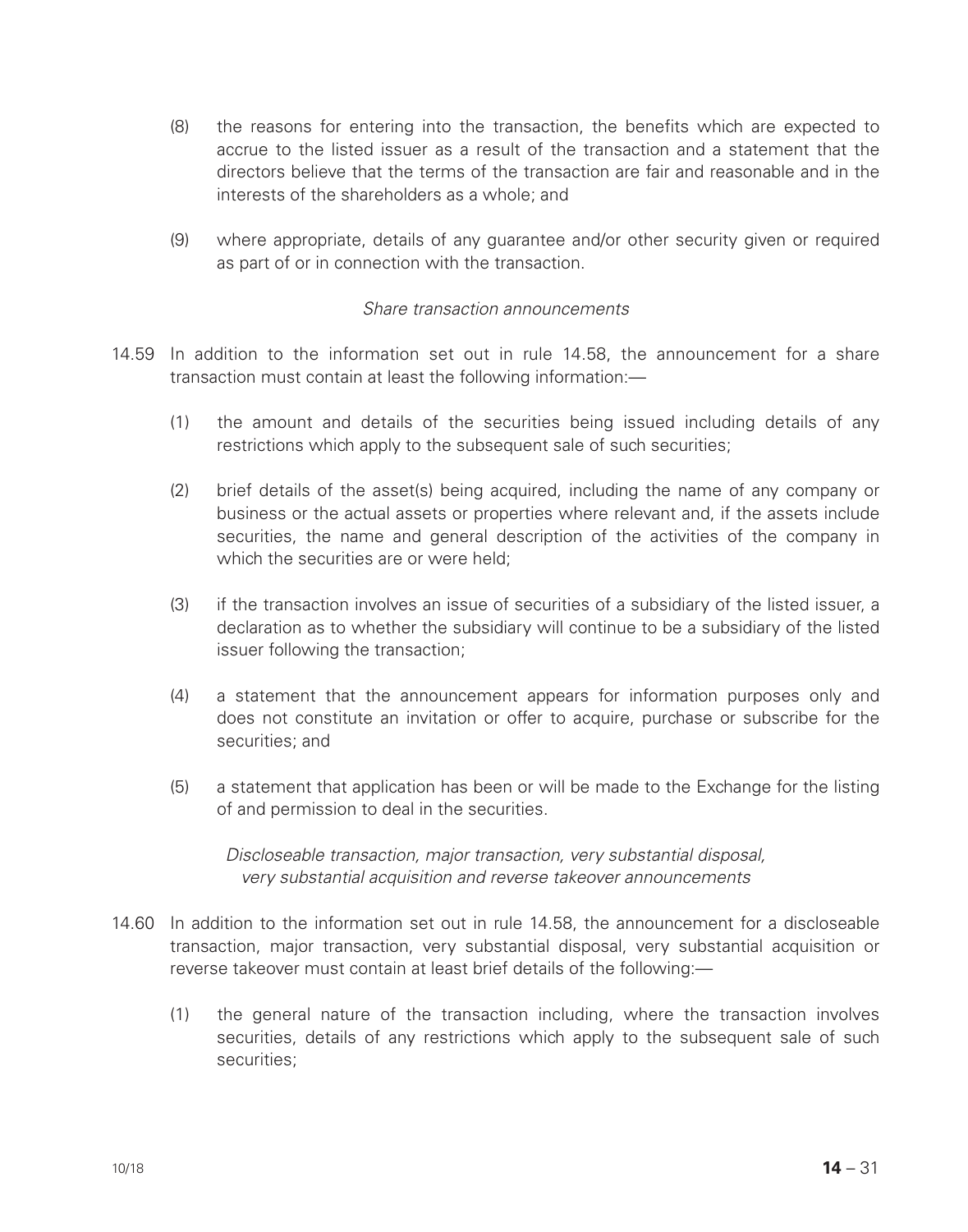- (2) brief details of the asset(s) being acquired or disposed of, including the name of any company or business or the actual assets or properties where relevant and, if the assets include securities, the name and general description of the activities of the company in which the securities are or were held;
- (3) in the case of a disposal:—
	- (a) details of the gain or loss expected to accrue to the listed issuer and the basis for calculating this gain or loss. Where the listed issuer expects to recognise in its income statement a gain or loss different from the disclosed gain or loss, the reason for the difference must be explained. The gain or loss is to be calculated by reference to the carrying value of the assets in the accounts; and
	- (b) the intended application of the sale proceeds;
- (4) if the transaction involves an issue of securities for which listing will be sought, the announcement must also include:
	- (a) a statement that the announcement appears for information purposes only and does not constitute an invitation or offer to acquire, purchase or subscribe for the securities; and
	- (b) a statement that application has been or will be made to the Exchange for the listing of and permission to deal in the securities;
- (5) where the transaction is a major transaction approved or to be approved by way of written shareholders' approval from a shareholder or a closely allied group of shareholders pursuant to rule 14.44, details of the shareholder or the closely allied group of shareholders (as the case may be), including the name of the shareholder(s), the number of securities held by each such shareholder and the relationship between the shareholders;
- (6) if the transaction involves a disposal of an interest in a subsidiary by a listed issuer, a declaration as to whether the subsidiary will continue to be a subsidiary of the listed issuer following the transaction; and
- (7) in the case of a major transaction, a very substantial disposal, a very substantial acquisition or a reverse takeover, the expected date of despatch of the circular and if this is more than 15 business days after the publication of the announcement, the reasons why this is so.
	- *Note: If there is expected to be delay in despatch of the circular, the listed issuer must as soon as practicable publish a further announcement in accordance with rule 14.36A.*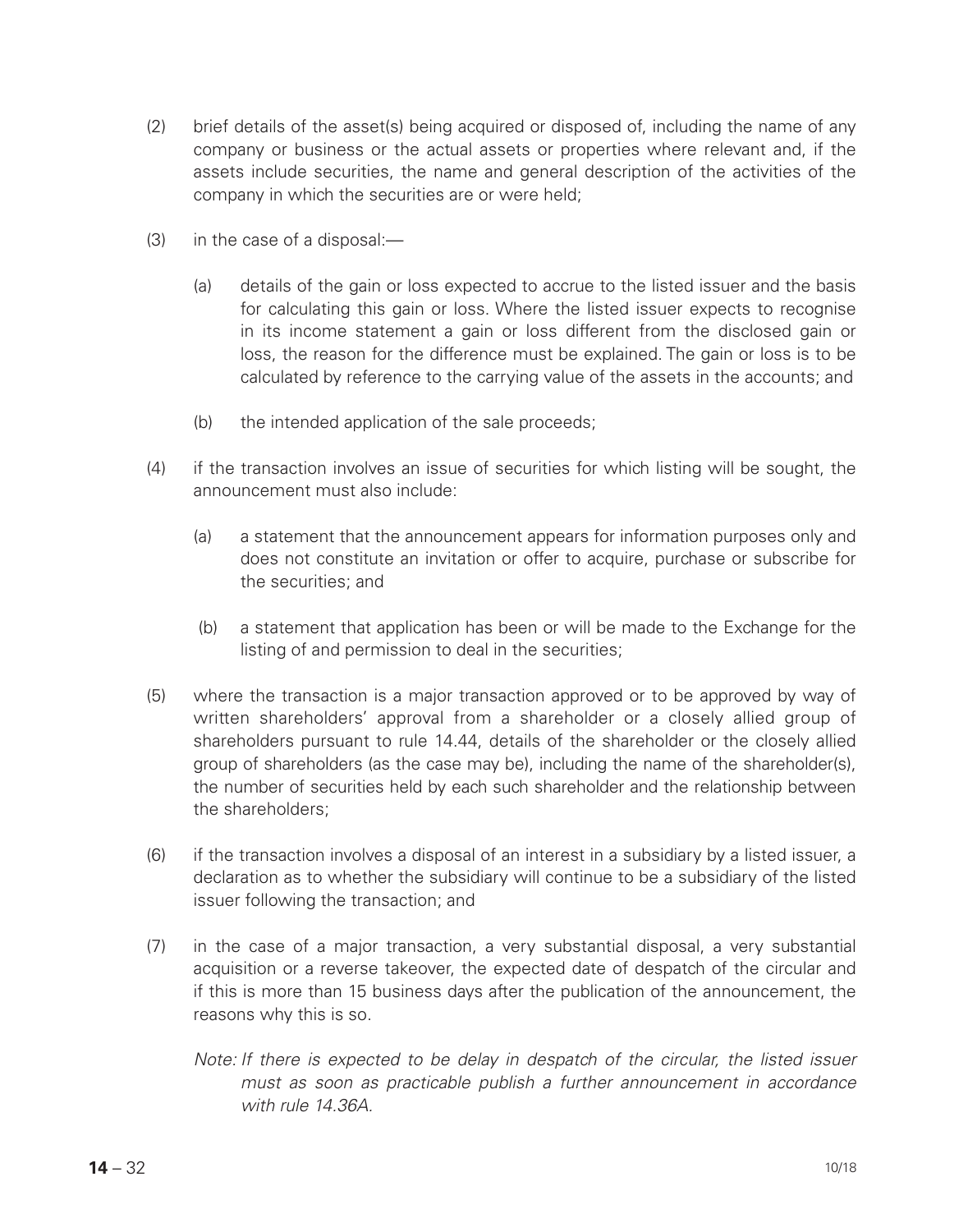- 14.60A In addition to the information set out in rule 14.60, where the announcement for a discloseable transaction contains a profit forecast as referred to in rule 14.62, the announcement must contain the following information or the issuer must publish a further announcement containing the following information in accordance with rule 2.07C within 15 business days after publication of the announcement:
	- (1) the information specified in paragraph 29(2) of Appendix 1, Part B; and
	- (2) information regarding the expert statements contained in the announcement, which is specified in paragraph 5 of Appendix 1, Part B.

## *Profit forecast in an announcement*

- 14.61 A "profit forecast" means any forecast of profits or losses, however worded, and includes any statement which explicitly or implicitly quantifies the anticipated level of future profits or losses, either expressly or by reference to previous profits or losses or any other benchmark or point of reference. It also includes any profit estimate, being any estimate of profits or losses for a financial period which has expired but for which the results have not yet been published. Any valuation of assets (except for property interests (as defined in rule 5.01(3)) or businesses acquired by an issuer based on discounted cash flows or projections of profits, earnings or cash flows is regarded as a profit forecast.
- 14.62 Where the announcement contains a profit forecast in respect of the issuer or a company which is, or is proposed to become, one of its subsidiaries, the issuer must submit the following additional information and documents to the Exchange no later than the making of such announcement:—
	- (1) details of the principal assumptions, including commercial assumptions, upon which the forecast is based;
	- (2) a letter from the issuer's auditors or reporting accountants confirming that they have reviewed the accounting policies and calculations for the forecast and containing their report; and
	- (3) a report from the issuer's financial advisers confirming that they are satisfied that the forecast has been made by the directors after due and careful enquiry. If no financial advisers have been appointed in connection with the transaction, the issuer must provide a letter from the board of directors confirming they have made the forecast after due and careful enquiry.

*Note: See rules 13.24B(1) and 13.24B(2) in respect of issuers' obligation to announce material or significant changes which impact on profit forecasts.*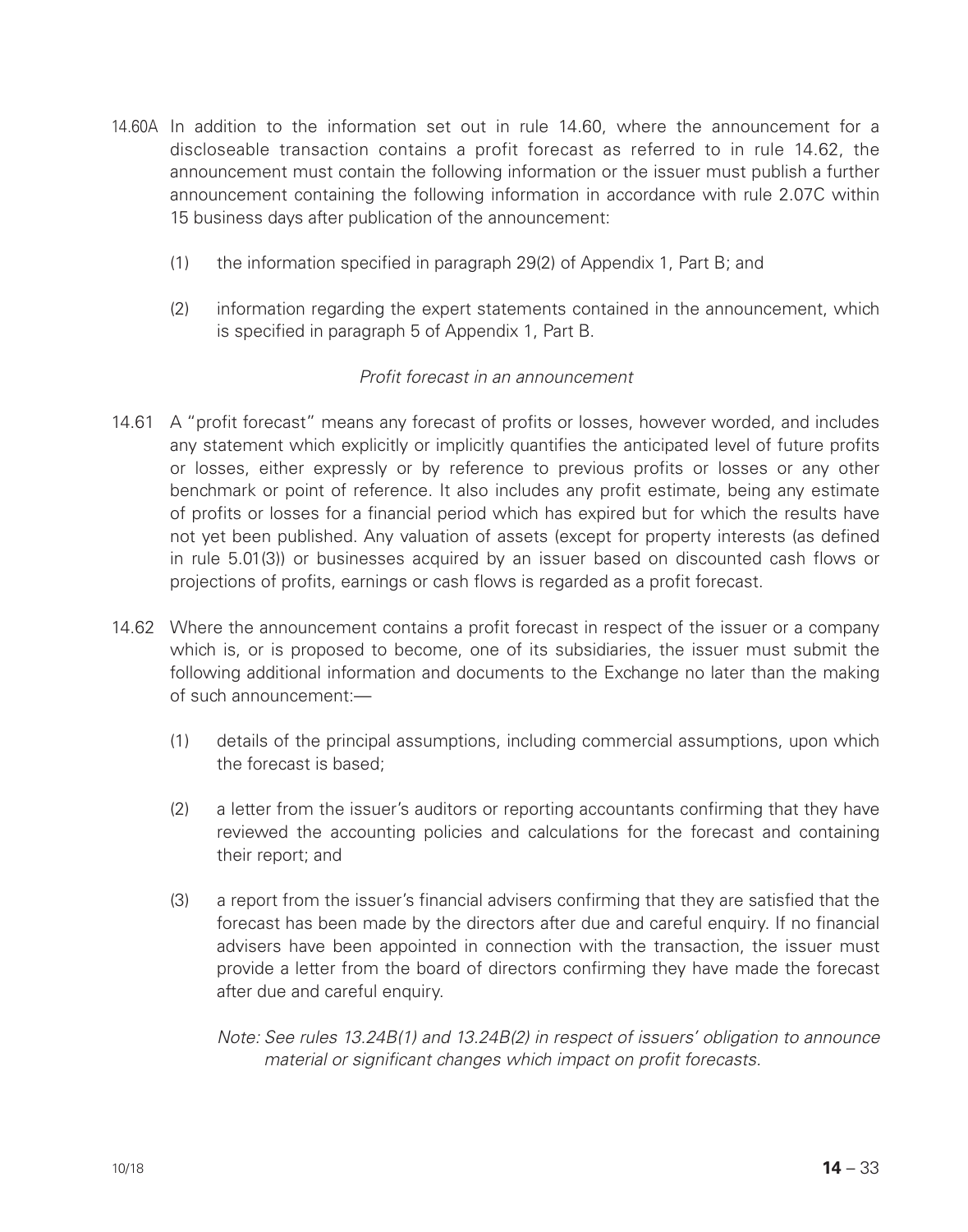## **Contents of circulars**

#### *General principles*

- 14.63 A circular for a major transaction, very substantial disposal or very substantial acquisition and a listing document for a reverse takeover sent by a listed issuer to holders of its listed securities must:—
	- (1) provide a clear, concise and adequate explanation of its subject matter having regard to the provisions of rule 2.13; and
	- (2) if voting or shareholders' approval is required:
		- (a) contain all information necessary to allow the holders of the securities to make a properly informed decision;
		- (b) contain a heading emphasising the importance of the document and advising holders of securities, who are in any doubt as to what action to take, to consult appropriate independent advisers;
		- (c) contain a recommendation from the directors as to the voting action that shareholders should take, indicating whether or not the proposed transaction described in the circular is, in the opinion of the directors, fair and reasonable and in the interests of the shareholders as a whole; and
		- (d) contain a statement that any shareholder with a material interest in a proposed transaction and his close associates will abstain from voting on resolution(s) approving that transaction; and
	- (3) a confirmation that, to the best of the directors' knowledge, information and belief having made all reasonable enquiry, the counterparty and the ultimate beneficial owner of the counterparty are third parties independent of the listed issuer and connected persons of the listed issuer.
- 14.64 [Repealed 1 January 2009]
- 14.65 [Repealed 1 January 2009]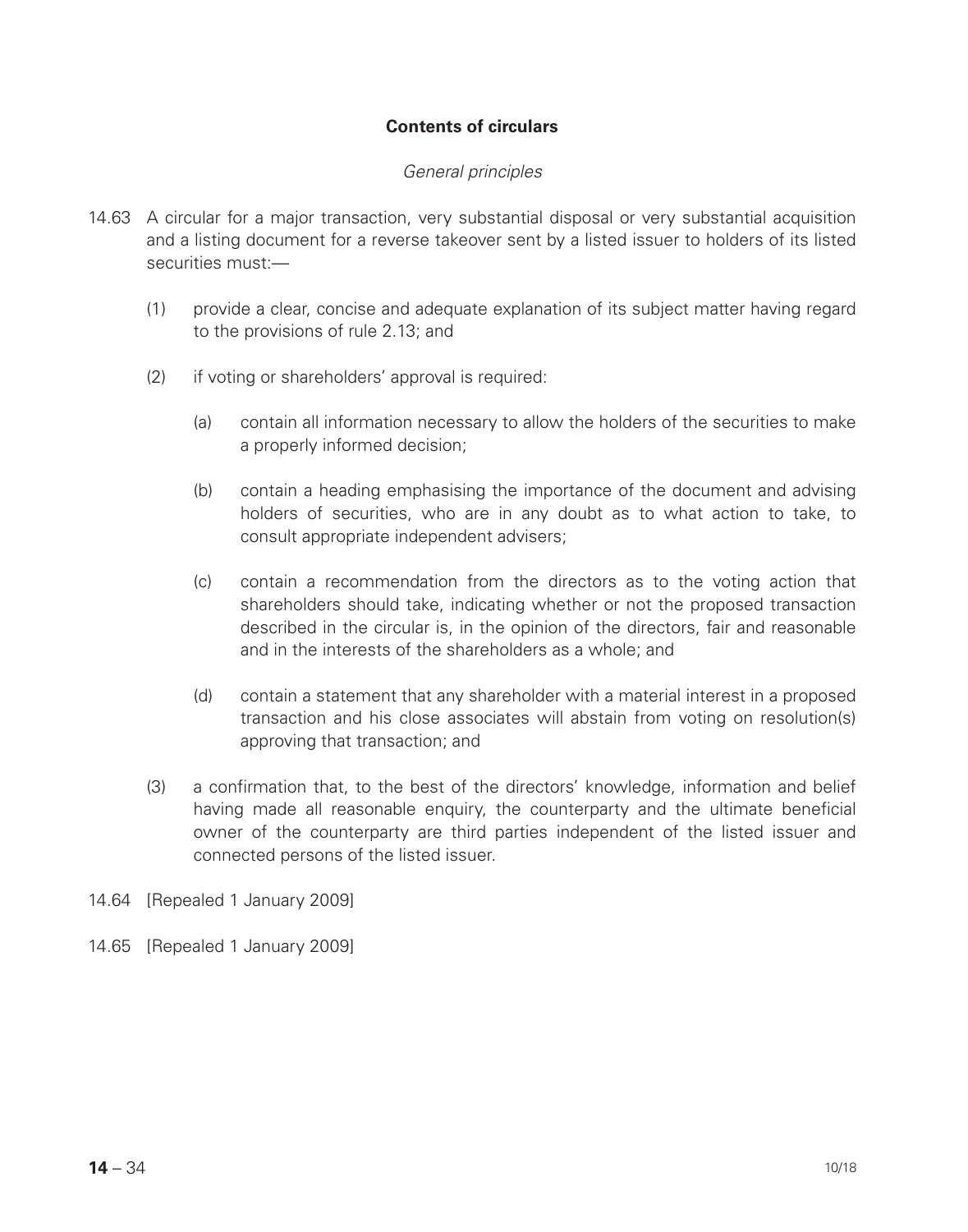## *Major transaction circulars*

#### 14.66 A circular relating to a major transaction must contain:—

- (1) a prominent and legible disclaimer on the front cover or inside front cover of the circular in the form set out in rule 14.88;
- (2) the information regarding the listed issuer specified in the following paragraphs of Appendix 1, Part B:—
	- 1- name
	- 2- directors' responsibility
	- 5- expert statements
	- 29(2)- requirements if there is a profit forecast
	- 33- litigation statement
	- 35- details of secretary
	- 36- address of registered office and head office
	- 41- additional information on mineral companies (if applicable);
- (3) information regarding interests of directors and chief executive in the listed issuer required under paragraphs 34 and 38 of Appendix 1, Part B, and Practice Note 5;
- (4) information which is required to be included in the announcement under rule 14.60;
- (5) information concerning the effect of the transaction on the earnings and assets and liabilities of the listed issuer;
- (6) where a company either becomes a subsidiary or ceases to be a subsidiary of the listed issuer:—
	- (a) the percentage of the company's issued shares (if any) held by the listed issuer after the acquisition or disposal; and
	- (b) in the case of a disposal, a statement whether the remaining shares are to be sold or retained;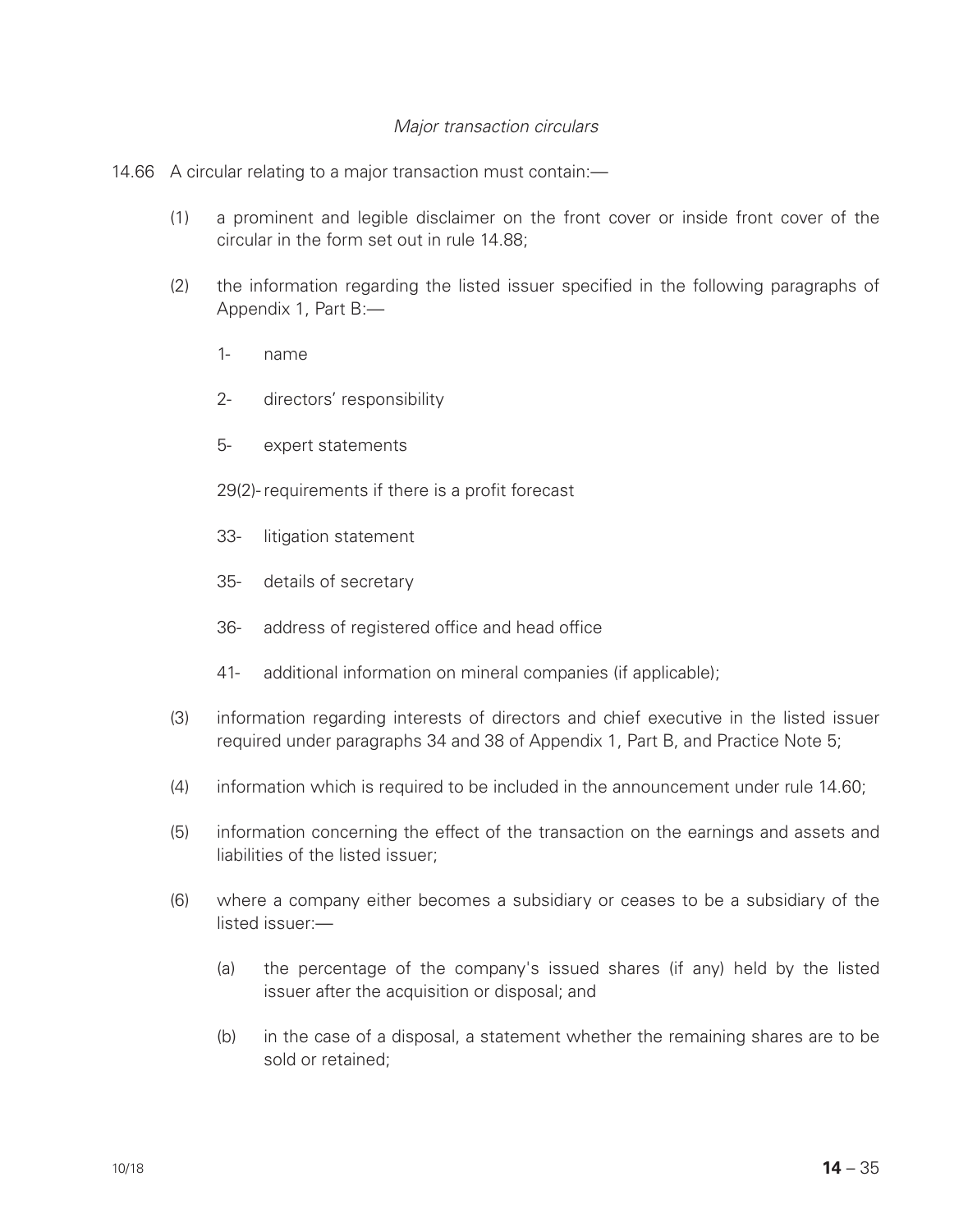(7) details of any existing or proposed service contracts of directors and proposed directors of the listed issuer, or an appropriate negative statement;

*Note: Details of contracts to expire or which may be terminated by the employer within a year without payment of any compensation (other than statutory compensation) need not be included.*

- (8) information as to the competing interests (if any) of each of the directors and any proposed director of the issuer (excluding its subsidiaries) and his/her respective close associates (as if each of them were treated as a controlling shareholder under rule  $8.10$ );
- (9) any additional information requested by the Exchange;
- (10) the information regarding the listed issuer specified in the following paragraphs of Appendix 1, Part B:—
	- 28- indebtedness
	- 29(1)(b)- financial and trading prospects
	- 30- sufficiency of working capital, which must take into account the effect of the transaction
	- 40- directors' and experts' interests in group assets
	- 42- material contracts
	- 43- documents on display;
- (11) where required by Chapter 5, the information under that Chapter on the property interest being acquired or disposed of by the listed issuer;
- (12) where the circular contains a statement as to the sufficiency of working capital, the Exchange will require a letter from the listed issuer's financial advisers or auditors confirming that:—
	- (a) the statement has been made by the directors after due and careful enquiry; and
	- (b) the persons or institutions providing finance have confirmed in writing that such facilities exist;
- (13) where applicable, the information required under rule 2.17, and
- (14) where applicable, the information required in Chapter 18.
- 14.67 In addition to the requirements set out in rule 14.66, a circular issued in relation to an acquisition constituting a major transaction must contain:—
	- (1) the information required under paragraphs 9 and 10 of Appendix 1, Part B, if the acquisition involves securities for which listing will be sought;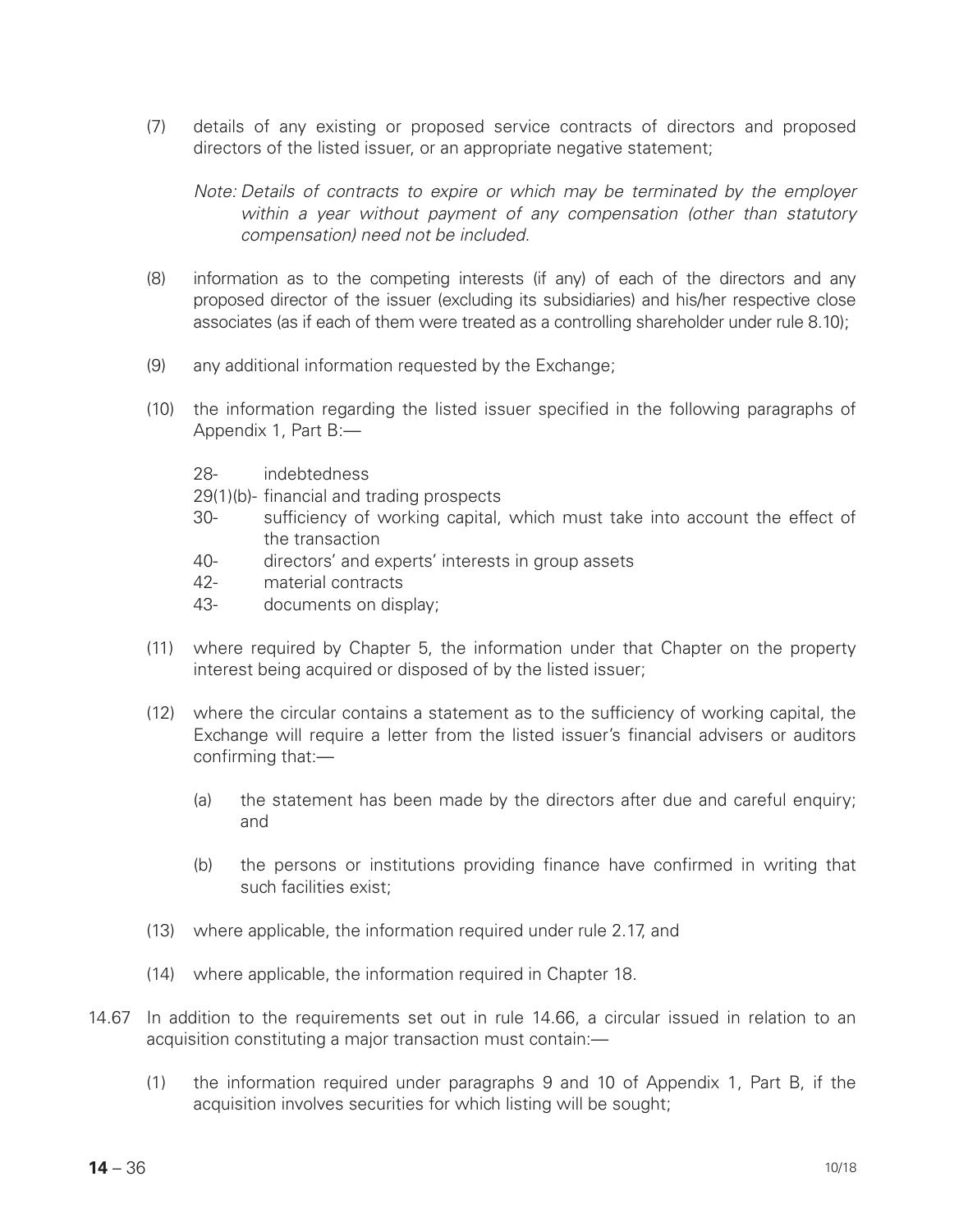- (2) the information required under paragraph 22(1) of Appendix 1, Part B, if new shares are to be issued as consideration;
- (3) where the consideration for a transaction includes the listed issuer's shares or securities that are convertible into the listed issuer's shares, a statement whether the transaction will result in a change of control of the listed issuer;
- (4) the information regarding the listed issuer required under paragraphs 31 (financial information) and 32 (no material adverse change) of Appendix 1, Part B;
- (5) the information required under paragraph 34 of Appendix 1, Part B in relation to each new director and member of senior management joining the listed issuer in connection with the transaction;
	- *Note: The fact that any director or proposed director is a director or employee of a company which has an interest or short position in the shares or underlying shares of the listed issuer which would fall to be disclosed to the listed issuer under the provisions in Divisions 2 and 3 of Part XV of the Securities and Futures Ordinance need not be stated.*
- (6) (a) on an acquisition of any business, company or companies:
	- (i) an accountants' report on the business, company or companies being acquired in accordance with Chapter 4 of the Exchange Listing Rules provided that, where any company in question has not or will not become a subsidiary of the listed issuer, the Exchange may be prepared to relax this requirement. The accounts on which the report is based must relate to a financial period ended 6 months or less before the circular is issued. The financial information on the business, company or companies being acquired as contained in the accountants' report must be prepared using accounting policies which should be materially consistent with those of the listed issuer; and
		- *Note: Where the accountants can only give a qualified opinion in the accountants' report in respect of the acquisition of the business, company or companies, for example because the records of stock or work-in-progress are inadequate, the Exchange will not accept*  a written shareholders' approval for the transaction, but will *require a general meeting to be held to consider the transaction. (See rule 14.86.) In these circumstances, listed issuers are urged to contact the Exchange as soon as possible.*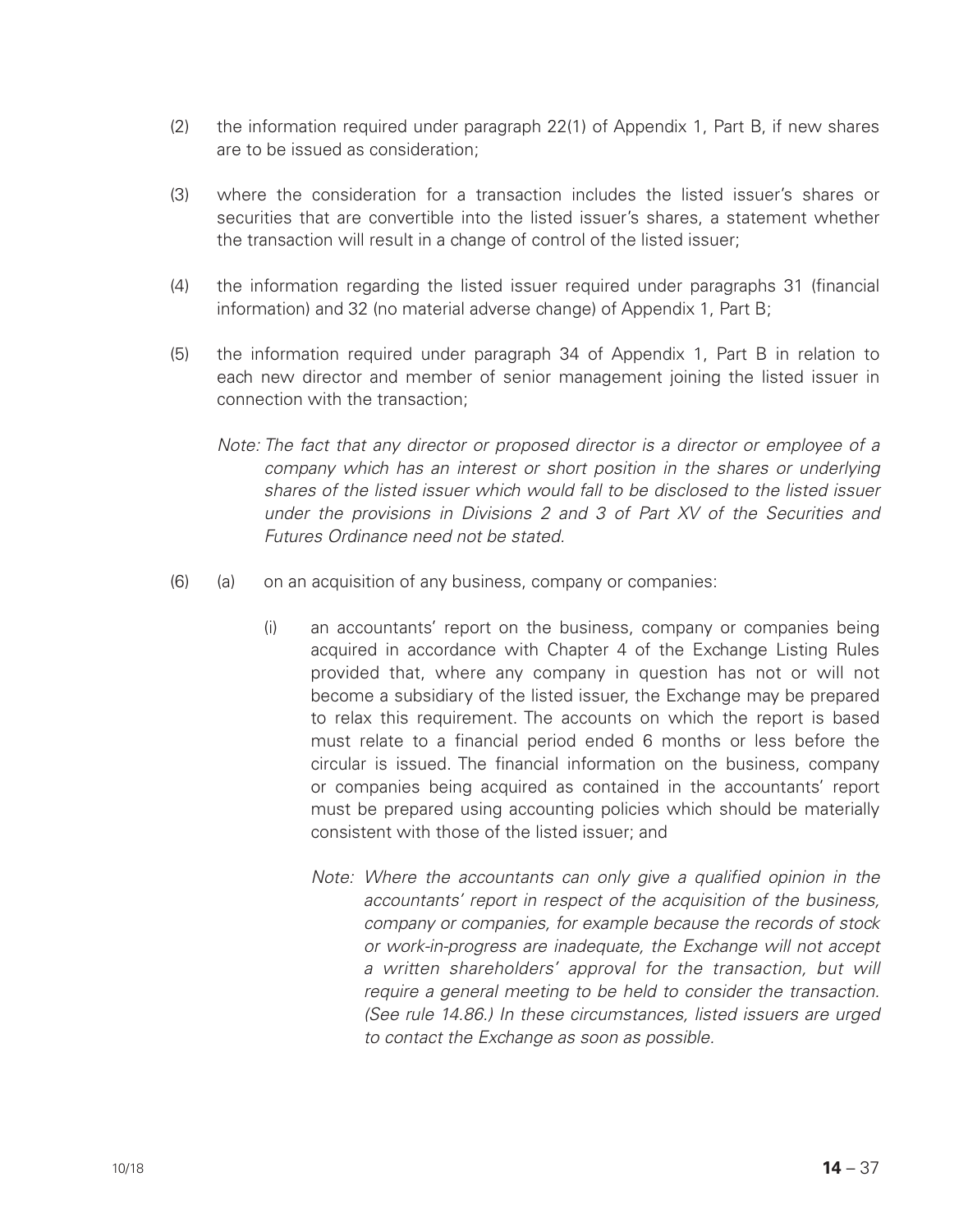- (ii) a pro forma statement of the assets and liabilities of the listed issuer's group combined with the assets and liabilities of the business, company or companies being acquired on the same accounting basis. The pro forma financial information must comply with Chapter 4 of the Exchange Listing Rules; and
- (b) on an acquisition of any revenue-generating assets (other than a business or company) with an identifiable income stream or assets valuation:
	- (i) a profit and loss statement and valuation (where available) for the 3 preceding financial years (or less, where the asset has been held by the vendor for a shorter period) on the identifiable net income stream and valuation in relation to such assets which must be reviewed by the auditors or reporting accountants to ensure that such information has been properly compiled and derived from the underlying books and records. The financial information on which the profit and loss statement is based must relate to a financial period ended 6 months or less before the circular is issued. The financial information on the assets being acquired as contained in the circular must be prepared using accounting policies which should be materially consistent with those of the listed issuer;
	- (ii) a pro forma statement of the assets and liabilities of the listed issuer's group combined with the assets being acquired on the same accounting basis. The pro forma financial information must comply with Chapter 4 of the Exchange Listing Rules; and
- (7) a discussion and analysis of results of the business, company or companies being acquired covering all those matters set out in paragraph 32 of Appendix 16 for the period reported in the accountants' report.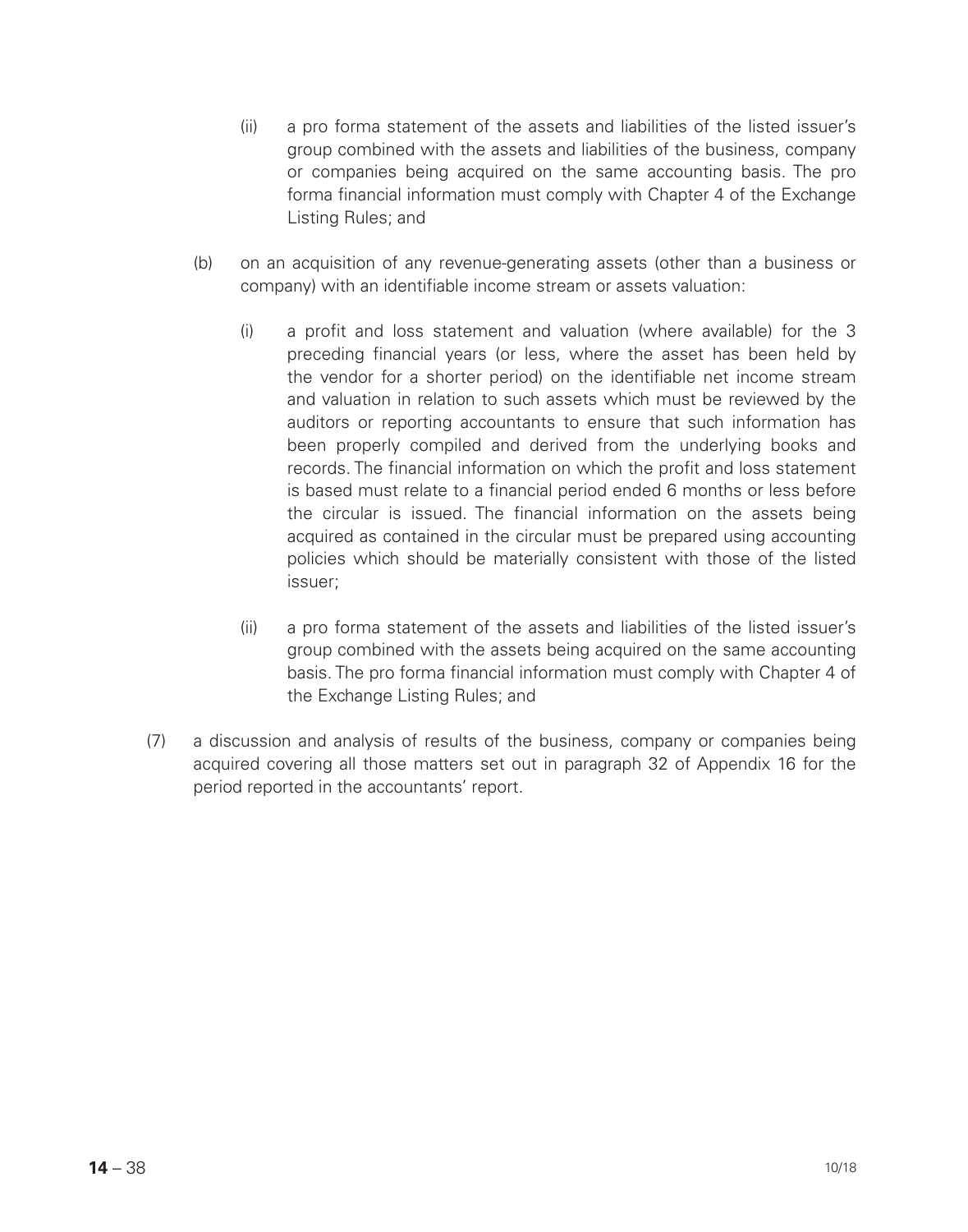## *Inability to access information to compile circulars for major transactions or very substantial acquisitions*

- 14.67A (1) Where a listed issuer has acquired and/or agreed to acquire equity capital in a company and the transaction constitutes a major transaction or a very substantial acquisition, and the listed issuer does not have access or only has limited access to the non-public information on the target company that would be required for the purpose of complying with the disclosure requirements in respect of the target company and the enlarged group under rules 14.66 and 14.67 (for a major transaction) or rule 14.69 (for a very substantial acquisition), then the listed issuer may defer complying with certain of the disclosure requirements in the manner set out in paragraphs (2) and (3) below, provided that the following conditions are demonstrated to the satisfaction of the Exchange:
	- (a) the unavailability of non-public information is caused by the lack of co-operation of the board of directors in the target company (such as in the case of a hostile takeover) and/or legal or regulatory restrictions in providing non-public information to the listed issuer;
	- (b) the target company is listed on a regulated, regularly operating, open stock exchange recognised by the Exchange (including the Main Board or GEM); and
	- (c) the target company will become a subsidiary of the listed issuer.
	- (2) Subject to the conditions in paragraphs (1)(a), (b) and (c) being satisfied, the listed issuer may defer complying with the disclosure requirements for certain nonpublic information relating to the target company and/or the enlarged group. In such circumstances, the listed issuer must despatch an initial circular in partial compliance with rules 14.66 and 14.67 or rule 14.69 within the time frames stipulated in rules 14.41 and 14.42 or rules 14.48 and 14.52. The initial circular shall include, as a minimum, the following:
		- (a) material public information (and other available information of which the listed issuer is aware and is free to disclose) of the target company to enable shareholders to make an informed voting decision with respect to the proposed acquisition. This would include:
			- (i) published audited financial information of the target company for the preceding three years (and the latest published unaudited interim accounts) together with a qualitative explanation of the principal differences, if any, between the target company's accounting standards and those of the listed issuer's which may have a material impact on the financial statements of the target company; and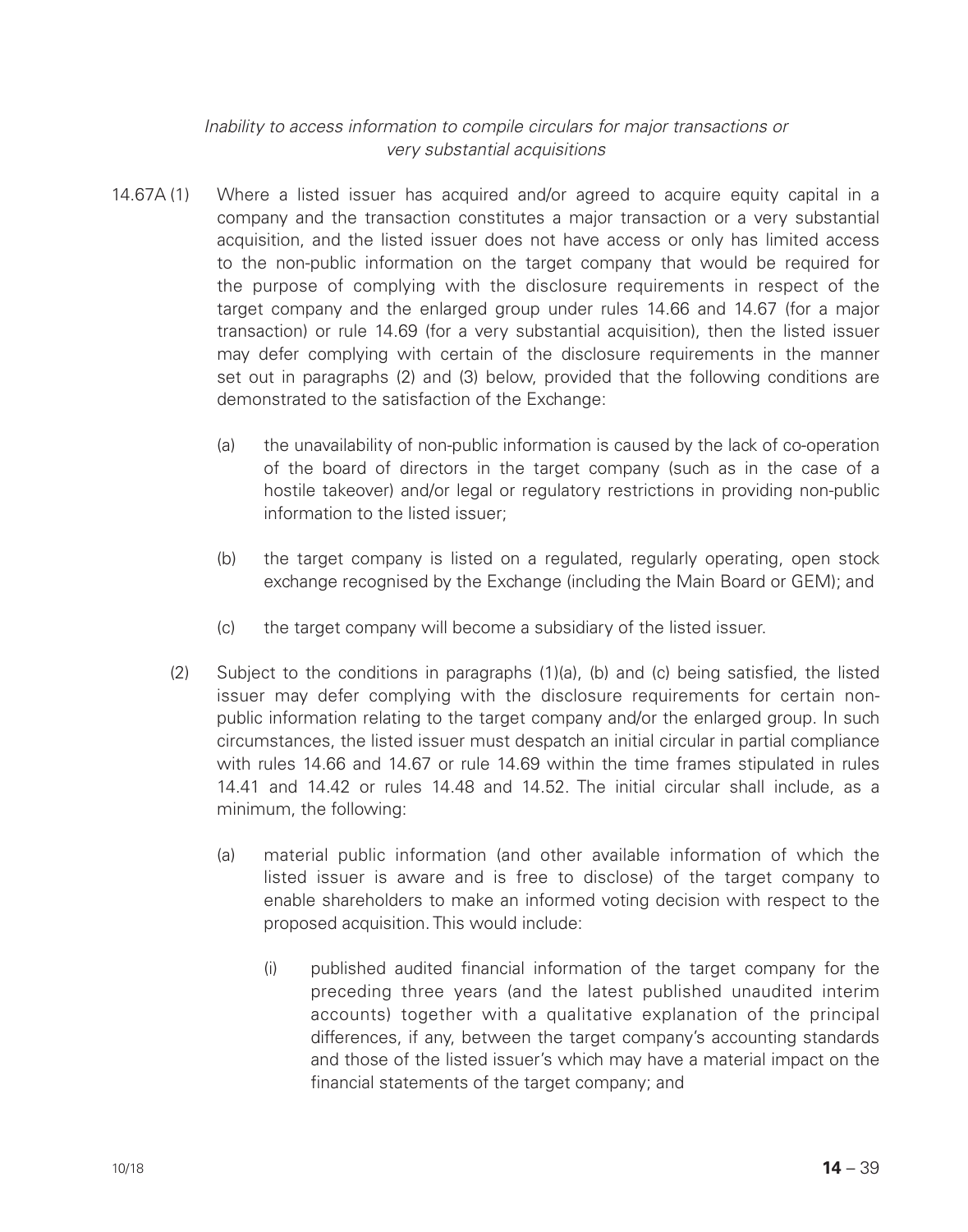- (ii) other information of the target company and its group of companies in the public domain or made available by the target company and which the listed issuer is aware and free to disclose;
- (b) where information required for the enlarged group is not available, to include the following information regarding the issuer:
	- (i) statement of indebtedness (see rule 14.66(10), paragraph 28 and Note 2 to Appendix 1, Part B);
	- (ii) statement of sufficiency of working capital (see rule 14.66(10), paragraph 30 and Note 2 to Appendix 1, Part B);
	- (iii) [Repealed 1 January 2012];
	- (iv) discussion and analysis of results (this is applicable only to very substantial acquisitions, see rule 14.69(7));
	- (v) statement as to the financial and trading prospects (see rule 14.66(10), paragraph 29(1)(b) and Note 2 to Appendix 1, Part B);
	- (vi) particulars of any litigation or claims of material importance (see rule 14.66(2), paragraph 33 and Note 2 to Appendix 1, Part B);
	- (vii) particulars of directors' or experts' interests in group assets (see rule 14.66(10), paragraph 40 and Note 2 to Appendix 1, Part B);
	- (viii) material contracts and documents for inspection (see rule 14.66(10), paragraphs 42, 43 and Note 2 to Appendix 1, Part B); and
- (c) the reasons why access to books and records of the target company has not been granted to the listed issuer.
- (3) Where an initial circular has been despatched by a listed issuer under paragraph (2) above, the listed issuer must despatch a supplemental circular at a later date which contains: (i) all the prescribed information under rules 14.66 and 14.67 or rule 14.69 which has not been previously disclosed in the initial circular; and (ii) any material changes to the information previously disclosed in the initial circular. The supplemental circular must be despatched to shareholders within 45 days of the earlier of: the listed issuer being able to gain access to the target company's books and records for the purpose of complying with the disclosure requirements in respect of the target company and the enlarged group under rules 14.66 and 14.67 or rule 14.69; and the listed issuer being able to exercise control over the target company.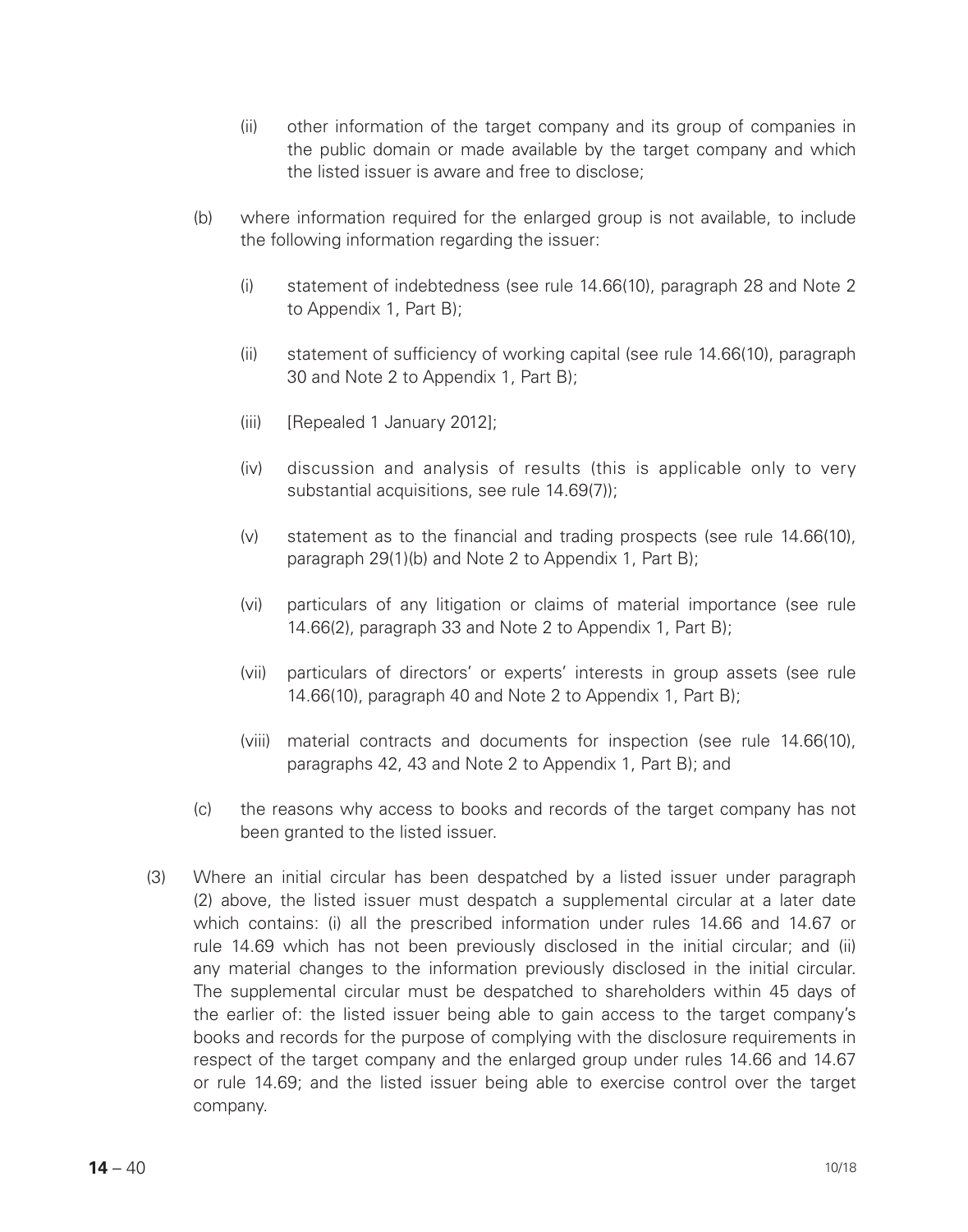#### *Very substantial disposal circulars*

- 14.68 A circular issued in relation to a very substantial disposal must contain:—
	- (1) the information required under rules 14.66 and 14.70;
	- (2) (a) on a disposal of a business, company or companies:
		- (i) financial information of either:
			- (A) the business, company or companies being disposed of; or
			- (B) the listed issuer's group with the business, company or companies being disposed of shown separately as (a) disposal group(s) or (a) discontinuing operation(s),

for the relevant period (as defined in the note to rule 4.06(1)(a)). The financial information must be prepared by the directors of the listed issuer using accounting policies of the listed issuer and must contain at least the income statement, balance sheet, cash flow statement and statement of changes in equity.

The financial information must be reviewed by the listed issuer's auditors or reporting accountants according to the relevant standards published by the Hong Kong Institute of Certified Public Accountants or the International Auditing and Assurance Standards Board of the International Federation of Accountants or the China Auditing Standards Board of the China Ministry of Finance. The circular must contain a statement that the financial information has been reviewed by the issuer's auditors or reporting accountants and details of any qualifications or modifications in the review report; and

- *Notes: 1. The listed issuer may include an accountants' report instead of a review by its auditors or reporting accountants. In that case, the accountants' report must comply with Chapter 4 of the Exchange Listing Rules.*
	- *2. The Exchange may be prepared to relax the requirements in this rule if the assets of the company or companies being disposed of are not consolidated in the issuer's accounts before the disposal.*
- (ii) pro forma income statement, balance sheet and cash flow statement of the remaining group on the same accounting basis. The pro forma financial information must comply with Chapter 4 of the Exchange Listing Rules;
- (b) on a disposal of any revenue-generating assets (other than a business or company) with an identifiable income stream or assets valuation:
	- (i) a profit and loss statement and valuation (where available) for the 3 preceding financial years (or less, where the asset has been held by the listed issuer for a shorter period) on the identifiable net income stream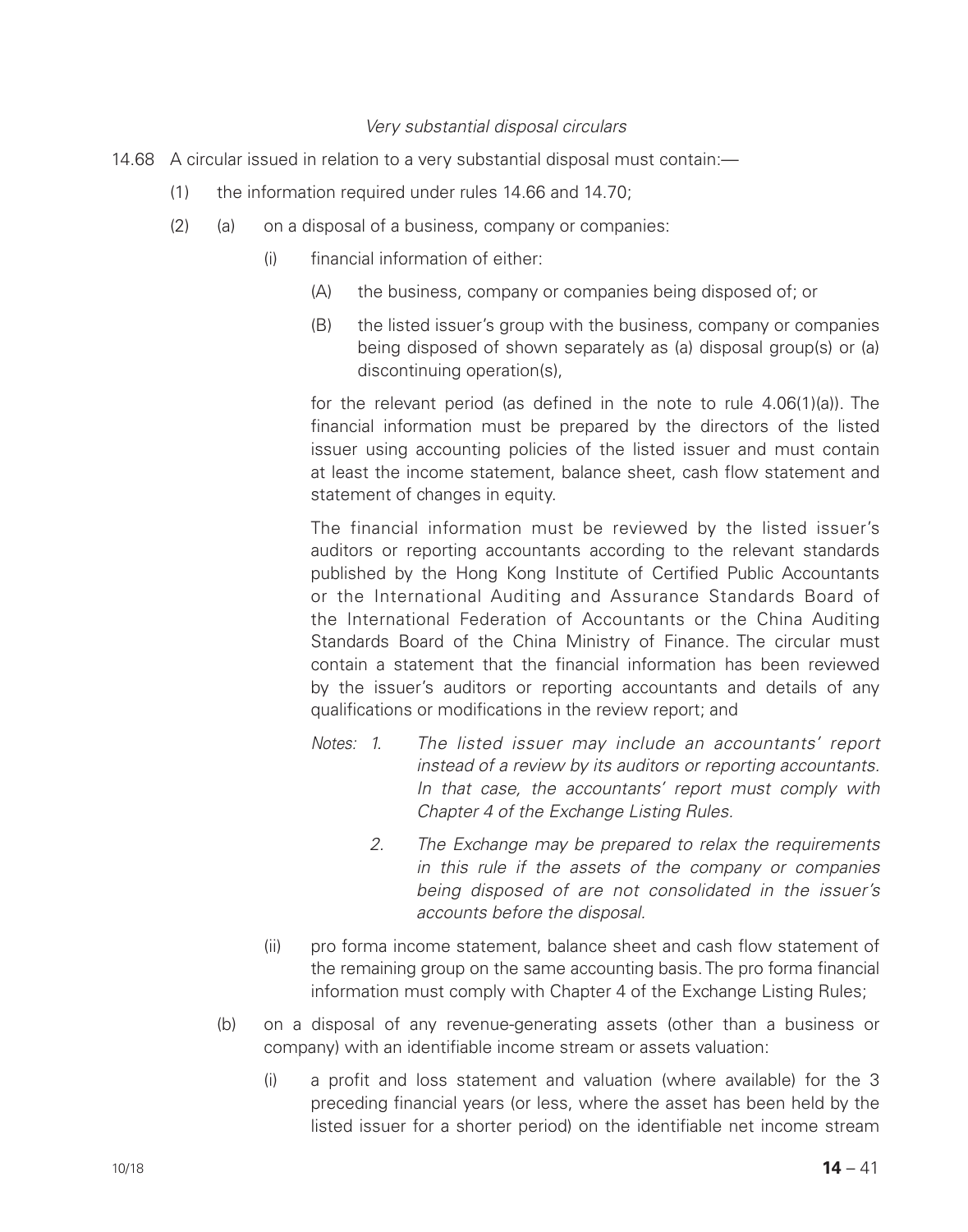and valuation in relation to such assets which must be reviewed by the auditors or reporting accountants to ensure that such information has been properly compiled and derived from the underlying books and records. The financial information on which the profit and loss statement is based must relate to a financial period ended 6 months or less before the circular is issued; and

- (ii) a pro forma profit and loss statement and net assets statement on the remaining group on the same accounting basis. The pro forma financial information must comply with Chapter 4 of the Exchange Listing Rules;
- (3) the financial information required under paragraph 32 of Appendix 16 on the remaining group; and
- (4) the information regarding the listed issuer required under paragraph 32 (no material adverse change) of Appendix 1, Part B.

*Very substantial acquisition circulars and reverse takeover listing documents*

- 14.69 A circular issued for a very substantial acquisition or a listing document issued for a reverse takeover must contain:—
	- (1) for a reverse takeover,
		- (a) the information required under rule 14.66 (except for the information required under rules 14.66(2), 14.66(3), 14.66(10), 14.66(11)) and rules 14.67(3) and 14.67(7);
		- (b) the information required under Appendix 1, Part A, if it applies, except paragraphs 8, 15(2) (in respect of the 12 months before the issue of the circular or listing document) and 20(1). For paragraph 36, the statement on sufficiency of working capital must take into account the effect of the transaction; and
		- (c) [Repealed 1 January 2009]
		- (d) information on the enlarged group's property interests (as defined in rule 5.01(3)) under rules 5.01A and 5.01B;
	- (2) for a very substantial acquisition, the information required under rules 14.66 to 14.67 (except for the information required under rule 14.67(6)) and rule 2.17;
	- (3) [Repealed 1 January 2012];
	- (4) (a) on an acquisition of any business, company or companies:
		- (i) an accountants' report on the business, company or companies being acquired in accordance with Chapter 4 of the Exchange Listing Rules. The accounts on which the report is based must relate to a financial period ended 6 months or less before the listing document or circular is issued. The financial information on the business, company or companies being acquired as contained in the accountants' report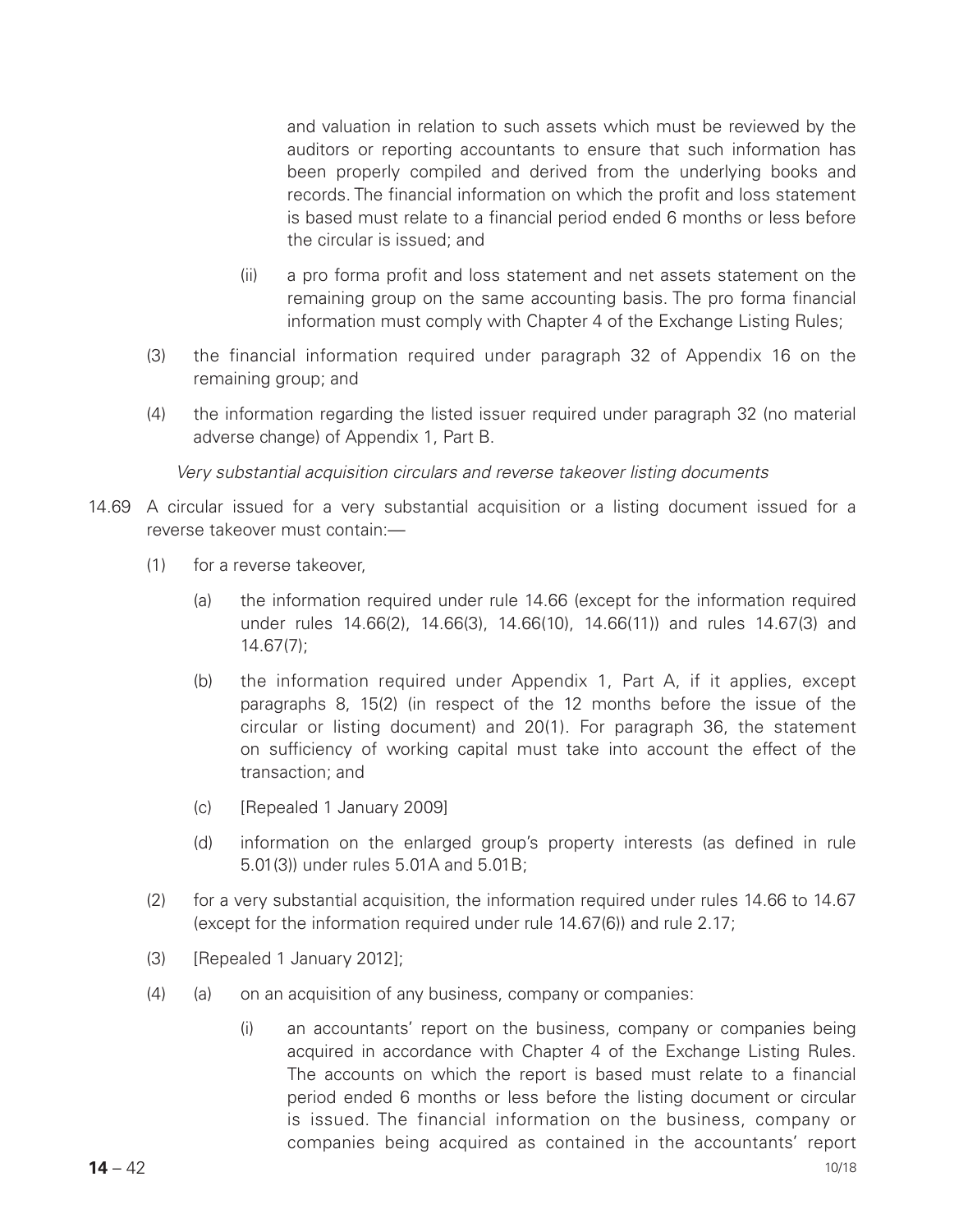must be prepared using accounting policies which should be materially consistent with those of the listed issuer; and

- (ii) pro forma income statement, balance sheet and cash flow statement of the enlarged group on the same accounting basis. The pro forma financial information must comply with Chapter 4 of the Exchange Listing Rules;
- (b) on an acquisition of any revenue-generating assets (other than a business or a company) with an identifiable income stream or assets valuation:
	- (i) a profit and loss statement and valuation (where available) for the 3 preceding financial years (or less, where, other than in the case of a reverse takeover, the asset has been held by the vendor for a shorter period) on the identifiable net income stream and valuation in relation to such assets which must be reviewed by the auditors or reporting accountants to ensure that such information has been properly compiled and derived from the underlying books and records. The financial information on which the profit and loss statement is based must relate to a financial period ended 6 months or less before the listing document or circular is issued. The financial information on the assets being acquired as contained in the listing document or circular must be prepared using accounting policies which should be materially consistent with those of the listed issuer; and
	- (ii) a pro forma profit and loss statement and net assets statement on the enlarged group on the same accounting basis. The pro forma financial information must comply with Chapter 4 of the Exchange Listing Rules;
- (5) where the transaction also involves a disposal by the listed issuer, the information required under rule 14.70(2);
- (6) general information on the trend of the business of the group since the date to which the accounts of the listed issuer were made up and a statement as to the financial and trading prospects of the group for at least the current financial year (together with any material information which may be relevant); and
- (7) in respect of a circular issued in relation to a very substantial acquisition a separate discussion and analysis of the performance of each of the existing group and any business or company acquired or to be acquired for the relevant period referred to in rule 4.06(1)(a), in both cases covering all those matters set out in paragraph 32 of Appendix 16.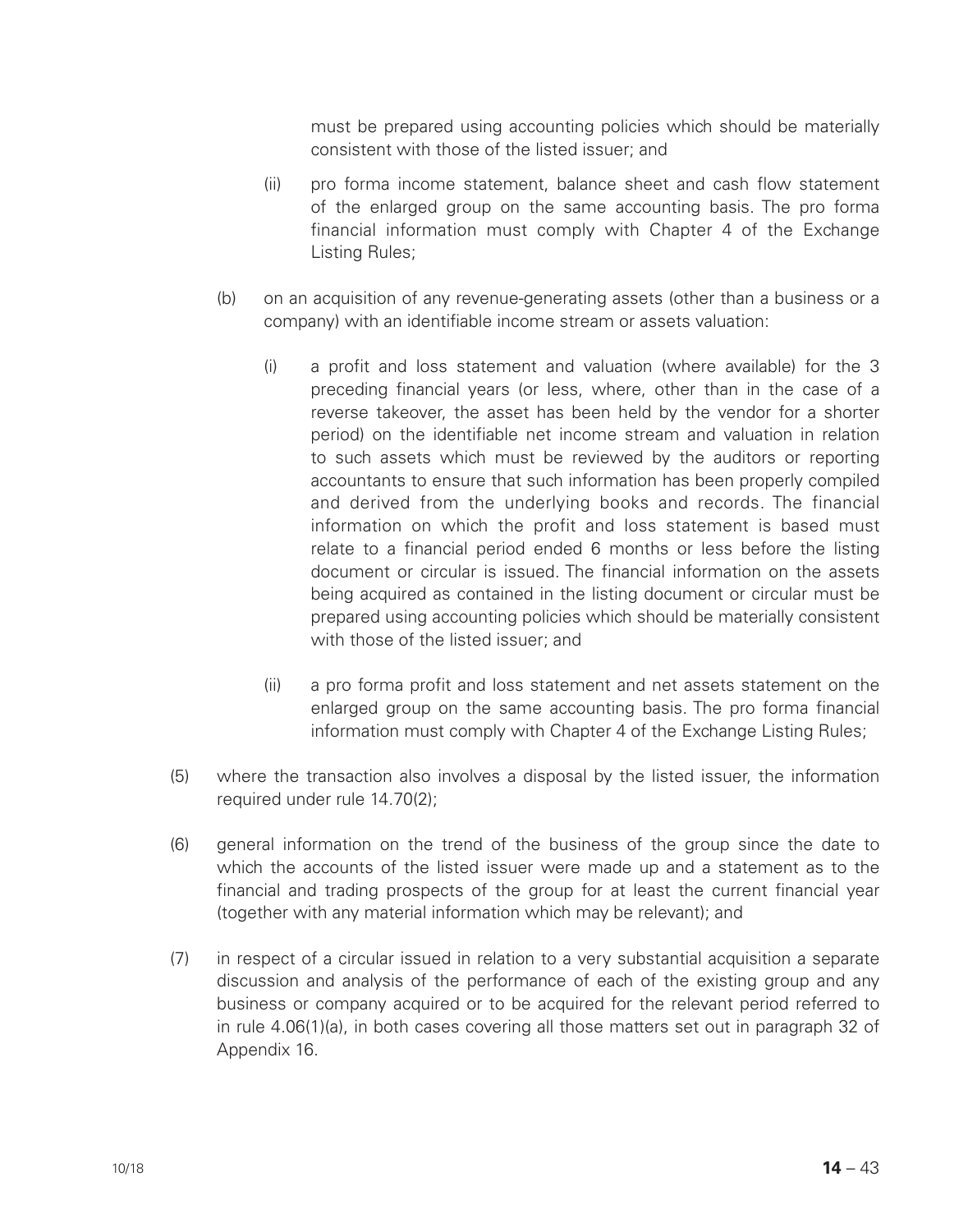## *Additional requirements for circulars in respect of disposals*

- 14.70 In addition to the requirements set out in rule 14.66, a circular issued in relation to a disposal constituting a major transaction must contain:—
	- (1) the intended application of the sale proceeds (including whether such proceeds will be used to invest in any assets) and, if the sale proceeds include securities, whether they are to be listed or not; and
	- (2) the excess or deficit of the consideration over or under the net book value of the asset(s).

## *Circulars for specific types of companies*

- 14.71 Where a major transaction, very substantial acquisition, very substantial disposal or reverse takeover involves acquiring or disposing of an interest in an infrastructure project or an infrastructure or project company, the listed issuer shall incorporate in the circular or listing document a business valuation report on the business or company being acquired or disposed of and/or traffic study report in respect of the infrastructure project or infrastructure or project company. Such report(s) must clearly set out:
	- (1) all fundamental underlying assumptions including discount rate or growth rate used; and
	- (2) a sensitivity analysis based on the various discount rates and growth rates.

Where any business valuation is based on a profit forecast, the accounting policies and calculations for the underlying forecasts must be examined and reported on by the auditors or reporting accountants. Any financial adviser mentioned in the circular or listing document must also report on the underlying forecasts.

*Note: On profit forecasts, see also rules 14.61 and 14.62.*

14.71A Where a discloseable transaction, major transaction or very substantial acquisition involves a Qualified Property Acquisition as described in Note to rule 14A.101, the Qualified Issuer shall comply with additional announcement and reporting requirements with details as described in Chapter 14A.

#### **Options**

- 14.72 In this Chapter and Chapter 14A:—
	- (1) "option" means the right, but not the obligation, to buy or sell something;
	- *Notes: The term "option" for the purposes of this Chapter and Chapter 14A does not refer to:—*
		- *1. options, warrants and similar rights to subscribe for or purchase equity securities of a listed issuer under Chapter 15 of the Exchange Listing Rules;*
		- *2. structured products under Chapter 15A of the Exchange Listing Rules;*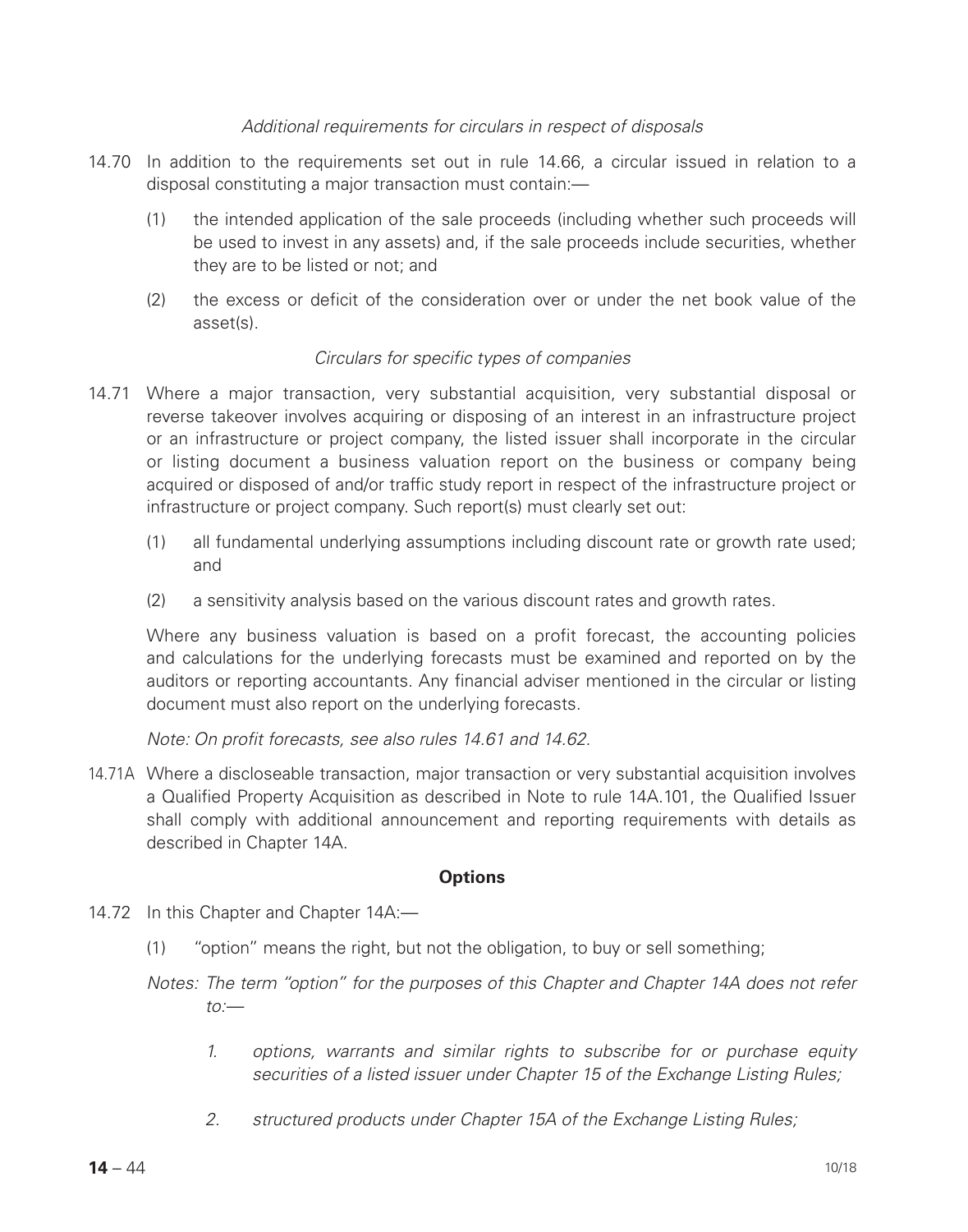- *3. convertible equity securities under Chapter 16 of the Exchange Listing Rules;*
- *4. options granted pursuant to a share option scheme under Chapter 17 of the Exchange Listing Rules;*
- *5. options, warrants and similar rights to subscribe for or purchase debt securities of a listed issuer under Chapter 27 of the Exchange Listing Rules;*
- *6. convertible debt securities under Chapter 28 of the Exchange Listing Rules; or*
- *7. Options Contracts traded through the Options System as defined in the Options Trading Rules of the Exchange and the Options Clearing Rules of The SEHK Options Clearing House Limited.*
- (2) "exercise price" means the price at which the option holder is entitled to buy or sell the subject matter of the option;
- (3) "premium" is the price paid and/or payable by an option holder to acquire an option; and
- (4) "expiration" is the time at which the option can no longer be exercised.
- 14.73 The grant, acquisition, transfer or exercise of an option by a listed issuer will be treated as a transaction and classified by reference to the percentage ratios. The termination of an option by a listed issuer will be treated as a transaction and classified by reference to the percentage ratio, unless the termination is in accordance with the terms of the original agreement entered into by the listed issuer and does not involve payment of any amounts by way of penalty, damages or other compensation. The listed issuer must comply with the requirements of the relevant classification and other specific requirements of rules 14.74 to 14.77.
- 14.74 The following apply to an option involving a listed issuer, the exercise of which is not at the listed issuer's discretion:—
	- (1) on the grant of the option, the transaction will be classified as if the option had been exercised. For the purpose of the percentage ratios, the consideration includes the premium and the exercise price of the option; and
	- (2) on the exercise or transfer of such option, such exercise or transfer must be announced by the listed issuer by means of an announcement published in accordance with rule 2.07C as soon as reasonably practicable if the grant of the option has previously been announced pursuant to the requirements of this Chapter.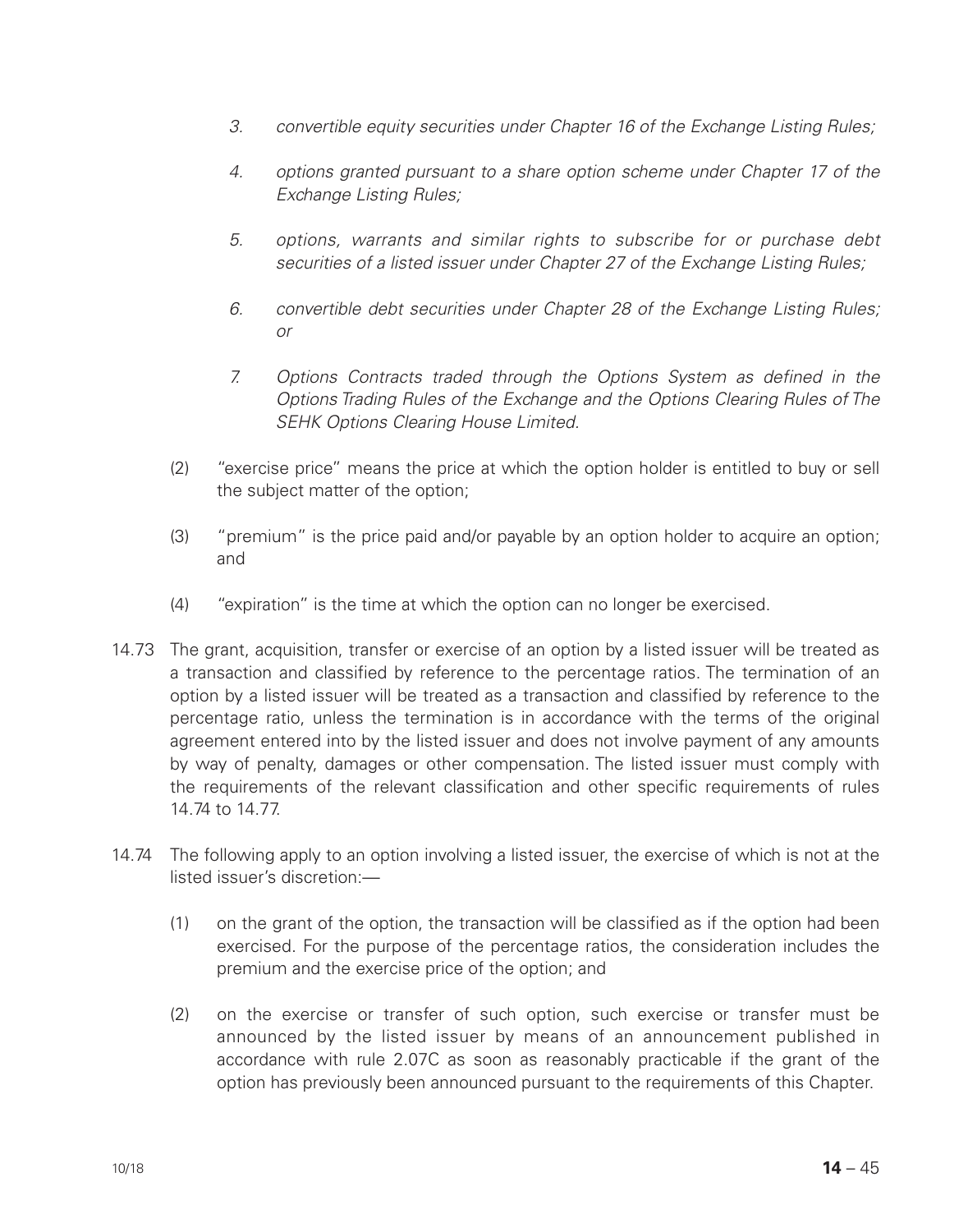- 14.75 The following apply to an option involving a listed issuer, the exercise of which is at the listed issuer's discretion:—
	- (1) on the acquisition by, or grant of the option to, the listed issuer, only the premium will be taken into consideration for the purpose of classification of notifiable transactions. Where the premium represents 10% or more of the sum of the premium and the exercise price, the value of the underlying assets, the profits and revenue attributable to such assets, and the sum of the premium and the exercise price will be used for the purpose of the percentage ratios; and
	- (2) on the exercise of such option by the listed issuer, the exercise price, the value of the underlying assets and the profits and revenue attributable to such assets, will be used for the purpose of the percentage ratios. Where an option is exercised in stages, the Exchange may at any stage as the Exchange may consider appropriate require the listed issuer to aggregate each partial exercise of the option and treat them as if they were one transaction (see rules 14.22 and 14.23).
- 14.76 (1) For the purpose of rules 14.74(1) and 14.75(1), where, on the grant of the option, the actual monetary value of each of the premium, the exercise price, the value of the underlying assets and the profits and revenue attributable to such assets has not been determined, the listed issuer must demonstrate to the satisfaction of the Exchange the highest possible monetary value, which value will then be used for the purpose of classification of notifiable transaction. Failure to do so will result in the transaction being classified as at least a major transaction. The listed issuer must inform the Exchange of the actual monetary value of each of the premium, the exercise price, the value of the underlying assets and the profits and revenue attributable to such assets as soon as it has been determined. If the actual monetary value results in the transaction falling within a higher classification of notifiable transaction, the listed issuer must announce this fact by means of an announcement which is published in accordance with rule 2.07C as soon as reasonably practicable and comply with the additional requirements of such higher classification.
	- (2) The listed issuer may, at the time of entering into an option, seek any shareholders' approval necessary for the exercise of the option (in addition to seeking any shareholders' approval necessary for the entering into of the option). Such approval, if obtained, will be sufficient for satisfying the shareholders' approval requirement of this Chapter 14, provided that the actual monetary value of the total consideration payable upon exercise and all other relevant information are known and disclosed to the shareholders at the time such approval is obtained and there has been no change in any relevant facts at the time of exercise.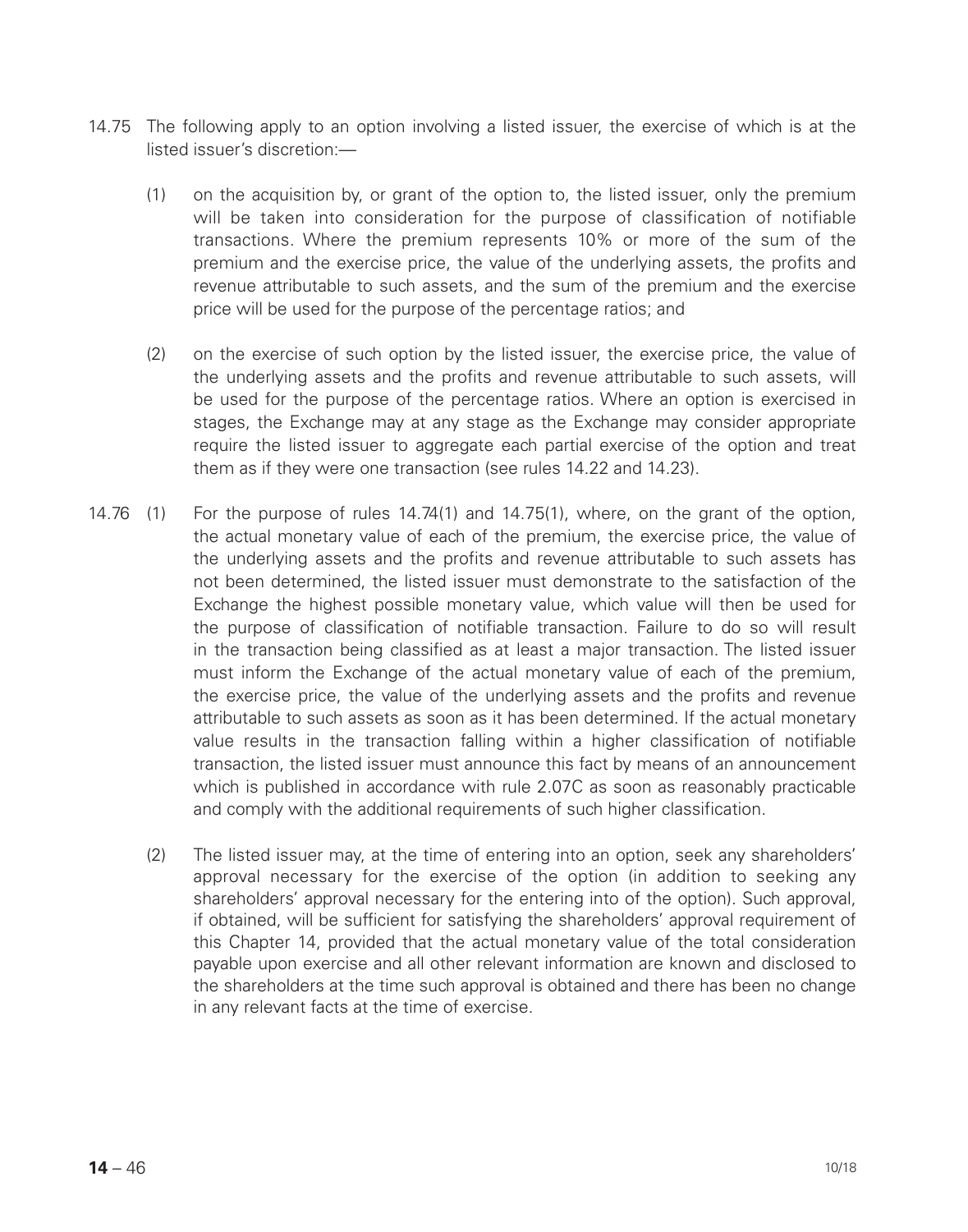- 14.77 If the grant or acquisition of an option has previously been announced pursuant to the requirements of this Chapter, the listed issuer must, as soon as reasonably practicable upon:—
	- (1) the expiry of the option;
	- (2) the option holder notifying the grantor that the option will not be exercised; or
	- (3) the transfer by the option holder of the option to a third party

(whichever is the earliest) announce such fact by means of an announcement which is published in accordance with rule 2.07C. If the listed issuer is the option holder, the transfer of the option will also be treated as a transaction and classified for the purpose of the percentage ratios. The consideration for the transfer of the option will be used for the purpose of classification.

#### **Takeovers and mergers**

## *Takeovers Code*

- 14.78 Listed issuers and their directors must comply with the Takeovers Code. Any breach of the Takeovers Code will be deemed to be a breach of the Exchange Listing Rules. The Exchange may penalise the listed issuer and/or its directors for breaches in accordance with the disciplinary powers contained in Chapter 2A of the Exchange Listing Rules.
- 14.79 [Repealed 1 January 2011]

## *Listing document*

14.80 If the consideration under the takeover offer includes securities for which listing is being or is to be sought, the offer document(s) will constitute a listing document. Provided that the offer document complies with the Takeovers Code, it need not comply with rules 11.06 and 11.07.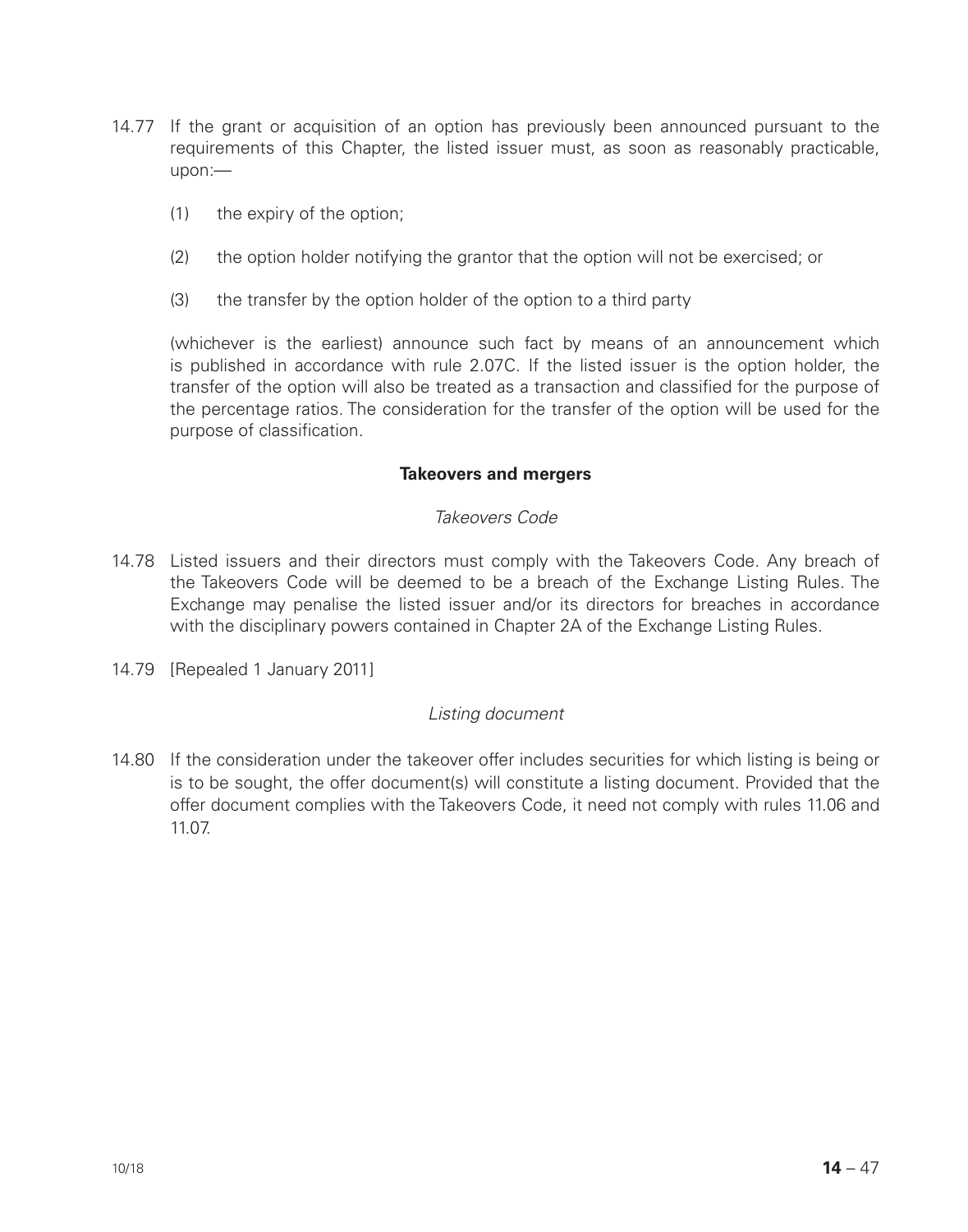## *Contents of offer document*

#### 14.81 The offer document must contain:—

- (1) a statement whether or not the offeror intends to continue the listing of the listed issuer;
- (2) details of any agreement reached with the Exchange to ensure that the basic condition for listing set out in rule 8.08 will be complied with in respect of the listed issuer;
- (3) a prominent and legible statement in the following form:

"The Stock Exchange of Hong Kong Limited (the "Exchange") has stated that if, at the close of the offer, less than the minimum prescribed percentage applicable to the listed issuer, being [ ]% of the issued shares, are held by the public, or if the Exchange believes that:—

- a false market exists or may exist in the trading of the shares; or
- that there are insufficient shares in public hands to maintain an orderly market;

it will consider exercising its discretion to suspend dealings in the shares.

[[*The Offeror*] intends [the listed issuer] to remain listed on the Exchange. The directors of [*the Offeror*] and the new directors to be appointed to the Board of [the listed issuer] will jointly and severally undertake to the Exchange to take appropriate steps to ensure that sufficient public float exists in [*the listed issuer*]'s shares.]"

(4) any other requirements imposed by the Exchange which are not inconsistent with the Takeovers Code.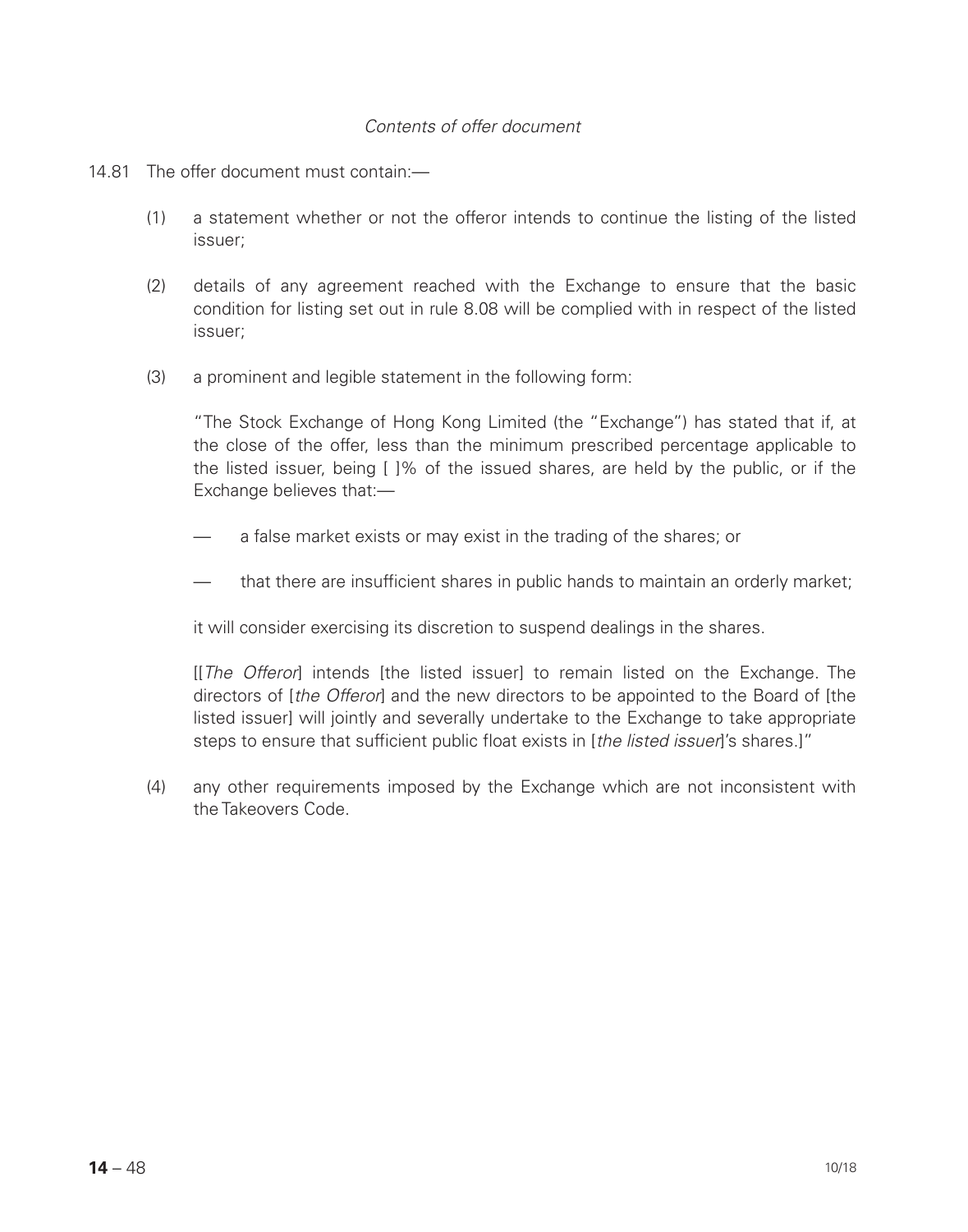## **Cash companies**

- 14.82 Where for any reason (including immediately after completion of a notifiable transaction or connected transaction) the assets of a listed issuer (other than an "investment company" as defined in Chapter 21 of the Exchange Listing Rules) consist wholly or substantially of cash or short-dated securities, it will not be regarded as suitable for listing and trading in its securities will be suspended. "Short-dated securities" means securities such as bonds, bills or notes which have less than 1 year to maturity.
- 14.83 A listed issuer which is solely or mainly engaged in the securities brokerage business will not be subject to rule 14.82.
- 14.84 The listed issuer may apply to the Exchange to lift the suspension once it has a business suitable for listing. The Exchange will treat its application for lifting of the suspension as if it were an application for listing from a new applicant. The listed issuer will be required, among other things, to issue a listing document containing the specific information required by Appendix I Part A, and pay the non-refundable initial listing fee. The Exchange reserves the right to cancel the listing if such suspension continues for more than 12 months or in any other case where it considers it necessary. It is therefore advisable to consult the Exchange at the earliest possible opportunity in each case.

## **General**

- 14.85 Listed issuers must complete and submit any checklist(s) in such form as may be prescribed by the Exchange from time to time in respect of any notifiable transaction.
- 14.86 Shareholders' approval is required for an acquisition that requires an accountants' report under this Chapter where the reporting accountants can only give a qualified opinion in the accountants' report in respect of the acquisition of the businesses or companies, for example, because of the absence of adequate records in relation to stock and work-inprogress. In such cases, the Exchange will not accept a written shareholders' approval for the transaction, but will require a general meeting to be held to consider the transaction.
- 14.87 A listed issuer may send to any shareholder the English language version only or the Chinese language version only of any circular required under this Chapter subject to compliance with rule 2.07B.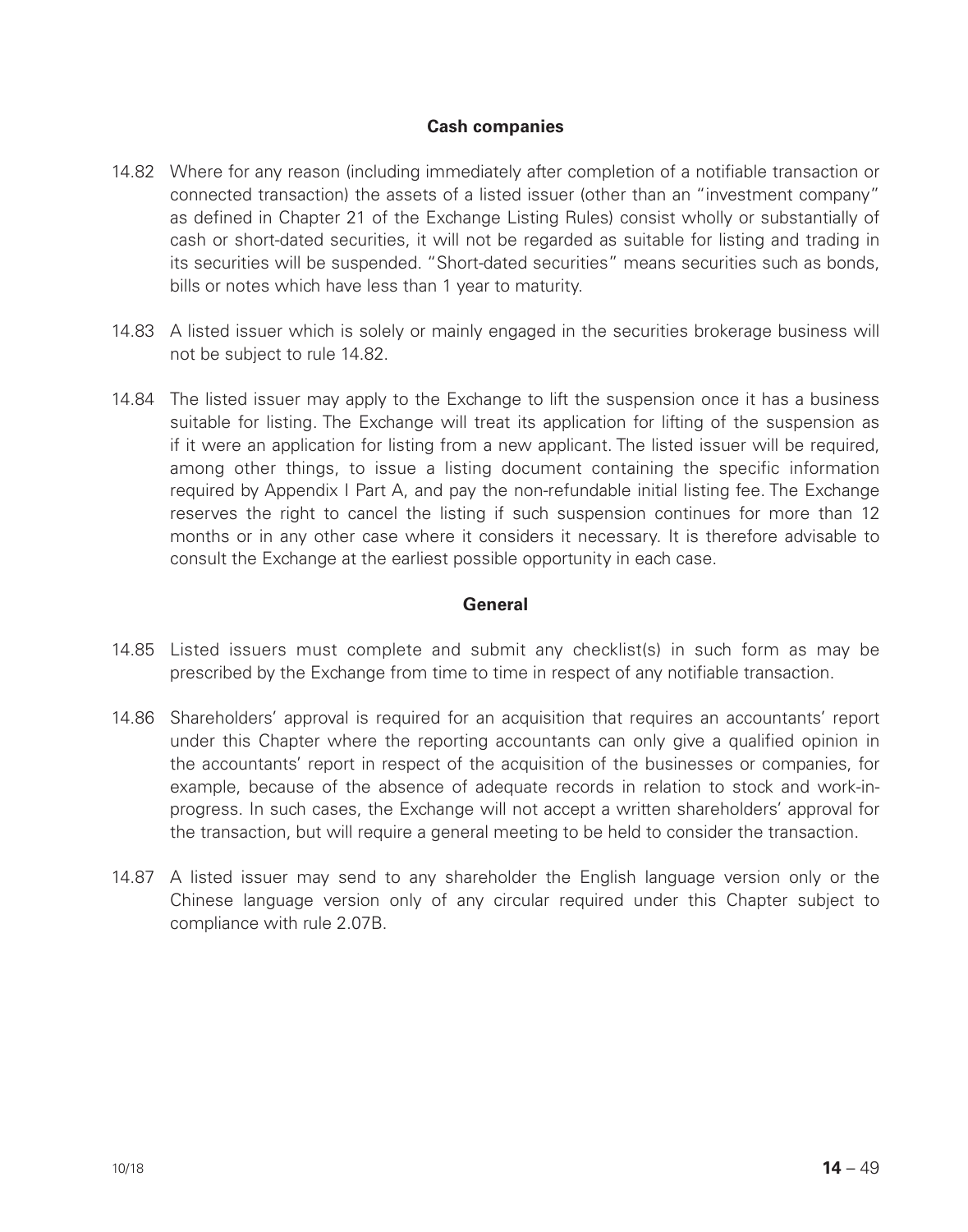#### **Disclaimer**

14.88 Any circular or announcement issued by a listed issuer pursuant to this Chapter must contain on its front cover or inside front cover, or as a heading, a prominent and legible disclaimer statement as follows:—

"Hong Kong Exchanges and Clearing Limited and The Stock Exchange of Hong Kong Limited take no responsibility for the contents of this [circular]/[announcement], make no representation as to its accuracy or completeness and expressly disclaim any liability whatsoever for any loss howsoever arising from or in reliance upon the whole or any part of the contents of this [circular]/[announcement]."

#### **Material changes**

14.89 With the exception of a listed issuer that has successfully transferred its listing from GEM to the Main Board pursuant to Chapter 9A, in the period of 12 months from the date on which dealings in the securities of a listed issuer commence on the Exchange, the listed issuer shall not effect any acquisition, disposal or other transaction or arrangement, or a series of acquisitions, disposals or other transactions or arrangements, which would result in a fundamental change in the principal business activities of the listed issuer as described in the listing document issued at the time of its application for listing.

*Note: For this purpose, transactions subsequent to the listing will be aggregated as prescribed in rules 14.22 and 14.23.*

- 14.90 The Exchange may grant a listed issuer a waiver of the requirements of rule 14.89:—
	- (1) if it is satisfied that the circumstances surrounding the proposed fundamental change are exceptional; and
	- (2) subject to the acquisition, disposal or other transaction or arrangement, or series of acquisitions, disposals or other transactions or arrangements, being approved by shareholders in general meeting by a resolution on which any controlling shareholder (or, where there are no controlling shareholders, any chief executive or directors (excluding independent non-executive directors) of the listed issuer) and their respective associates shall abstain from voting in favour. Any shareholders with a material interest in the transaction and their associates shall abstain from voting on resolution(s) approving such transaction at a general meeting called for the purpose of this rule. The listed issuer must disclose the information required under rule 2.17 in the circular to shareholders.